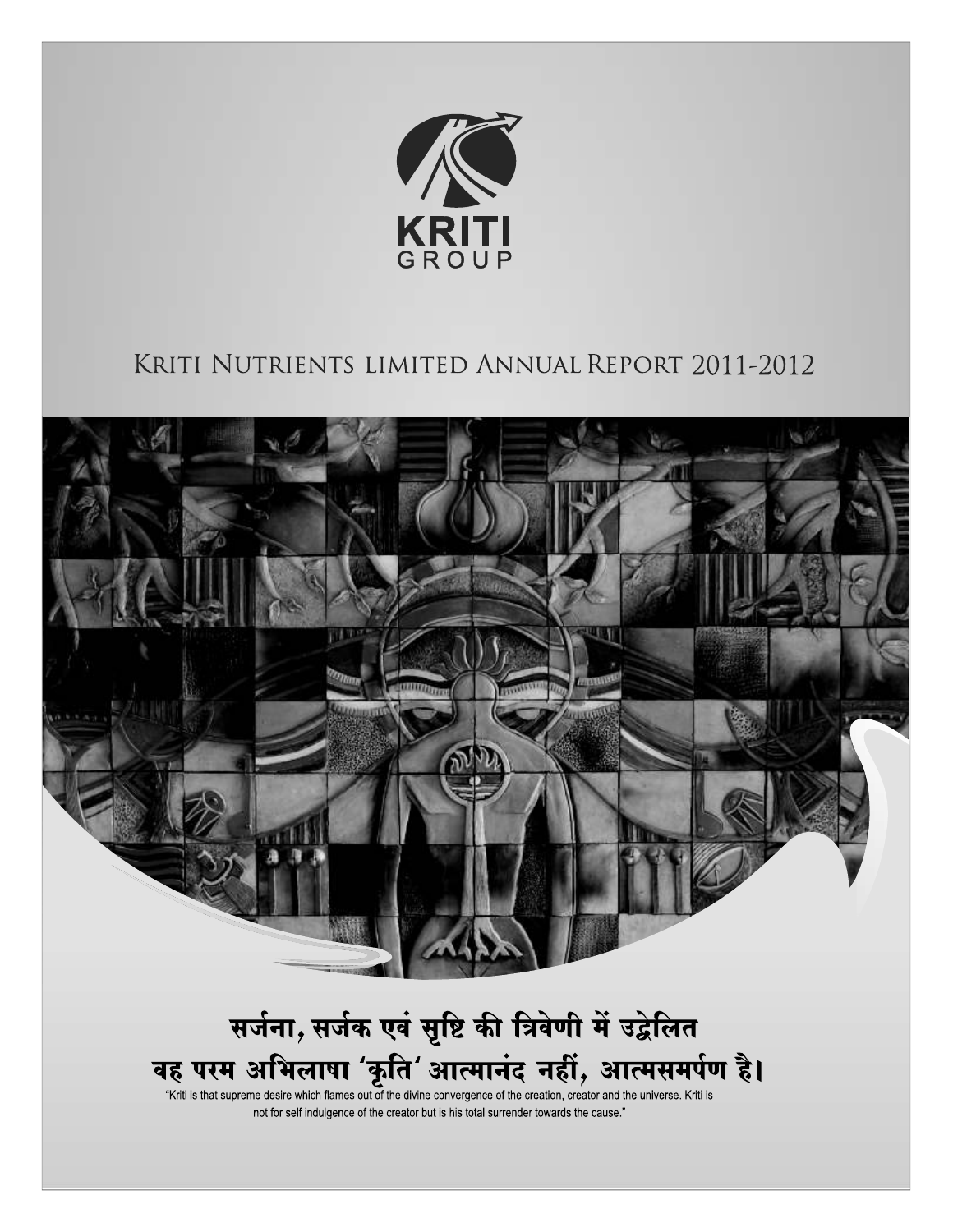# MANAGING DIRECTOR'S MESSAGE

Dear Shareholders,

We, at Kriti Group are conscious about maintaining our values and standing by our beliefs. Our commitment to them has helped us gain leadership in products and businesses across regions where we are present. The foundation we have laid gives us a strong platform to aspire for newer heights.

We have embarked upon a major initiative to restructure the organization, its management and administrative structures. We are infusing new energy through younger talent. With faster data flow and team based leadership we aspire to improve our growth rates and profitability in the coming years.

You will see more action in the market place, new product offerings, fresh branding initiatives and a younger, vibrant leadership. The Indian economy is facing challenges, however there is more room for focused, energetic and clear thinking organizations. We are serving products which form the basic needs of our society and thus foresee growth and improved working in the coming years.

With Best Regards

## **Shiv Singh Mehta**

### **Directors**

1. Shri Shiv Singh Mehta - Managing Director 2. Shri Saurabh Singh Mehta - Executive Director 3. Smt. Purnima Mehta

Auditor

R. S. Bansal & Co. **Chartered Accountants** Urvashi 1st Floor, 3 Jaora Compound, Indore - 452001

**Bankers** 

State Bank of India State Bank of Travancore **IDBI Ltd.** The Cosmos-Co-operative Bank Limited

- 4. Dr. Somnath Ghosh
- 5. Shri Manoj Fadnis
- 6. Shri Prakash Pethe

**Registered Office** Mehta Chambers, 34, Siyaganj, Indore - 452007

**Corporate Support Center** Chetak Chambers, 4th Floor, 14 RNT Marg, Indore-452001

**Share Transfer Agent** M/s Ankit Consultancy Pvt Ltd. 60, Electronics Complex, Pardehsipura, Indore - 452010

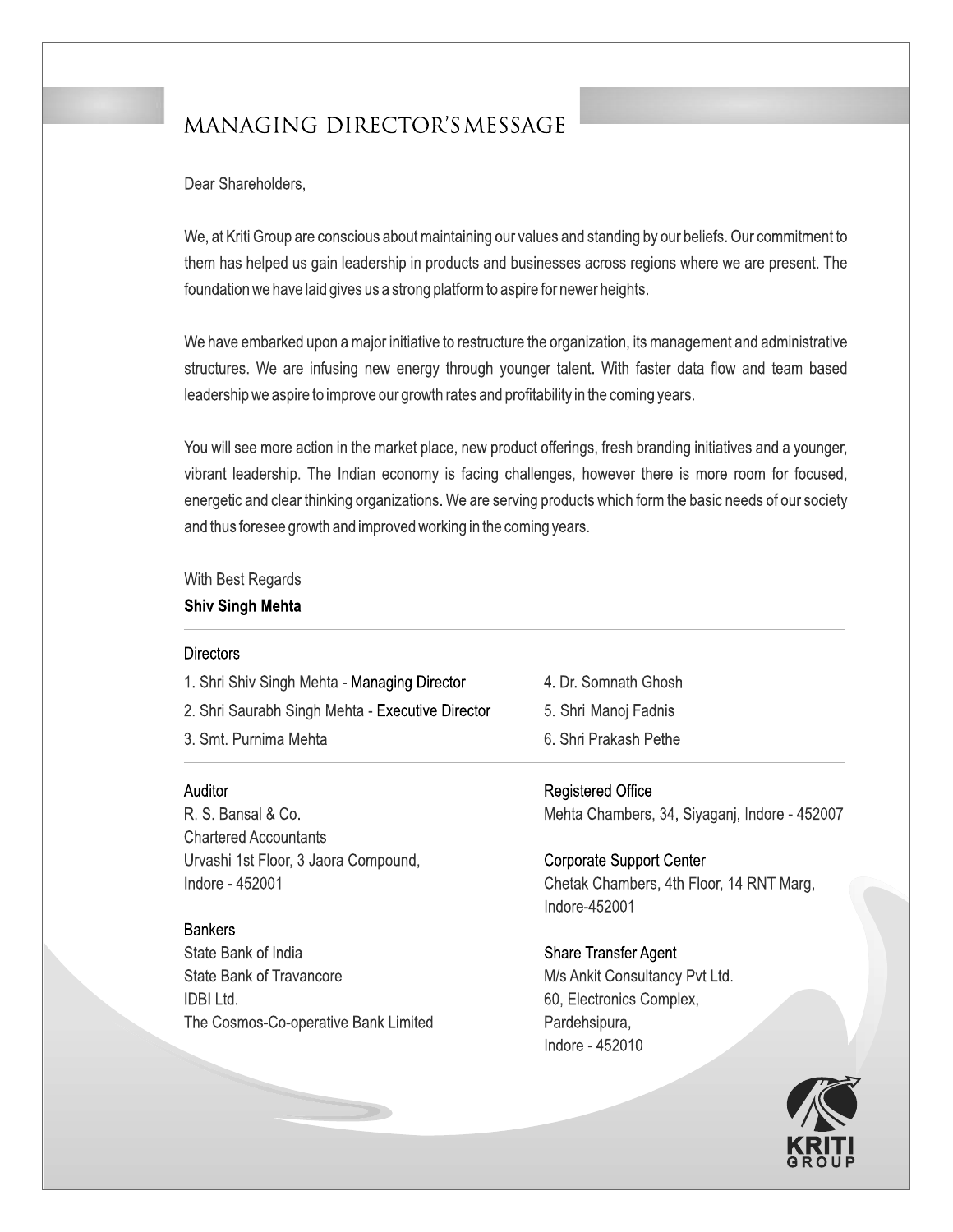

# **N O T I C E**

**NOTICE IS HEREBY GIVEN that the Annual General declared at the meting.** Meeting of the Members of KRITI NUTRIENTS LIMITED<br>will be held on Saturday the 22nd of September, 2012 at 4:30 (a) The Dividend on equity shares if declared at<br>meeting will be credited/dispatched between 24th P.M. at Corporate Support Center situated at 4th Floor<br>
September, 2012 to 30th September, 2012. To those Chetak Chambers, 14 R. N. T. Marg, Indore (M.P.)-452001 to transact the following businesses:

- at 31st March, 2012 and the Profit and Loss Account for the year ended on that date together with the Directors'
- 
- 3. To appoint a Director in place of Smt. Purnima Mehta,<br>who is liable to retire by rotation, and being eligible<br>in the formula formula deligible
- Accountants, Indore, as Auditors of the Company from depository participant of the members. the conclusion of this Annual General Meeting until the conclusion of next Annual General Meeting and to fix

| Place: Indore         | By order of the Board |
|-----------------------|-----------------------|
| Date: 28th July, 2012 |                       |
|                       |                       |

- **1. A MEMBER ENTITLED TO ATTEND AND VOTE AT THE MEETING IS ENTITLED TO APPOINT A that the information represents the matter matter matter matter matter matter matter matter matter matter matter matter matter matter matter matter matter matter matter matter matter matter matter matter matter matter mat**  $COMMENCEMENT OF THE MEETING.$
- members eligible for dividend on equity shares, if

- members whose names shall appear on the Company's Register of Members on 14th September, **ORDINARY BUSINESS** 2012 in respect of the shares held in dematerlised 1. To receive, consider and adopt Audited Balance Sheet as form, the dividend will be paid to members, those 1. To receive, consider and adopt Audited Balance Sheet as funnished by NSDL/CDSL as beneficial owners as on that date.
- report and Auditors' report thereon. **3.** Members holding shares in electronic form may note that bank particulars registered against their respective 2. To declare Dividend for the Financial Year ended on **31st**  March, 2012. **March, 2012. Provided** a counts will be used by the Company for payment of dividend, the Company or its Registrar and who is hable to retire by rotation, and being eighble directly from the members holding shares in electronic offers herself for re-appointment. form for any change of bank particulars or bank 4. To appoint M/s R.S. Bansal & Co., Chartered mandates, such changes are to be advised only to the
	- **4.** Relevant documents referred into the accompanying notice are open for inspection by the members at the their remuneration. Registered office or Corporate Support Center of the Company on all working days between 11.00 A.M. to 1.00 P.M. upto the date of meeting.
- **Date: 28th July, 2012 5.** Members who are holding shares in identical order of **Sumit Jaitely** names in more than one folio are requested to send to the Company Secretary Company the details of such folios together with the **Notes:** share certificates for consolidating their holdings in one folio. The share certificates will be returned to the members after making requisite changes thereon.
	- **PROXY TO ATTEND AND VOTE INSTEAD OF 6. Members desires of obtaining any information<br>HIMSELE AND THE PROXY NEED NOT BE A** concerning Accounts and Operations of the Company **HIMSELF AND THE PROXY NEED NOT BE A** concerning Accounts and Operations of the Company<br>**ELITE AND THE PROXY IN OPDED TO BE EFFECTIVE** are requested to address their questions in writing to the MEMBER. PROXY IN ORDER TO BE EFFECTIVE are requested to address their questions in writing to the **Media**<br>MUST, BE BECEIVED BY THE COMBANY NOT Company at least 7 days before the date of the Meeting so MUST BE RECEIVED BY THE COMPANY NOT<br>LESS FILLEN 10 HOUDS BEFORE THE THE THE SOLUTE THAT **Has that the information required may be made available at**
- **7.** The Company has connectivity with the CDSL & NSDL **2.** The Company has already notified closure of Register of Members and Share Transfer Books from Friday 14th<br>
Electronic form with any Depository Participant (DP)<br>
September, 2012 to Friday 21st September, 2012 (both<br>
enter the members of investors begins their September, 2012 to Friday 21st September, 2012 (both with whom the members/ investors having their<br>days inclusive) for the determining the names of density reserved The EDMAL Factor Chance depository account. The ISIN No. For the Equity Shares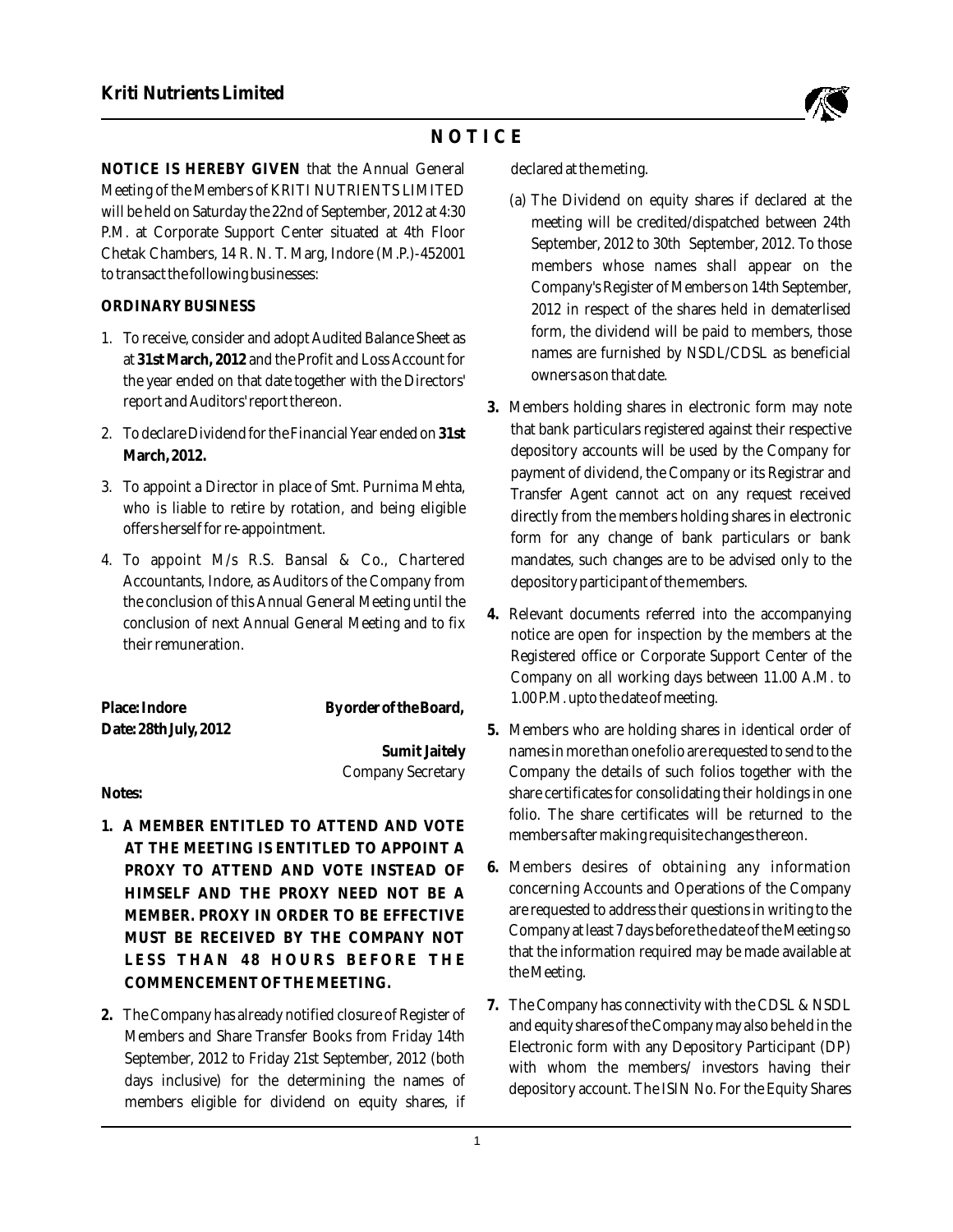

of the Company is INE798K01010. In case of any **Details of the directors seeking appointment /** query/difficulty in any matter relating thereto may be **reappointment at the Annual General Meeting** addressed to the Share Transfer Agents Ankit Consultancy Pvt. Ltd.,60 Electronic Complex, Pardeshi Pura, Indore (M.P.) 452 010.

- 8. As per the provisions of the Companies Act, 1956, facility for making nominations is now available to INDIVIDUALS holding shares in the Company. The Nomination Form-2B prescribed by the Government can be obtained from the Share Transfer Agent or may be down load from the website of the Ministry of Company Directorship held Chetak Builders Pvt. Ltd. affairs. Sakam Trading Pvt. Ltd.
- 9. The Ministry of Corporate Affairs has taken a "Green Initiative in the Corporate Governance" by allowing paperless compliance by the Companies and has issued circulars stating that service of notice/documents including annual report can be sent by email to its members. To support these green initiative of the government in full measures, members who have not registered their email address, so far are requested to register their email address, in respect of electronic holdings with the CDSL/NSDL. Members holding shares in physical form then also please update your email id at http://www.ankitonline.com .
- 10. All the shareholder are requested to take interested in opting for ECS facility, he/she may please send to our Registrar and Transfer Agent "Ankit Consultancy Private Limited ' the ECS MANDATE FORM contained in the last page of the Annual report by enclosing a blank cheque leaf or a cancelled cheque for the purpose of noting the MICR details. The ECS mandate details provided by an investor will be used for payments in respect of shares held by such investor.

In case the investor is holding the shares in demat form, such investor may please contact his/her Depository Participant for recording the ECS mandate.

**11**. Brief resume of directors those proposed to be appointed, nature of their expertise in specific functional areas, names of companies, in which they hold directorship, shareholding and relationship between directors inter-se stipulated under Clause No.49 of the Listing Agreement with the stock exchanges, or provided here under:

| Name of the Director        | Smt. Purnima Mehta                                       |
|-----------------------------|----------------------------------------------------------|
| Date of Birth               | 25.05.1960                                               |
| Date of appointment         | 26.12.2009                                               |
| Expertise in Specific areas | Accounts & Finance, Purchases<br>IT, HR & Administration |
| Qualification               | B.A. (Hons), PGDBM                                       |
| <b>List of Outside</b>      | Kriti Industries (India) Limited                         |
| Directorship held           | Chetak Builders Pvt. Ltd.                                |
|                             | Sakam Trading Pvt. Ltd.                                  |
| Chairman/Member of the      |                                                          |
| committees of the Board of  | Member: Audit Committee                                  |
| Directors of the Company    |                                                          |
| Chairman/member of the      |                                                          |
| Committees of Director of   |                                                          |
| other companies in which    |                                                          |
| he/she is a Director        |                                                          |
| (a) Audit Committee         | Nil                                                      |
| (b) Investors' Grievance    |                                                          |
| Committee                   | Nil                                                      |
| (C) Remuneration Committee  | Nil                                                      |
| (d) Compensation committee  | Nil                                                      |
| No & Percentage of          | No. of Shares: 120692                                    |
| Shares held                 | Percentage of shares: 0.24                               |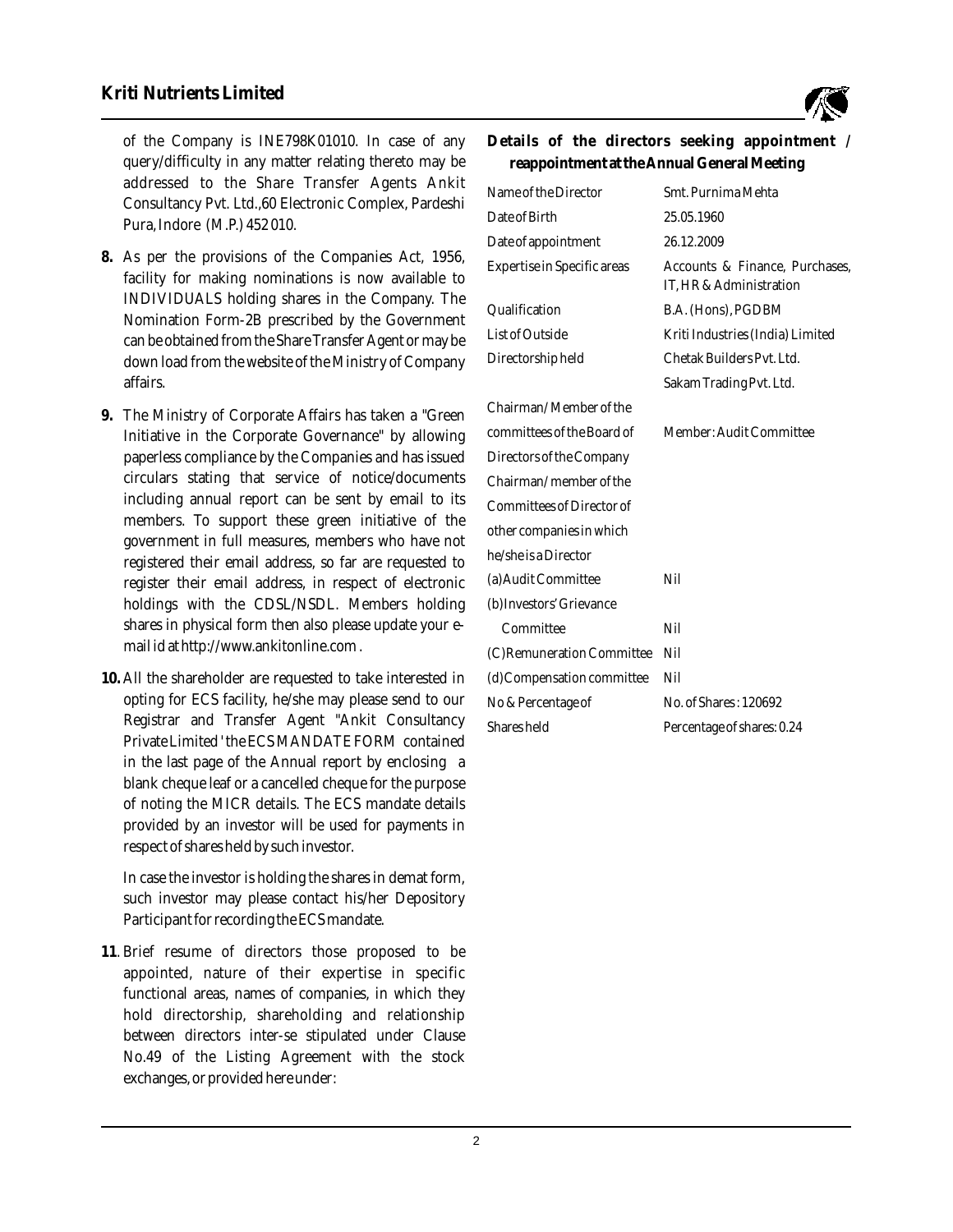

# **DIRECTORS' REPORT**

Your Directors have pleasure in presenting the Annual Report DIRECTORS' RESPONSIBILITY STATEMENT: together with Audited Accounts of the Company for the period Your Directors hereby confirm that: ended on 31st March, 2012.

#### **FINANCIAL RESULTS**

The performance of the Company for the Year 2011-12 is proper explanation relating to material departures. summarized below:

| Year 2011-12 | Year 2010-11 |
|--------------|--------------|
|              | (15 Months)  |
| 45784.66     | 45122.67     |
|              |              |
| 1760.62      | 2479.28      |
| 952.04       | 1053.37      |
| 808.58       | 1425.91      |
| 230.32       | 270.65       |
| 578.26       | 1155.26      |
| 181.68       | 405.84       |
| 396.58       | 749.42       |
| 0.00         | 0.00         |
| 0.00         | 0.00         |
| 435.49       | (1.58)       |
| 832.07       | 747.84       |
| 75.16        | 75.16        |
| 12.19        | 12.19        |
| 200.00       | 200.00       |
| 0.00         | 25.00        |
| 544.72       | 435.49       |
|              |              |

#### **YEAR IN RETROSPECT**

**PUBLIC DEPOSIT:** Your directors are pleased to recommend a dividend of 15% for the financial year 2011-2012 on 50103520 Equity Shares of Rs. 1/- each The company has not received/accepted any deposits from public

### **CORPORATE GOVERNANCE: PARTICULARS OF EMPLOYEES**

The Company has complied with the mandatory provisions on The Company does not have on its roll any employee drawing<br>Corporate Governance as prescribed in the Listing Agreement remuneration attracting provisions of section Corporate Governance as prescribed in the Listing Agreement remuneration attracting provisions of section 217(2A) of the Governance is included as a part of the Annual Report along with Employees) Rules, 1975. the Auditors' Certificate on its compliance.

- 1. In the preparation of Annual Accounts, the applicable accounting standards have been followed along with the
- 2. The Directors have selected such accounting policies and (Rs. in Lacs) applied them consistently and have made judgment and estimates that are reasonable and prudent so as to give true and fair view of the state of affairs of the Company as at end of the year ended 31st March, 2012 and of the Profit and Loss Account of the Company for that period
	- 3. The Directors have taken proper and sufficient care for the maintenance of adequate accounting records in accordance with the provisions of the Companies Act, 1956 for safeguarding the assets of the Company and for preventing and detecting fraud and other irregularities.
	- 4. The Directors have prepared the Annual Accounts for the period ended 31st March, 2012 on a going concern basis.

#### $HOLDING COMPANY:$

Pursuant to High court order at Indore Bench dated 01.11.2011 and Certificate of Registration of Order with Registrar of Companies for above order on the Scheme of Amalgamation of Companies dated 27.02.2012 being effective date of the scheme, Sakam Trading Private Limited became holding company of your company as Shareholding in the company of Kriti Corporate Services Private Limited, Kriti Auto Accessories Private Limited, Kasta Pipes Private Limited and Shipra Pipes Private Limited (Transferor Companies) are Merged with Sakam Trading Private Limited (Transferee Company).

All the above companies belong to the same promoter group.

#### **DIRECTORS:**

The Company has achieved total Turnover of Rs. 45784.66 lacs<br>including exports of Rs. 20907.05 lacs and Profit before Tax Rs.<br>578.26 and Profit after Tax Rs. 396.58 lacs.<br>578.26 and Profit after Tax Rs. 396.58 lacs.

## **STATUTORY INFORMATION: DIVIDEND:**

during the year under review.

Companies Act, 1956 read with the Companies (Particulars of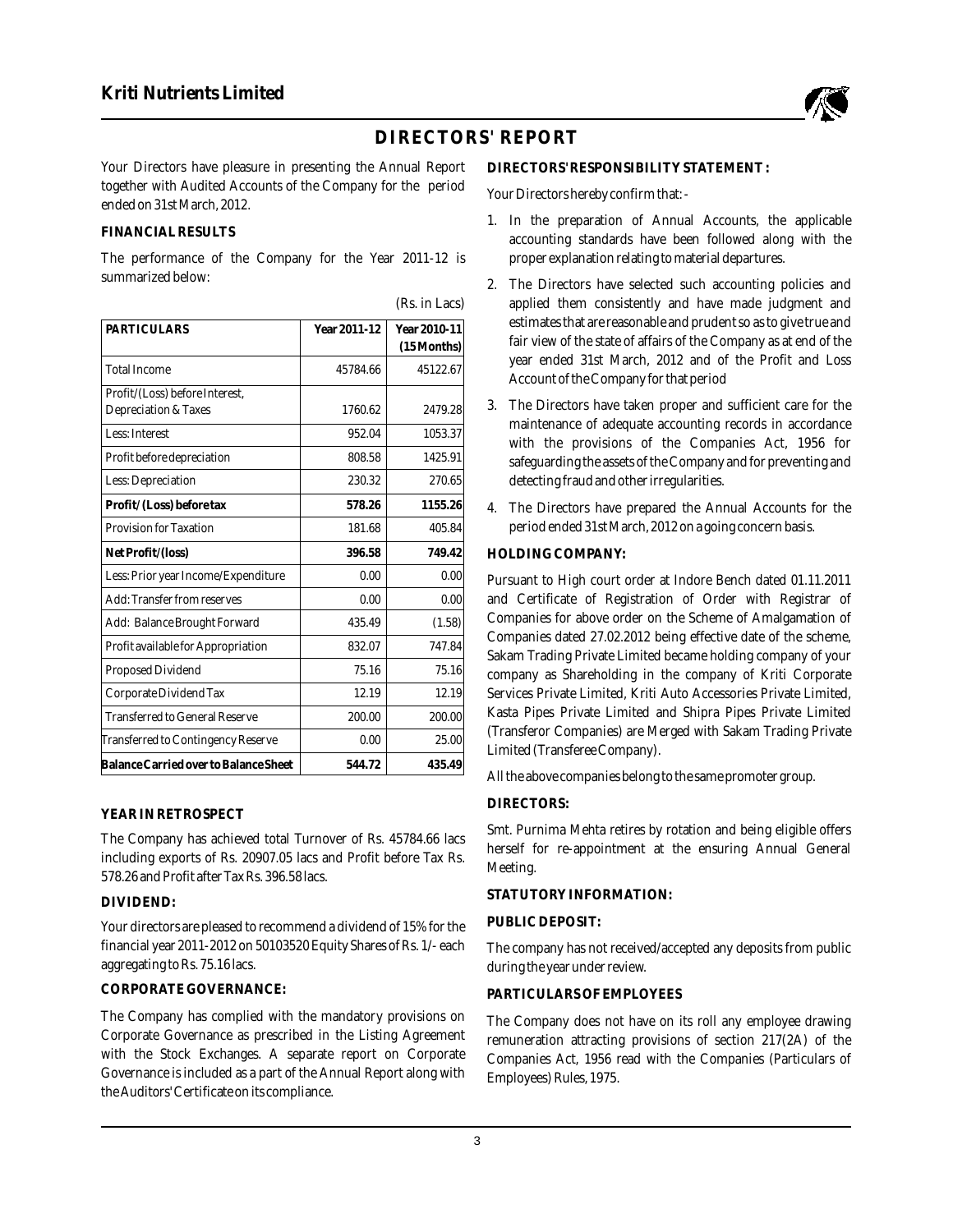

# **CONSERVATION OF ENERGY, TECHNOLO GY ACKNOWLEDGEMENT ABSORPTION, FOREIGN EXCHANGE EARNINGS &** We thank our banks, investors, clients, distributors, vendors and

(Disclosure of Particulars in the report of the Board of Directors) year. Rules, 1988 is annexed hereto and forms part of this report.

Auditors of the Company retire at the conclusion of the ensuing possible by their hard work, solidarity, cooperation and support. Annual General Meeting and being eligible offers themselves for re-appointment

Your directors' wish to place on record their appreciation for the Place: Indore contribution made by the company's workforce at all levels of operations for the success and progress of the company.

**OUTGO** other business associates for their continued support towards conduct of efficient operations of the company throughout the

We take this opportunity to appreciate the contribution made by AUDITORS AND AUDITOR REPORT our employees at all levels for their dedicated service made towards M/s. R. S. Bansal & Co., Chartered Accountant, Indore the the growth of the Company. Our consistent growth was made

#### **INDUSTRIAL RELATIONS FOR & ON BEHALF OF THE BOARD,**

Date: 28th July, 2012 **Managing Director**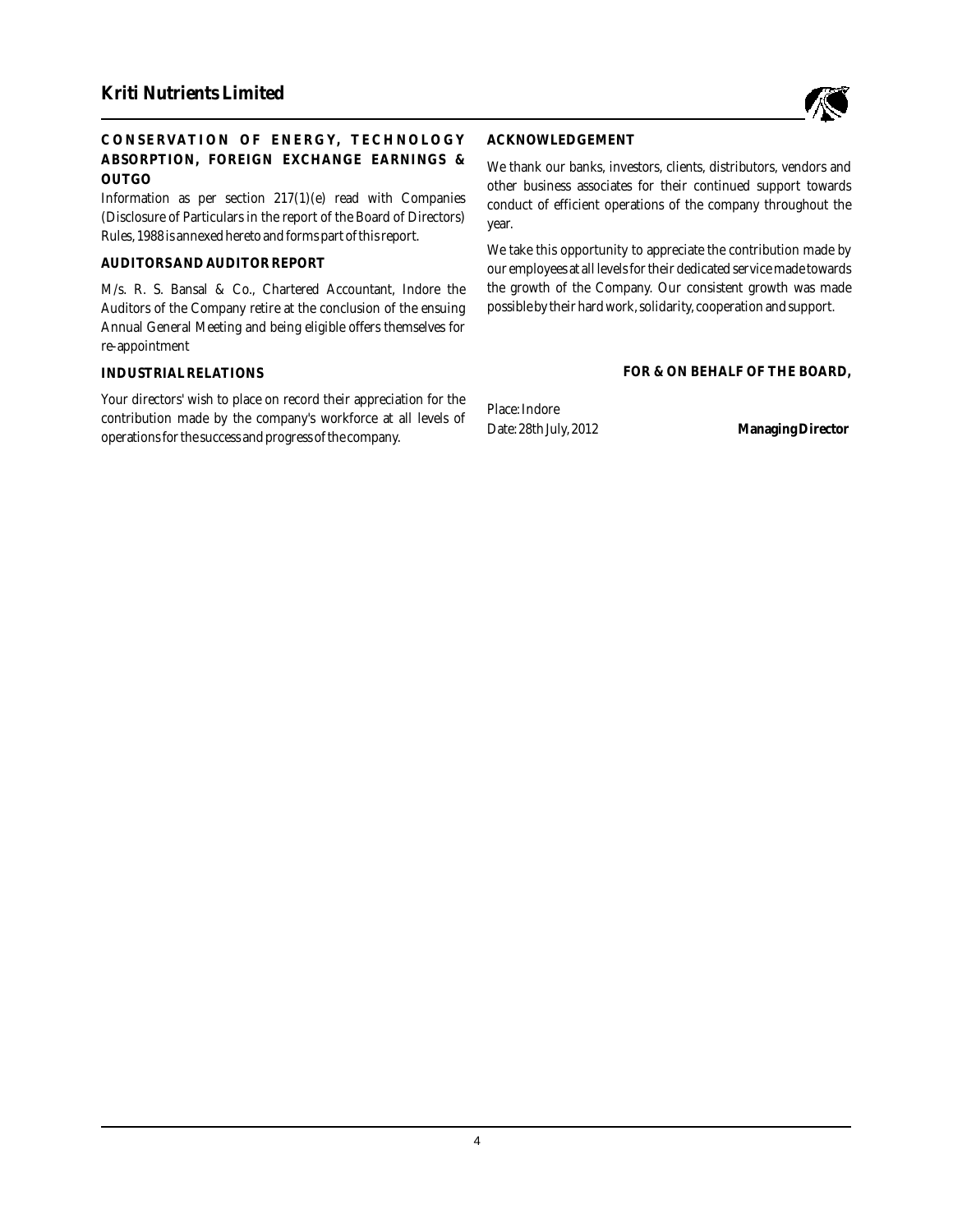

# **ANNEXURE**

Information as per Section 217(1) (e) read with the Companies (Disclosure of Particulars in the report of Board of Directors) Rules 1988 and forming part of the Directors' Report for the year ended 31st March, 2012

#### **A . CONSERVATION OF ENERGY**

- (a) Energy Conservation measures taken:
	- (1) Energy conservation devices have been installed and the equipments are maintained properly to reduce energy consumption.
	- (2) New systems are being devised to reduce electric power, fuel, and water consumption.
- (b) Additional Investment and proposals for reduction of consumption of energy.

By relocating, modifying the available equipment, energy, conservation measures are being implemented on continuous Basis. (c) Impact of above measures:

The above measures have resulted in energy saving and subsequent decrease in the cost of production.

(d) Total energy consumption and energy consumption per unit of production:

As per Form "A" Annexed.

#### **A. POWER AND FUEL CONSUMPTION**

|    |                                                                      | 12 Months    | 15 Months           |
|----|----------------------------------------------------------------------|--------------|---------------------|
|    |                                                                      | period ended | period ended        |
|    |                                                                      | March, 2012  | <b>March</b> , 2011 |
| 1. | Electricity                                                          |              |                     |
|    | <b>Purchased Units</b><br>a)                                         | 8419744      | 9323484             |
|    | Total Amount (Rs.)                                                   | 48198611     | 50059446            |
|    | Rate/Unit (Average Rs.)                                              | 5.72         | 5.37                |
|    | Own Generation<br>b)                                                 |              |                     |
|    | i)<br>Units                                                          | 96280        | 65349               |
|    | Units per ltr. of Diesel Oil (Rs.)                                   | 3.25         | 3.18                |
|    | Cost per unit (Rs.)                                                  | 12.70        | 13.83               |
|    | Through Steam Turbine / Generator Unit/<br>ii)                       |              |                     |
|    | Unit per ltr. of Diesel oil Cost/Unit                                |              |                     |
| 2. | Coal (specify quality & where used) RDM/Steam B Grade used in Boiler |              |                     |
|    | <b>Quantity (Tones)</b>                                              | 13435        | 14829               |
|    | Total Cost (Rs.)                                                     | 77681780     | 63294704            |
|    | Average Rate (Rs.)                                                   | 5782         | 4268                |
| 3. | Furnace Oil                                                          |              |                     |
|    | Quantity (K.Ltr.)                                                    |              |                     |
|    | <b>Total Amount</b>                                                  |              |                     |
|    | <b>Average Rate</b>                                                  |              |                     |
| 4. | Others/internal Generation                                           |              |                     |
|    | <b>Total Cost</b>                                                    |              |                     |
|    | Quantity                                                             |              |                     |
|    | Rate/Unit                                                            |              |                     |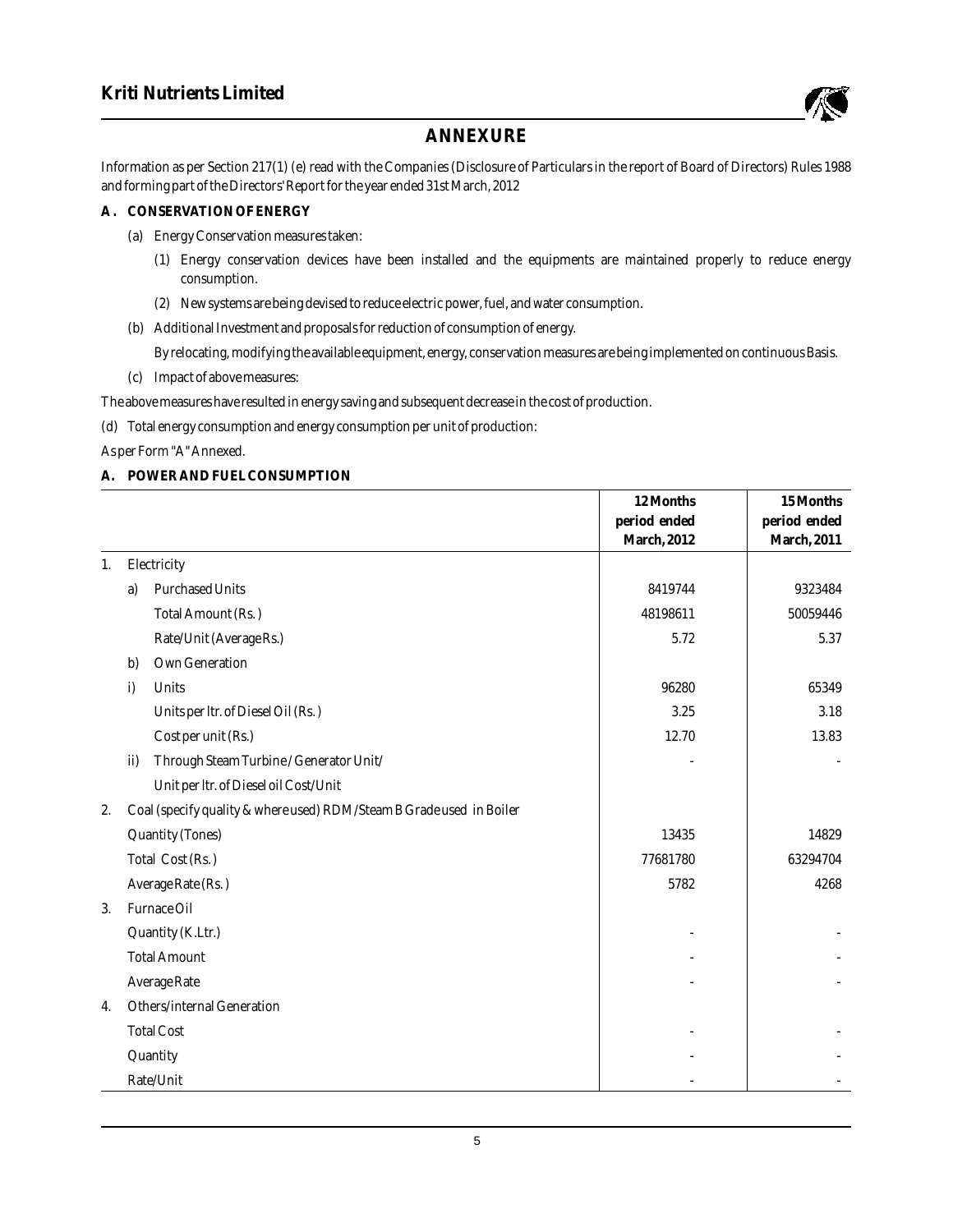# **Kriti Nutrients Limited**



#### **(B) CONSUMPTION PER UNIT OF PRODUCTION**

|                                      | EXTRACTION |         | <b>REFINERY</b> |         | <b>LECITHIN</b> |         |
|--------------------------------------|------------|---------|-----------------|---------|-----------------|---------|
|                                      | 2011-12    | 2010-11 | 2011-12         | 2010-11 | 2011-12         | 2010-11 |
| Electricity (Units per ton)          | 42.00      | 42.26   | 70.66           | 66.71   | 109.14          | 109.86  |
| Coal (Specify quality) (Kg. per ton) | 55.00      | 69.06   | 134.97          | 101.5   | 320.13          | 318.60  |

#### **(B) TECHNOLOGY ABSORPTION**

- **(a) Research and Development (R & D)**
	- 1. Specific areas in which R & D carried out: Company has carried out R & D in process development and improvement in existing processes to improve the quality of products, reduction in energy and effluents.
	- 2. Benefits derived as result of R & D: Improvements in processes has helped company in reducing the energy consumptions of some products. This has helped in giving good and consistent quality products in market.
	- 3. Future plan of action: Company will continue to pursue R & D in developments of new processes and new value added products.
	- 4. Expenditure on R & D: Expenditure incurred on R & D are charged under primary heads of accounts and not separately allocated.
- **(b) TECHNOLOGY ABSORPTION, ADAPTATION AND INNOVATION**
	- 1. Efforts in brief made towards technology absorption, adaptation and innovation: The company has through R & D developed processes adopted which helped in reducing the energy consumption.
	- 2. Benefits derived as result of the above efforts: Improvement in processes, reduction of cost and product development
- **(C) FOREIGN EXCHANGE EARNING & OUTGO**

|    |                                              |                                                 | (Rs. In Lacs)                                    |
|----|----------------------------------------------|-------------------------------------------------|--------------------------------------------------|
|    |                                              | 12 Months<br>period ended<br><b>March, 2012</b> | 15 Months<br>period ended<br><b>March</b> , 2011 |
| 1. | Earning                                      |                                                 |                                                  |
|    | FOB value of Exports                         | 15934.21                                        | 20133.10                                         |
| 2. | Outgoing                                     |                                                 |                                                  |
|    | <b>CIF Value of Imports</b><br>a)            | 89.25                                           | 108.64                                           |
|    | b)<br><b>Expenditure in Foreign Currency</b> | 30.07                                           | 61.50                                            |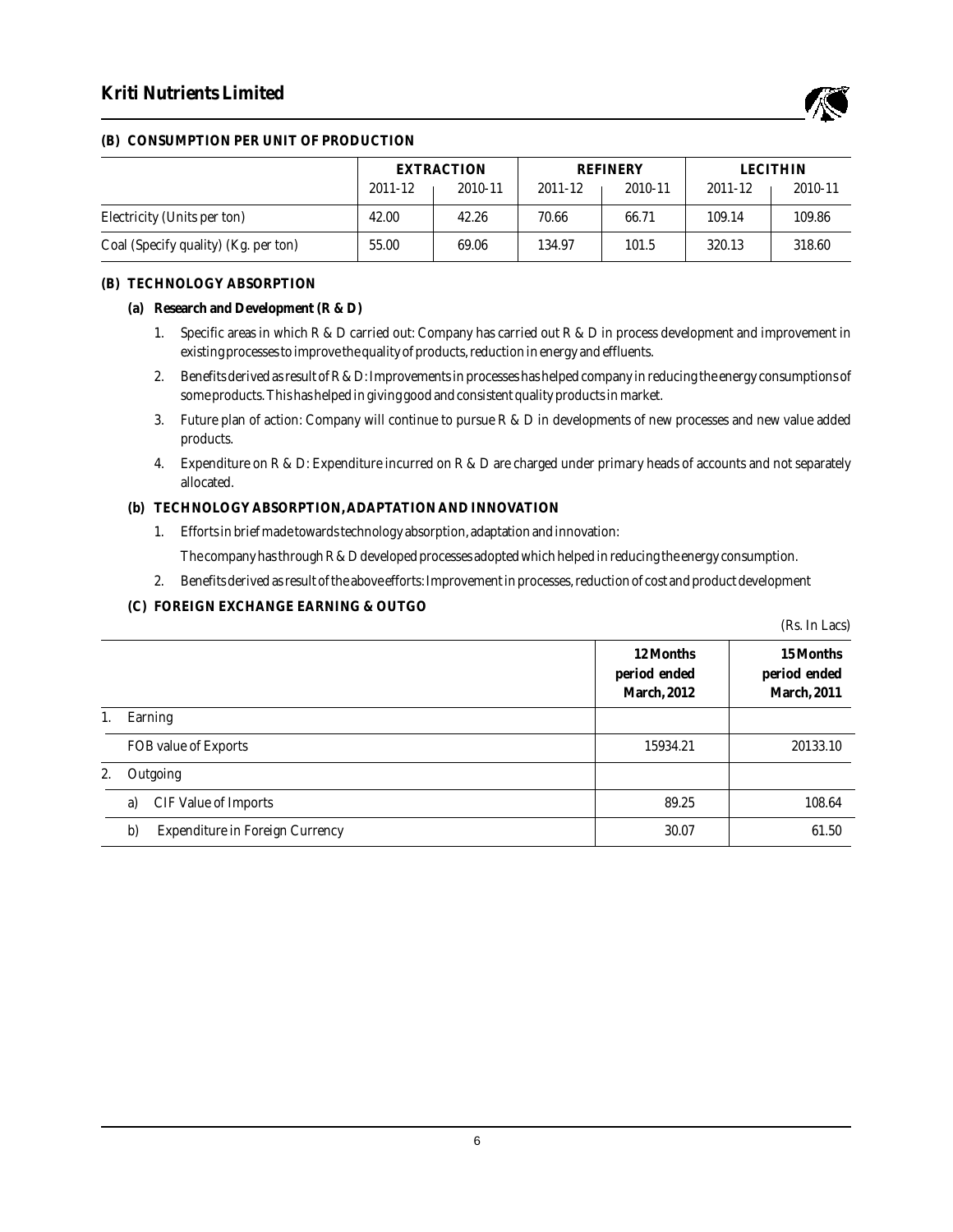

# **CORPORATE GOVERNANCE REPORT**

#### **COMPANY'S PHILOSOPHY ON CORPORATE GOVERNANCE**

The Kriti group is committed to the adoption of best governance practices and is instill in company's vision, processes and structures to make decisions that ensure longer-term sustainability and thus creating value for all its stakeholders continuously. On the same lines the Company has always followed fair business and corporate practices while dealing with the shareholders, employees, customers, creditors, lenders and the society at large.

In line with this philosophy, the Company continuously strives for excellence through adoption of best governance. Your company is compliant with all the provisions of Clause 49 of the Listing Agreement of the Stock Exchange. The details of compliance are as follows: **BOARD OF DIRECTORS**

The Board of Directors of the Kriti Nutrients Limited consists of an optimum combination of executive, non-executive and independent directors, to ensure the independent functioning of the board. The Board consists of six Directors. Out of which four are non-executive directors. Three out of the four non-executive directors are independent.

**Directors retiring by rotation and seeking for appointment / re-appointment**

Smt. Purnima Mehta retires by rotation and being eligible offers himself for re-appointment.

As required under Clause 49 of the Listing Agreement, information such as brief resume, nature of expertise and other directorships is given here below:

| Name of the Director                              | Smt. Purnima Mehta                                     |
|---------------------------------------------------|--------------------------------------------------------|
| Date of Birth                                     | 25.05.1960                                             |
| Date of Appointment                               | 26.12.2009                                             |
| Expertise in specific area                        | Accounts & Finance, Purchases, IT, HR & Administration |
| Qualification                                     | B.A. (Hons), PGDBM                                     |
| List of Outside Directorship held                 | Kriti Industries (India) Limited                       |
|                                                   | Chetak Builders Pvt. Ltd.                              |
|                                                   | Sakam Trading Pvt. Ltd.                                |
| Chairman/Member of the committees of the Board of |                                                        |
| Directors of the Company                          | Member: Audit Committee                                |
| Chairman/member of the Committees of Director of  |                                                        |
| other companies in which he/she is a Director     |                                                        |
| (a) Audit Committee                               | Nil                                                    |
| (b) Investors' Grievance Committee                | Nil                                                    |
| (c) Remuneration Committee                        | Nil                                                    |
| No & Percentage of Shares held                    | No. of Shares: 120692                                  |
|                                                   | Percentage of shares: 0.24                             |

The composition of the Board of Directors and the number of board committee in which they are chairman/ member are as under:

| Name                     | Category                             | No. of Directorship<br>in other Public | No. of Committee position<br>held in other Public |        |
|--------------------------|--------------------------------------|----------------------------------------|---------------------------------------------------|--------|
|                          |                                      | Limited Companies                      | Limited Companies<br>Chairman                     | Member |
| Shri Shiv Singh Mehta    | Promoter & Managing Director         | Two                                    | Nil                                               | Four   |
| Smt. Purnima Mehta       | Promoter & Non-Executive Director    | <b>One</b>                             | Nil                                               | Nil    |
| Shri Manoj Fadnis        | Independent & Non-Executive Director | Three                                  | One                                               | Two    |
| Shri Saurabh Singh Mehta | <b>Executive Director</b>            | Nil                                    | Nil                                               | Nil    |
| Shri Prakash Pethe       | Independent & Non-Executive Director | Nil                                    | Nil                                               | Nil    |
| Dr. Somnath Ghosh        | Independent & Non-Executive Director | Two                                    | Nil                                               | Two    |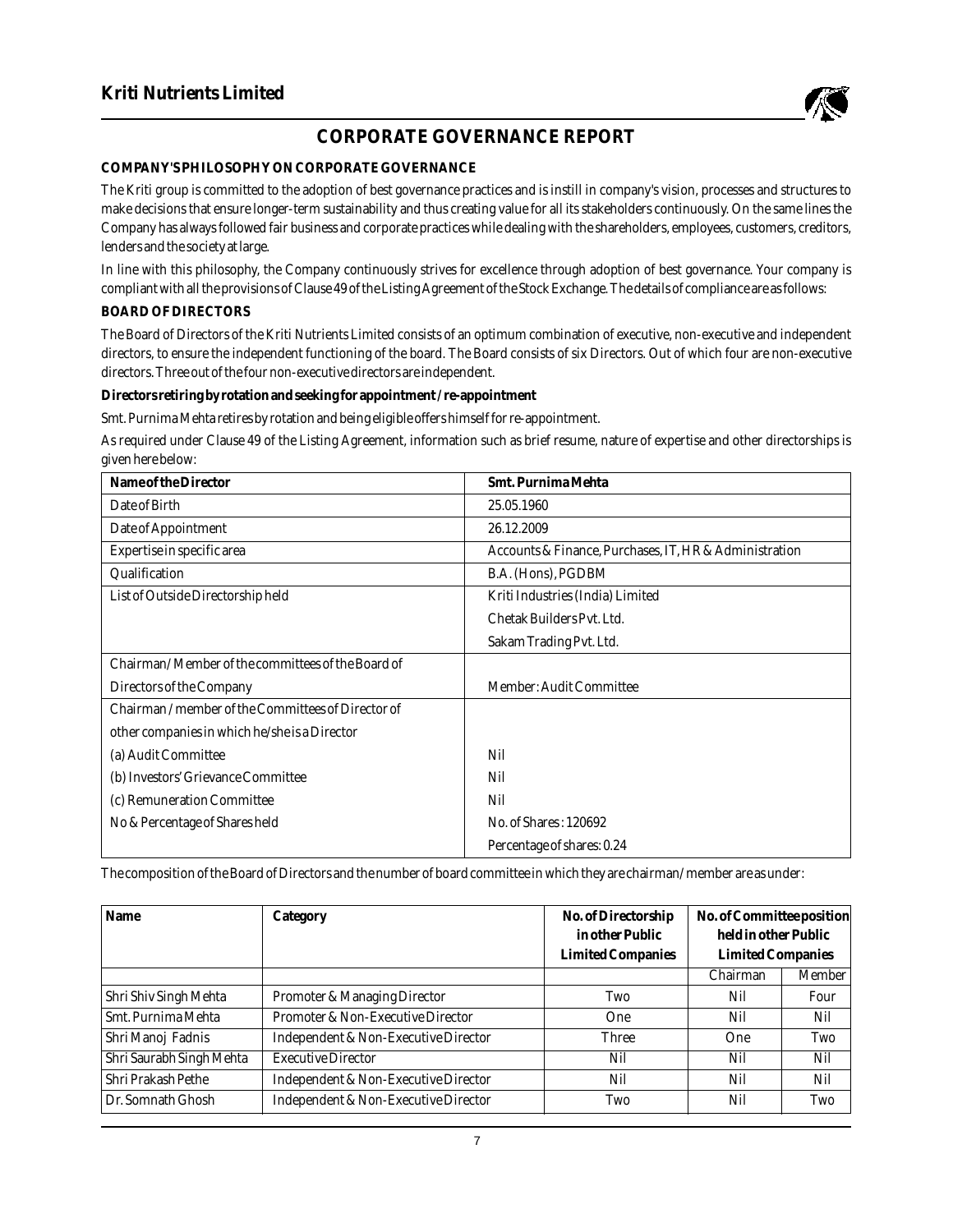

#### **Board Procedure**

During the year under review, four meetings of the Board of Directors were held. The dates of the meetings were decided in advance and key information was placed before the Board. The Board of Directors meetings were held on 21st May 2011; 25th July 2011; 07th November 2011; and 27th January 2012

#### **Attendance record of Directors**

The names and categories of the Directors on the Board, their record of attendance at Board Meetings held during the year and at the last Annual General Meeting, as also the number of Directorship and membership of Committees held by them in other public limited companies as on 31st March, 2012 are:

|                          | No. of Board    | No. of Board      | Attendance at the last |
|--------------------------|-----------------|-------------------|------------------------|
|                          | Meetings held   | Meetings Attended | AGM held on            |
|                          | during the year |                   | 30th June, 2010        |
| Smt. Purnima Mehta       |                 |                   | <b>Yes</b>             |
| Shri Shiv Singh Mehta    |                 |                   | <b>Yes</b>             |
| Shri Manoj Fadnis        |                 |                   | No                     |
| Shri Somnath Gosh        |                 |                   | No                     |
| Shri Saurabh Singh Mehta |                 |                   | <b>Yes</b>             |
| Shri Prakash M. Pethe    |                 |                   | No                     |

**AUDIT COMMITTEE**

**(A) Terms of reference**

The Audit Committee has adequate powers and detailed terms of reference to play effective role as required under the provisions of the Companies Act, 1956 and Clause 49 of the Listing Agreement entered into with the Stock Exchanges.

**(B) Constitution and Composition**

The terms of reference of the audit committee are extensive and include all that is mandated in clause 49 of the Listing Agreement with the Stock Exchange and Section 292 A of the Companies Act, 1956. The Company has complied with the requirements of clause 49(II)(A) of the Listing Agreements as regards composition of the Audit Committee.

The Audit Committee of the Company as on 31st March, 2012 comprises of the following Directors of the Company.

| Name of the Director | Designation |
|----------------------|-------------|
| Shri Manoj Fadnis    | Chairman    |
| Shri Prakash Pethe   | Member      |
| Smt. Purnima Mehta   | Member      |

All the three members of the audit committee are non-executive directors and two of them are independent.

**(c) Meeting and attendance during the year**

Four meetings were held during the financial year 2011-12 on 21st May 2011, 25th July 2011, 07th November 2011, and 27h January 2012. The attendance of each member of the committee is as under:

| Name of the Director | No. of Meeting attended |
|----------------------|-------------------------|
| Shri Manoj Fadnis    |                         |
| Shri Prakash Pethe   |                         |
| Smt. Purnima Mehta   |                         |

**REMUNERATION OF DIRECTORS**

**(A) Terms of reference**

The Remuneration Committee recommends remuneration, promotions, increments etc. for the whole time directors and relative of the directors to the Board for approval.

**(B) Constitution and Composition**

The Remuneration Committee of the Company as on 31st March, 2012 comprises of the following Directors of the Company.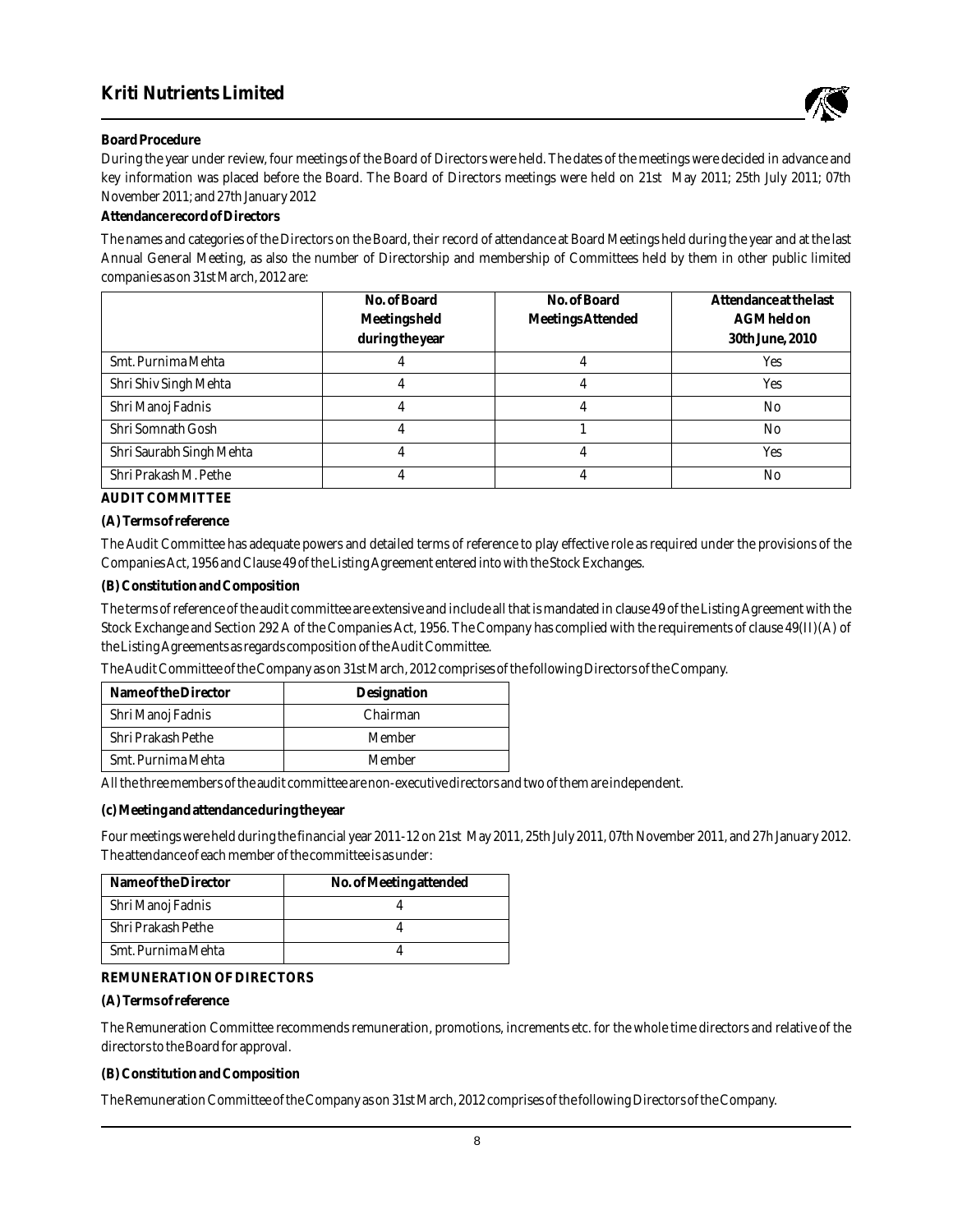# **Kriti Nutrients Limited**



| Name of the Director | Designation |
|----------------------|-------------|
| Shri Manoj Fadnis    | Chairman    |
| Shri Somnath Ghosh   | Member      |
| Shri Prakash Pethe   | Member      |

All the three members of the remuneration committee are non-executive and independent directors.

**Remuneration to Managing Director and Executive Director**

Shri Shiv Singh Mehta, Managing Director of the Company was appointed with Nil remuneration.

The terms of remuneration of Shri Saurabh Singh Mehta, Executive Director has already been fixed by the Board of directors and to be approved by the shareholders at ensuring Annual General Meeting. During the financial year 2011-12, the particulars of remuneration paid to Whole-time Director is as under: -

(Rs. in Lacs)

| Name of the Director     | Salary | Perauisites | Commission | Period of Contract    |
|--------------------------|--------|-------------|------------|-----------------------|
| Shri Saurabh Singh Mehta | 13.44  | 4.50        | 5.50       | 3 Years starting from |
|                          |        |             |            | 1st August, 2010      |

**Remuneration of Non- Executive Directors**

The details of remuneration paid to the Non-Executive Directors during the financial year 2011-12 are given below. Non-Executive Directors are not entitled for any remuneration other than the sitting fees.

| S <sub>N</sub> o. | Name of the Non-Executive Director | Sitting Fees (Rs.) |
|-------------------|------------------------------------|--------------------|
|                   | Shri Manoj Fadnis                  | 8000               |
| 2                 | Shri Somnath Ghosh                 | 1000               |
| 3                 | Shri Prakash M. Pethe              | 8000               |
| 4                 | Smt. Purnima Mehta                 | 8000               |

#### **DISCLOSURES**

**A. Disclosure regarding materially significant related party transactions:**

None of the transaction with any of the related parties were in conflict with the interest of the company.Attention of members is drawn to the disclosure of transactions with the related parties set out in Note No. 2.13 of Notes on Accounts, forming part of the Annual report. All related party transactions are negotiated on arms length basis and are intended to further the interest of the company.

**B. Disclosure of non-compliance by the Company:**

There has been no instance of non-compliance on any matter related to the capital markets, during the last two years.

**COMMUNICATION TO SHAREHOLDERS**

As per the relevant regulations of Stock Exchanges and SEBI the Company will publish quarterly and yearly as required under the Listing Agreement in the prescribed format. The results will be sent to the Stock Exchanges for general information and for posting the same on their web site. The notice of the AGM along with the report will be sent to the shareholders well in advance of the AGM.

#### **INVESTORS' GRIEVANCE COMMITTEE**

The Board of Directors of the Company constituted the Investors' Grievance Committee consisting of:

| Name of the Director  | Designation |
|-----------------------|-------------|
| Shri Shiv Singh Mehta | Chairman    |
| Shri Manoj Fadnis     | Member      |
| Shri Somnath Ghosh    | Member      |

#### **INFORMATION ON GENERAL BODY MEETINGS**

The details of the location and time for last three Annual General Meetings are given hereunder: -

| Year      | Location                                        | Date                 | Time      |
|-----------|-------------------------------------------------|----------------------|-----------|
| 2008-2009 | Mehta Chambers, 34 Siyaganj, Indore             | 30th September, 2009 | 9.00 A.M. |
| 2009-2010 | 4th Floor, Chetak Chamber, 14, RNT Marg, Indore | 30th September, 2010 | 3.00 P.M. |
| 2010-2011 | 4th Floor, Chetak Chamber, 14, RNT Marg, Indore | 24th September, 2011 | 4.00 P.M  |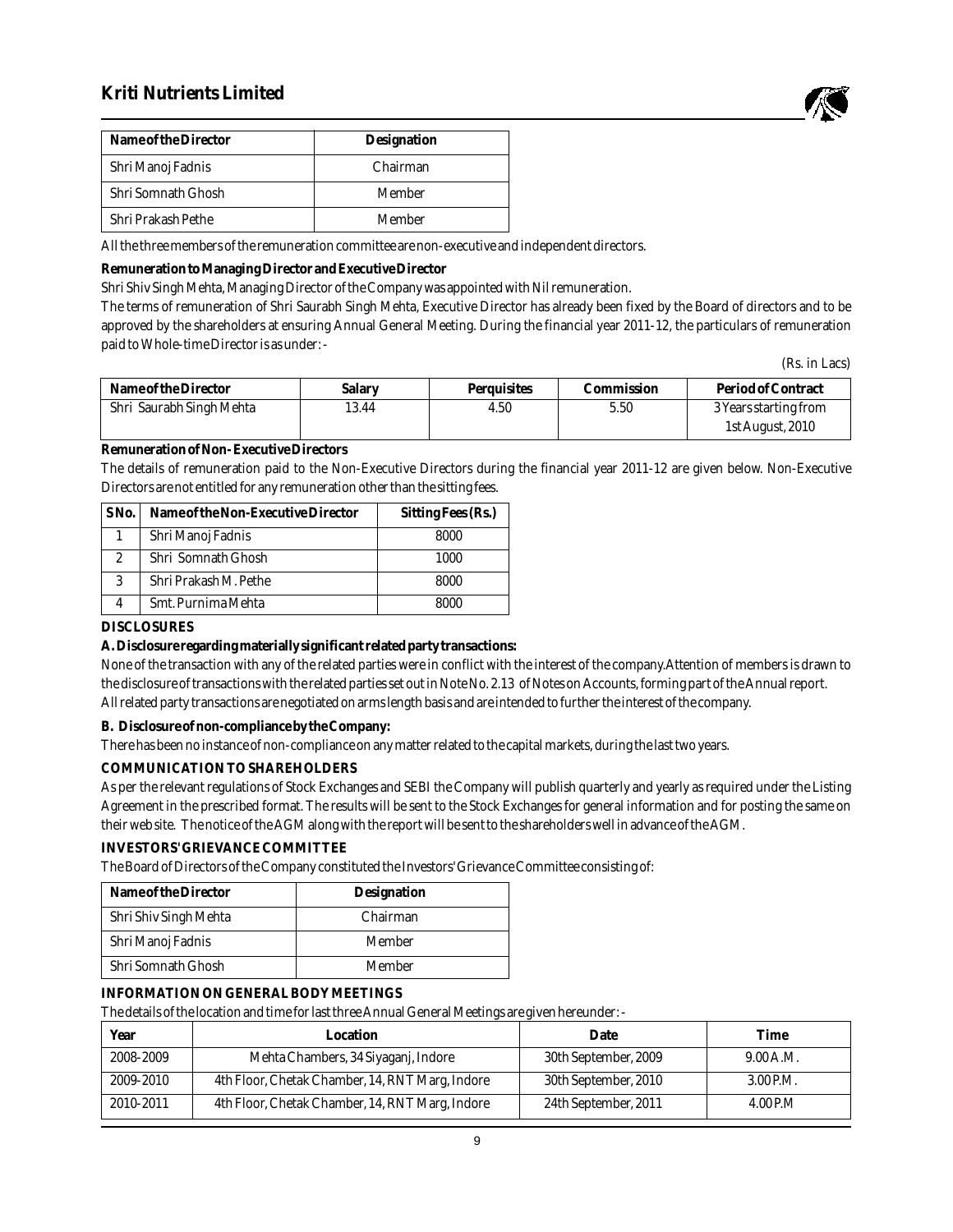

#### **GENERAL SHAREHOLDER INFORMATION**

**Annual General Meeting**

The Annual General Meeting of the Company will be held on Saturday, the 22nd of September, 2012 at 4:30 P.M. at Corporate Support Center of the company situated at "Chetak Chambers" 4th Floor, 14 R.N.T. Marg, Indore.

#### **Financial Calendar for the year 2012-13 (Provisional)**

| a.           | Results for the first quarter ending 30th June, 2012             | By end of July, 2012      |
|--------------|------------------------------------------------------------------|---------------------------|
| b.           | Results for the second quarter ending 30th September, 2012       | By end of October, 2012   |
| $C_{\alpha}$ | Results for the Third quarter ending 31st December, 2012         | By end of January, 2013   |
|              | Results (Audited) for the fourth quarter ending 31st March, 2013 | By end of May, 2013       |
| е.           | Annual General Meeting for the year ending March, 2013           | By end of September, 2013 |

**Book Closure Dates**

The Company's Share Transfer Book will remain closed from Friday 14th September, 2012 to Friday 21st September, 2012 (both days inclusive) for purpose of Annual General Meeting.

**LISTING**

The Company's shares are traded on BSE and MPSE

The Company's shares are presently listed on the Bombay Stock Exchange Limited, Mumbai and Madhya Pradesh Stock Exchange Limited, Indore, Madhya Pradesh. The Company has paid annual listing fee for the year 2012-13.

**Stock Code/ Details of Scrip**

BSE 533210 NSDL & CDSL-ISIN: - INE798K01010

**Market Price Data (Rs.)**

The monthly high and low quotations of shares of the Company traded at the Bombay Stock Exchange, Mumbai during the financial year 2011-12 are given below:

| Month              | High (Rs.) | Low (Rs.) |
|--------------------|------------|-----------|
| April, 2011        | 7.87       | 5.15      |
| May, 2011          | 6.97       | 4.75      |
| June, 2011         | 6.00       | 4.32      |
| July, 2011         | 6.75       | 4.36      |
| August, 2011       | 5.99       | 3.81      |
| September, 2011    | 5.49       | 3.84      |
| October, 2011      | 5.62       | 3.73      |
| November, 2011     | 5.38       | 3.57      |
| December, 2011     | 5.68       | 4.06      |
| January, 2012      | 6.30       | 4.13      |
| February, 2012     | 6.19       | 4.20      |
| <b>March, 2012</b> | 0.00       | 4.91      |

**Share Transfer System**

The Share Transfer-cum-Investors Grievance Committee attends to share transfer formalities once in a fortnight. Demat requests are normally confirmed within an average period of 15 days from the date of receipt. The Company has appointed following agency as Share Transfer Agent (Electronic + Physical). The shareholders may address their communication, suggestions, grievances and queries to:

**Ankit Consultancy Pvt. Limited**

Plot No. 60, Electronic Complex, Pardeshipura Indore- 452 010 (M.P) Tel: 0731-2551745, 0731-2551746 Fax: 0731-4065798 E-mail: ankit\_4321@yahoo.com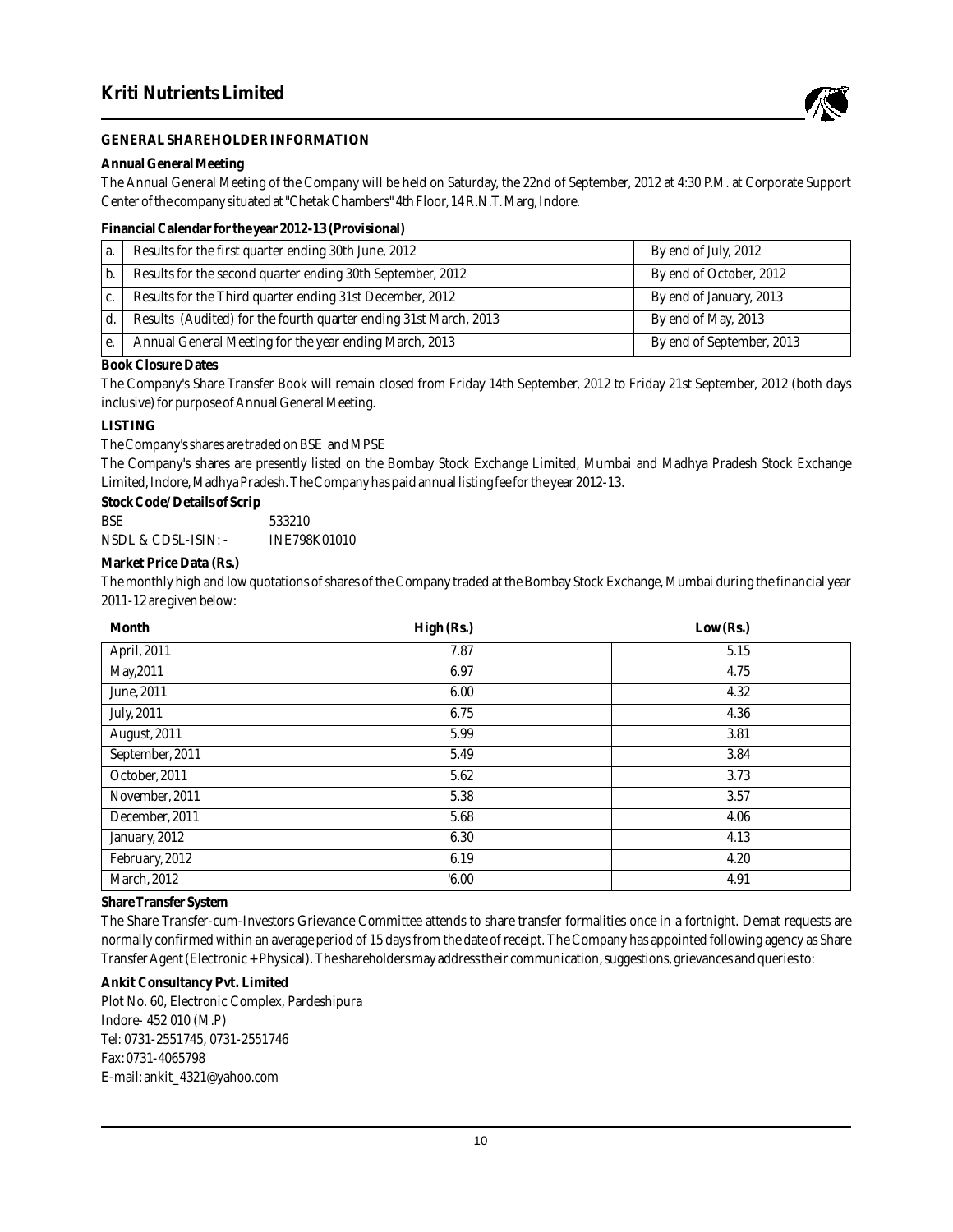

## **Shareholding Pattern & Distribution of Shareholding**

**Shareholding Pattern as on 31.03.2012**

| Category                           | No. of Shares held | Percentage of Shareholding |
|------------------------------------|--------------------|----------------------------|
| A. Promoter's holding              |                    |                            |
| 1. Promoters                       |                    |                            |
| a. Indian Promoters                | 33096878           | 66.06                      |
| b. Foreign Promoters               |                    |                            |
| 2. Persons acting in concert       |                    |                            |
| Sub-Total                          | 33096878           | 66.06                      |
| B. Non-Promoter's holding          |                    |                            |
| 3. Institutional Investors         |                    |                            |
| a. Financial Institution and Banks | 1600               | $\bf{0}$                   |
| b. FIIs                            |                    |                            |
| Sub-Total                          | 1600               | $\bf{0}$                   |
| 4. Others                          |                    |                            |
| a. Corporate Bodies                | 1646965            | 3.29                       |
| b. Indian Public                   | 15175706           | 30.29                      |
| c. NRIs/OCBs                       | 176111             | 0.35                       |
| d. Any Other (Clearing Member)     | 6260               | 0.01                       |
| Sub-Total                          | 17005042           | 33.94                      |
| <b>GRAND TOTAL</b>                 | 50103520           | 100                        |

**Distribution of Shareholding as on 31st March, 2012**

| No. of Shares | No. of Shareholders | % of Shareholders |
|---------------|---------------------|-------------------|
| $1 - 1000$    | 4065                | 66.74             |
| 1001-2000     | 1073                | 17.62             |
| 2001-3000     | 294                 | 4.83              |
| 3001-4000     | 335                 | 5.5               |
| 4001-5000     | 49                  | 0.8               |
| 5001-10000    | 135                 | 2.22              |
| 10001 above   | 140                 | 2.29              |
| Total         | 6091                | 100.00            |

**Dematerialisation of Shares & Liquidity**

The shares of the Company are under compulsory demat segment and are listed on Bombay Stock Exchange, Mumbai and Madhya Pradesh Stock Exchange, Indore. The Company's shares are available for trading in the depository of both NSDL & CDSL. **Details of Demat Shares as on 31st March 2012**

|                         | No. of Shareholders/Beneficial Owners | No. of Shares | % of Capital |
|-------------------------|---------------------------------------|---------------|--------------|
| <b>NSDL</b>             | 2250                                  | 41741553      | 83.32        |
| <b>CDSL</b>             | 1205                                  | 4907487       | 9.8          |
| Sub-Total               | 3455                                  | 46649040      | 93.12        |
| Shares in physical form | 2636                                  | 3454480       | 6.88         |
| <b>Grand Total</b>      | 6091                                  | 50103520      | 100          |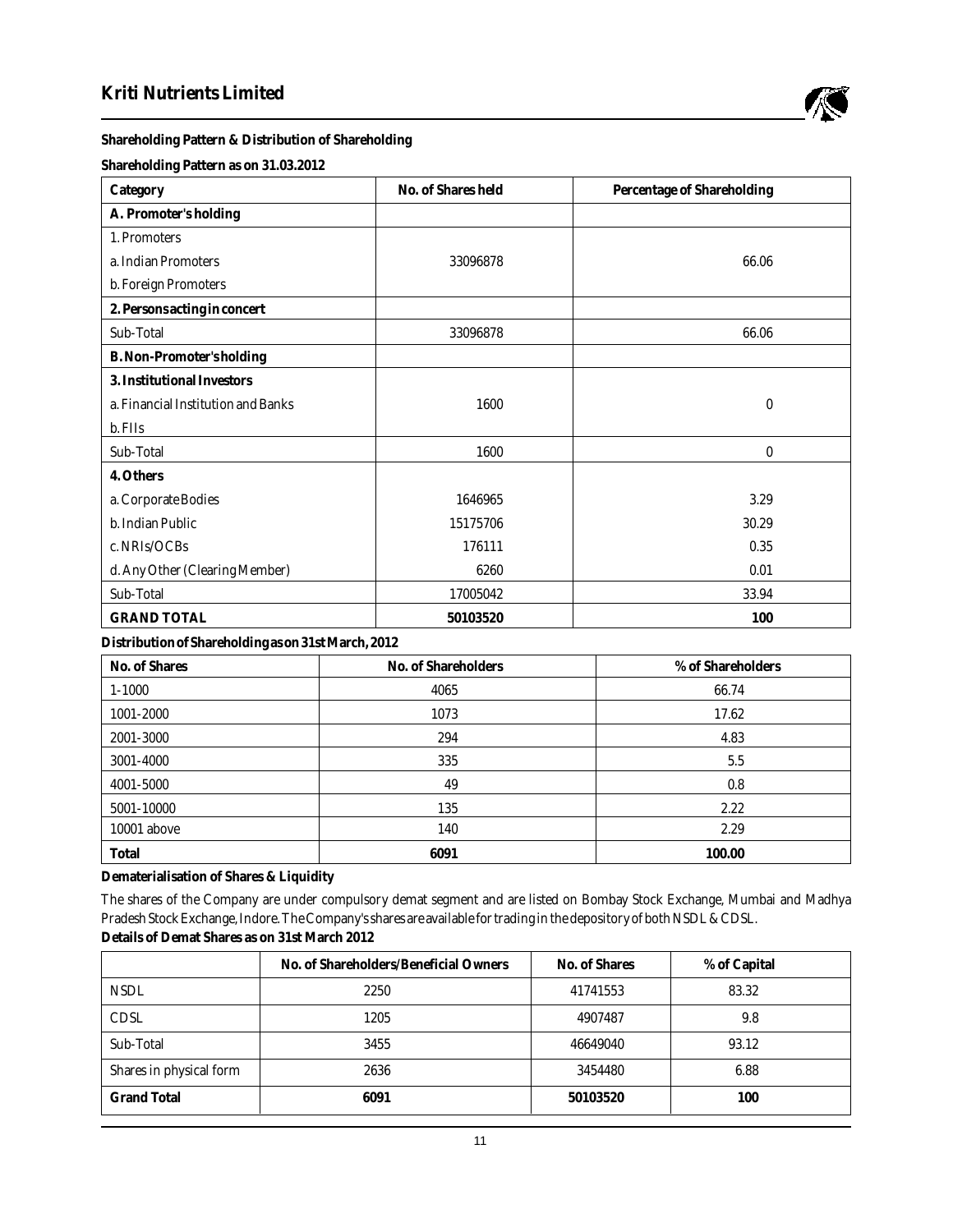# **Kriti Nutrients Limited**



**Outstanding Convertible Instruments** There are no outstanding warrants or any convertible instruments. **Plant locations of the Company** Industrial Area No. 3, Dewas (M.P) **Address for communication** The shareholders may address their communication, suggestions, grievances and queries to: **Ankit Consultancy Pvt. Limited** Plot No. 60, Electronic Complex Pardeshipura Indore- 452 010 (M.P) Tel: 0731-2551745, 0731-2551746 Fax: 0731-4065798 E-mail: ankit\_4321@yahoo.com

**Auditors' Certificate on Corporate Governance**

The company has obtained a certificate from the auditors of the company regarding compliances with the provisions of the corporate governance laid down in Clause 49 (VII) of the Listing Agreement with Stock Exchanges.

# **AUDITORS' REPORT ON COMPLIANCE OF CONDITIONS OF CORPORATE GOVERNANCE**

## **To the Shareholders of Kriti Nutrients Limited**

We have examined the compliance of the conditions of Corporate Governance by Kriti Nutrients Limited, Indore for the period ended 31st March, 2012 as stipulated in Clause 49 of the Listing Agreement of the said Company with Stock Exchanges in India.

The compliance of the conditions of Corporate Governance is the responsibility of the management. Our examination was limited to the procedures and implementation thereof, adopted by the Company for ensuring the compliance of the conditions of Corporate Governance. It is neither an audit nor an expression of an opinion on the financial statements of the Company.

In our opinion and to the best of our information and according to the explanations given to us, the Company has complied with the conditions of Corporate Governance as stipulated in the above Listing Agreement.

As required by the Guidance Note issued by the Institute of Chartered Accounts of India we have to state that no investor grievances were pending for a period of one month against the Company as per the records maintained by the Investor / Shareholders Grievance Committee

We further state that such compliance is neither an assurance as to the future viability of the Company nor the efficiency or effectiveness with which the management has conducted the affairs of the Company.

> For **R. S Bansal and Company** Chartered Accountants

> > $SD/-$

Partner

Place : Indore Date : 28th July, 2012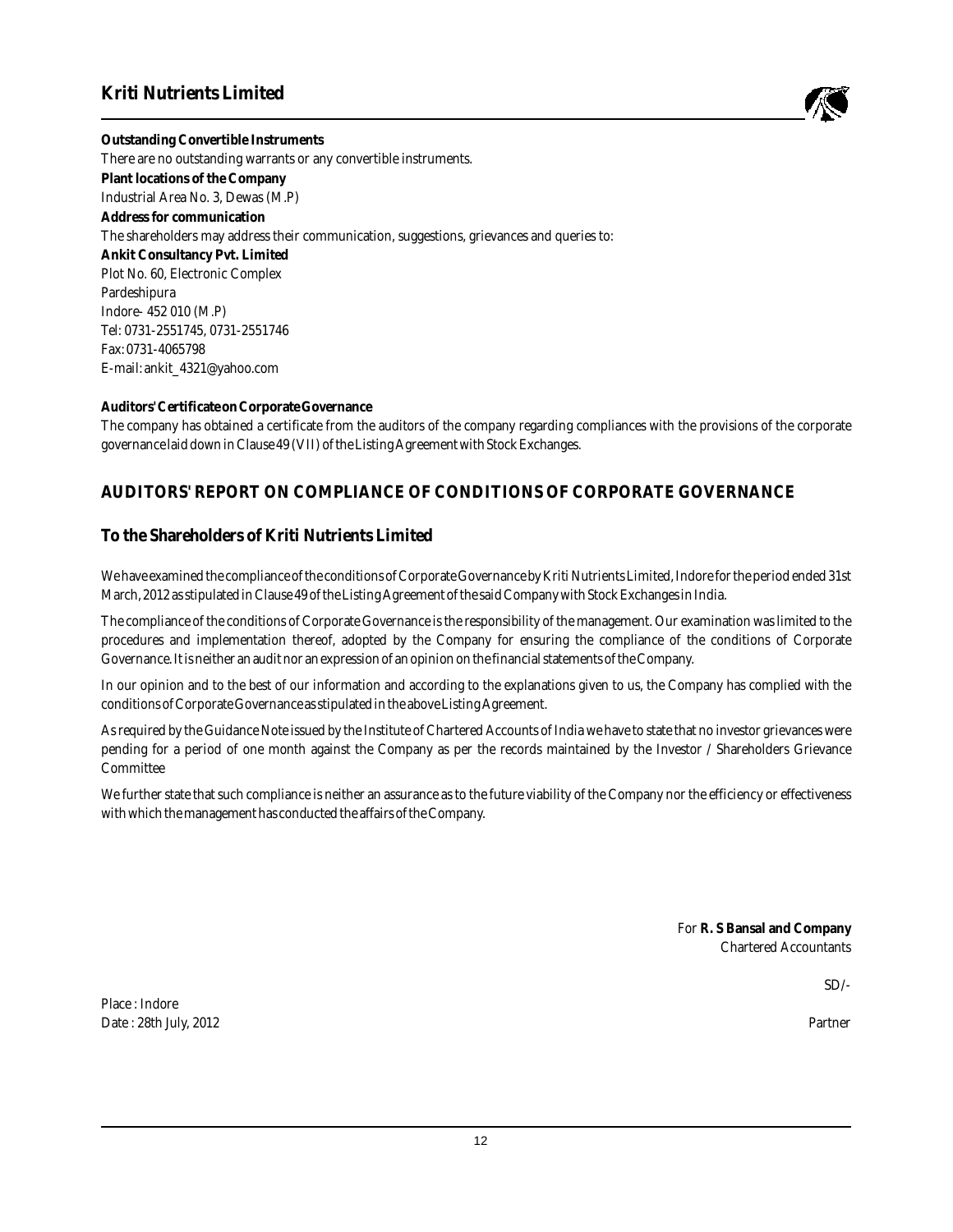

# **MANAGEMENT DISCUSSION AND ANAYLSIS REPORT**

### **INDUSTRY STRUCTURE AND DEVELOPMENT**

The primary business of your Company is processing of soya bean-seeds and refining of crude oil for edible use. The company produces soya meal, soya refined oil and value added products from downstream and upstream.

In India Madhya Pradesh is the leading state in producing soybean followed by Maharashtra, Rajasthan and Andhra Pradesh. Soyabean production in India is around 10-11 million tonnes and on an average Madhya Pradesh produces 65 % of India's total soybean crop. The crop has exhibited a vast potential as a monsoon season crop mainly in Central India and surrounding States.

#### **INTERNATIONAL SOYA CROP SCENARIO:**

The global production of Soya Bean is around 250 million tonnes. United States, the largest Soya Bean growing country in the world, has the same soya cycle period as India. The South American Countries like Brazil and Argentina are the second and third largest soya bean growing countries respectively.

Export of Soyabean Meal during FY 2011-2012 were 3.46 Million MT as against 3.85 Million MT in FY 2010-2011. Though demand is growing at a moderate rate a slight shift towards India can be big quantity from Indian view point.

#### **OPPORTUNITY:**

Company is exporting soya meal of high protein quality to dedicated customers on long term business relationship basis.Company is further expanding its export business in value added products in the international market.

"Kriti" soya cooking refined oil having its brand value and new markets are available for expanding business.

#### **THREATS:**

High volatility of seed prices associated with speculation at large scale is a cause of concern. Forex rate fluctuation and parity in business is depending on international demand.

Excess crushing capacity and new entrants with government incentives with regard to taxation is also attracting unhealthy competition. **BUSINESS STRATEGY:**

Company markets its High Protein SBM mainly to South East Asian Countries and the company's focus will be on: -

- ◆ Entering in to value added products.
- ◆ Strengthening domestic market
- $\blacklozenge$  Introduction of higher grade SBM
- Customer education on quality, adulteration and certification
- ◆ Strengthening Distribution network
- ◆ Promotion of Brand

### **FINANCIAL PERFORMANCE:**

The financial statements are prepared in compliance with the Companies Act, 1956 and as per the generally accepted accounting principles, policies and practices prevalent in India. The Company's financial performance is discussed in details under the head "Financial Results" in Directors' Report to the Members.

#### **INTERNAL CONTROL SYSTEMS AND THEIR ADEQUACY:**

The internal control system of the company is in place and is commensurate with the size & scale of its operations. The Internal Audit department with the help of external agencies & based on risk asessment, regularly performs internal audits & ensure the effectiveness of internal control systems.

The company has implemented suitable controls on ongoing basis to assure that all resources are utilized optimally, financial transactions are reported with the accuracy and all applicable laws and regulations are strictly complied with. The audit findings are reviewed by the Audit Committee of the Board and corrective actions as deemed necessary are taken.

### **HUMAN RESOURCES AND INDUSTRIAL RELATIONS:**

Your company's Industrial relations continued to be harmonious during the year under review. The company continue to invest in people through various initiatives which enable the work force to meet out the production requirements and challenges related thereto and to infuse positive enthusiasm towards the organization.

### **CAUTIONARY STATEMENT:**

Estimates and expectations stated in this Management Discussion and Analysis Report may be "forward-looking statements" within the meaning of applicable securities, laws and regulations. Actual results could differ materially from those expressed or implied. Important factors that could make a difference to your Company's operations include economic conditions affecting demand/supply and price conditions in the domestic and international markets, changes in the Government regulations, tax laws, and other statutes and incidental factors.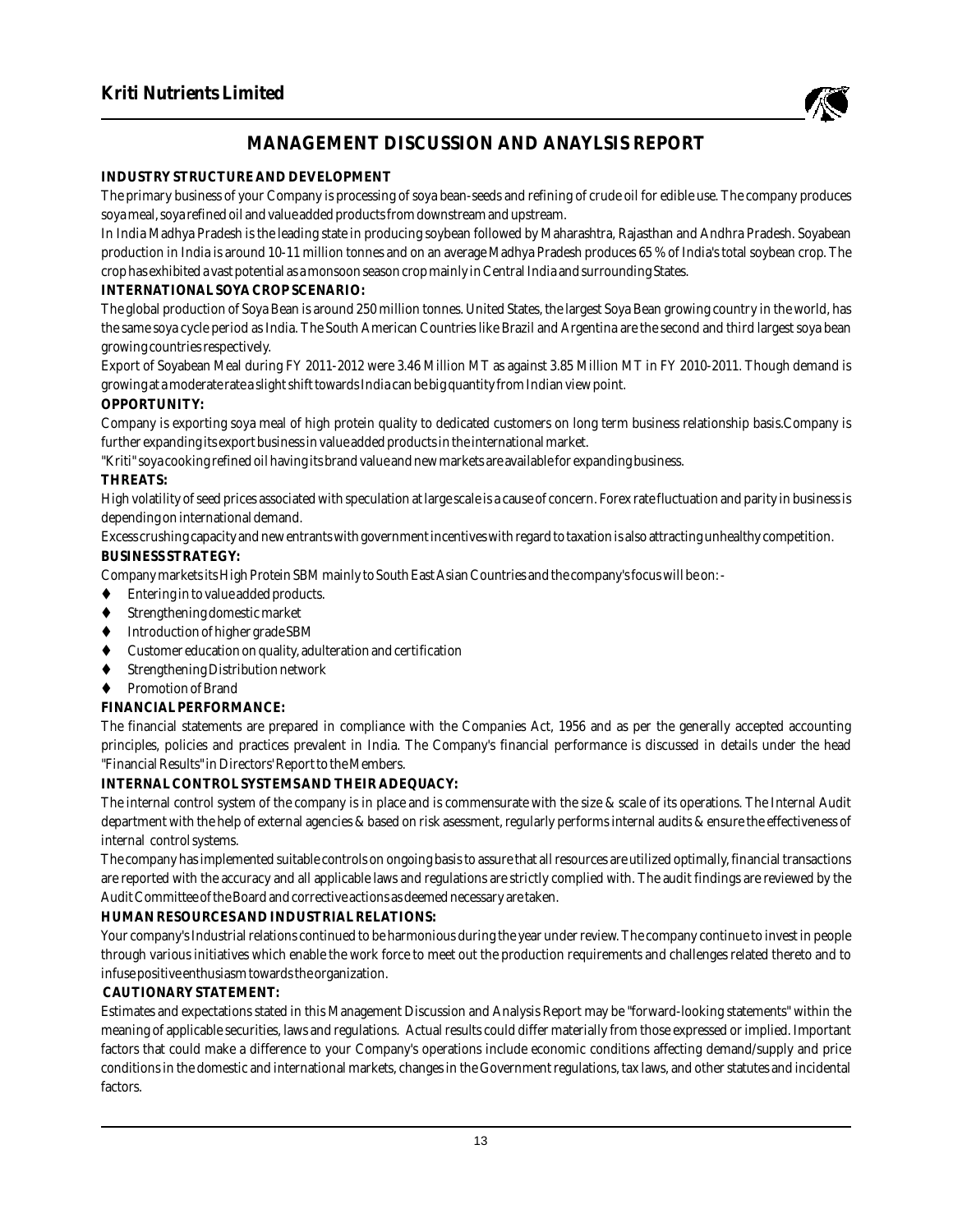

# **AUDITOR'S REPORT**

**To, The Member of Kriti Nutrients Limited,**

We have audited the attached Balance-Sheet of KRITI NUTRIENTS LIMITED as at 31-03-2012 and also the Statement of Profit & Loss and Cash Flow statement of the Company for the year ended on that date annexed thereto. These financial statements are the responsibility of the Company's Management. Our responsibility is to express an opinion on these financial statements based on our audit.

We conducted our audit in accordance with auditing standards generally accepted in India. These standards require that we plan and perform the audit to obtain reasonable assurance about whether the financial statements are free of material misstatement. An audit includes examining, on a test basis, evidence supporting the amounts and disclosures in the financial statements. An audit also includes assessing the accounting principles used and significant estimates made by management, as well as evaluating the overall financial statement presentation. We believe that our audit provides a reasonable basis for our opinion.

- 1) As required by the Companies (Auditors Report) Order, 2003 (CARO) issued by Central Government under Section 227(4A) of the Companies Act, 1956 (here-in-after referred to as the Act), and on the basis of such checks as we considered appropriate and according to the information and explanations given to us during the course of audit, we give in the Annexure a statement to the matters specified in Paragraph 4 & 5 of the said order to the extent applicable to Company.
- 2) Further to our comments in the Annexure referred to paragraph 1 above we report that:
	- a) We have obtained all the information and explanations, which to the best of our knowledge & beliefs were necessary for the purpose of our audit.
	- b) In our opinion, proper books of accounts as required by law have been kept by the Company so far as it appears from our examination of those books.
	- c) The Balance Sheet, Statement of Profit & Loss and Cash Flow Statement dealt with by this report are in agreement with the books of accounts of the Company.
	- d) In our opinion, the Balance Sheet, Statement of Profit & Loss and Cash Flow Statement comply with the Accounting Standards referred to in Sub-Section (3C) of Section 211 of the Companies Act, 1956 to the extent applicable.
	- e) On the basis of written representations received from the Directors, as on 31st March, 2012 and taken on record by the Board of Directors we report that none of the directors is disqualified as on 31st March, 2012 from being appointed as Director in terms of Clause (g) of Sub-Section (1) of Section 274 of the Companies Act,1956.
	- f) In our opinion and to the best of our information and according to the explanations given to us, the said accounts, read together with notes to accounts, gives the information required by the Companies Act, 1956 in the manner so required and give a true and fair view in conformity with the accounting principals generally accepted in India:
		- i) In the case of Balance Sheet, of the State of Affairs of the Company as at March 31st, 2012.
		- ii) In the case of Statement of Profit and Loss, of the PROFIT for the year ended on that date

AND

iii) In the case of the Cash Flow Statement, of the cash flows for the year ended on that date.

FOR : **R. S. BANSAL AND COMPANY** CHARTERED ACCOUNTANTS FRN: 000939C

**(VIJAY BANSAL)** PARTNER M.NO.075344

Place: Indore Date : 26-05-2012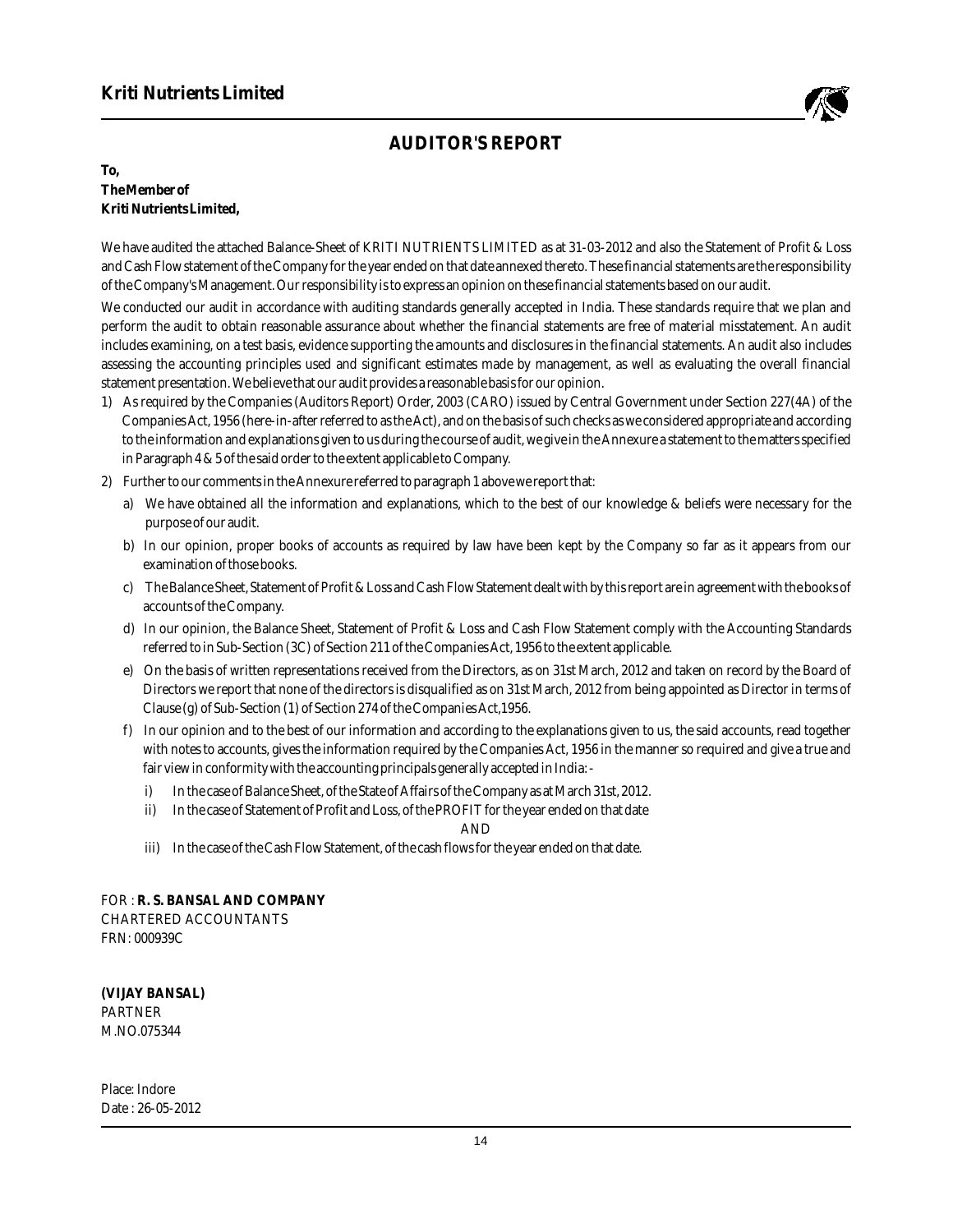

## **ANNEXURE TO THE AUDITOR'S REPORT AS REFERRED IN PARAGRAPH ONE OF REPORT OF EVEN DATE TO THE MEMBERS OF KRITI NUTRIENTS LIMITED FOR THE YER ENDED ON 31-03-2012**

As required by the Companies Auditor's Report Order, 2003 issued by the Central Government in terms of Section 227(4A) of the Companies Act, 1956, we further report that :-

- 1. In respect of its fixed assets:
	- a. As informed to us, the Company has maintained proper records, on yearly basis, showing full particulars, including quantitative details and situation of fixed assets. The records have been maintained on computer system through SAP.
	- b. As informed to us, the Company has physically verified fixed assets during the year. According to information and explanation given to us no material discrepancies were noticed on such verification.
	- c. In our opinion and according to the information and explanation given to us, the Company has not disposed off Substantial assets during the year which has affected its status as going concern.
- 2. In respect of its inventories:
	- a. The inventory of the Company has been physically verified during the year by the management at regular interval.
	- b. In our opinion and according to the information and explanation given to us, the procedure of physical verification of inventories followed by the management is reasonable and adequate in relation to the size of the Company and the nature of its business.
	- c. In our opinion and according to the information and explanation given to us, the Company has maintained proper records of its inventories. No material discrepancies have been noticed on physical verification of stock as compared to book records.
- 3. In respect of loans secured or unsecured granted by the company:
	- a. As per information and explanation given to us, the Company has granted unsecured loans to parties covered under Section 301. The details are as under :-

| Name                              | Maximum Amount (In Rs.) | Amount Outstanding (In Rs.) |
|-----------------------------------|-------------------------|-----------------------------|
| Kriti Industries (I) Ltd.         |                         |                             |
| (A subsidiary of Holding Company) | $7,88,75,827$ /-        | NIL                         |

- b. The Company has charged interest on such loans, as per information made available to us, the other terms and conditions are prima facie not prejudicial to the interest of the company.
- c. As per information and explanation given to us, repayment of principal and interest is as per the agreed terms.
- d. As explained and informed to us, no amount is over due as at the end of the year.
- 4. In respect of loans secured or unsecured granted by the company:
	- a. According to the information and explanation given to us, the Company has obtained unsecured loans from parties covered under Section 301.

The details are as under :-

| Name                                                                                                                                                                  | Maximum Amount (In Rs.) | Amount Outstanding (In Rs.) |
|-----------------------------------------------------------------------------------------------------------------------------------------------------------------------|-------------------------|-----------------------------|
| Kriti Corporate Services Pvt. Ltd.<br>(Merged with Sakam Trading Pvt. Ltd.<br>vide order of Hon'ble High Court dated 01.11.2011<br>and merger affected on 27.02.2012) | 2,65,56,384/            | 2,65,50,745/                |
| Kriti Industries (I) Ltd.<br>(Subsidiary Company of Holding Company)                                                                                                  | 6,68,25,317/            | $90,00,000/$ -              |

b. The Company has paid interest on such loans, as per information made available to us, the other terms and conditions are prima facie not prejudicial to the interest of the company.

- c. As per information and explanation given to us, repayment of principal and interest is as per the agreed terms.
- 5. In our opinion and according to the information and explanation given to us, there are adequate Internal Control procedures commensurate with the size of the Company and the nature of its business, for the purchase of inventory and fixed assets and for the sale of goods.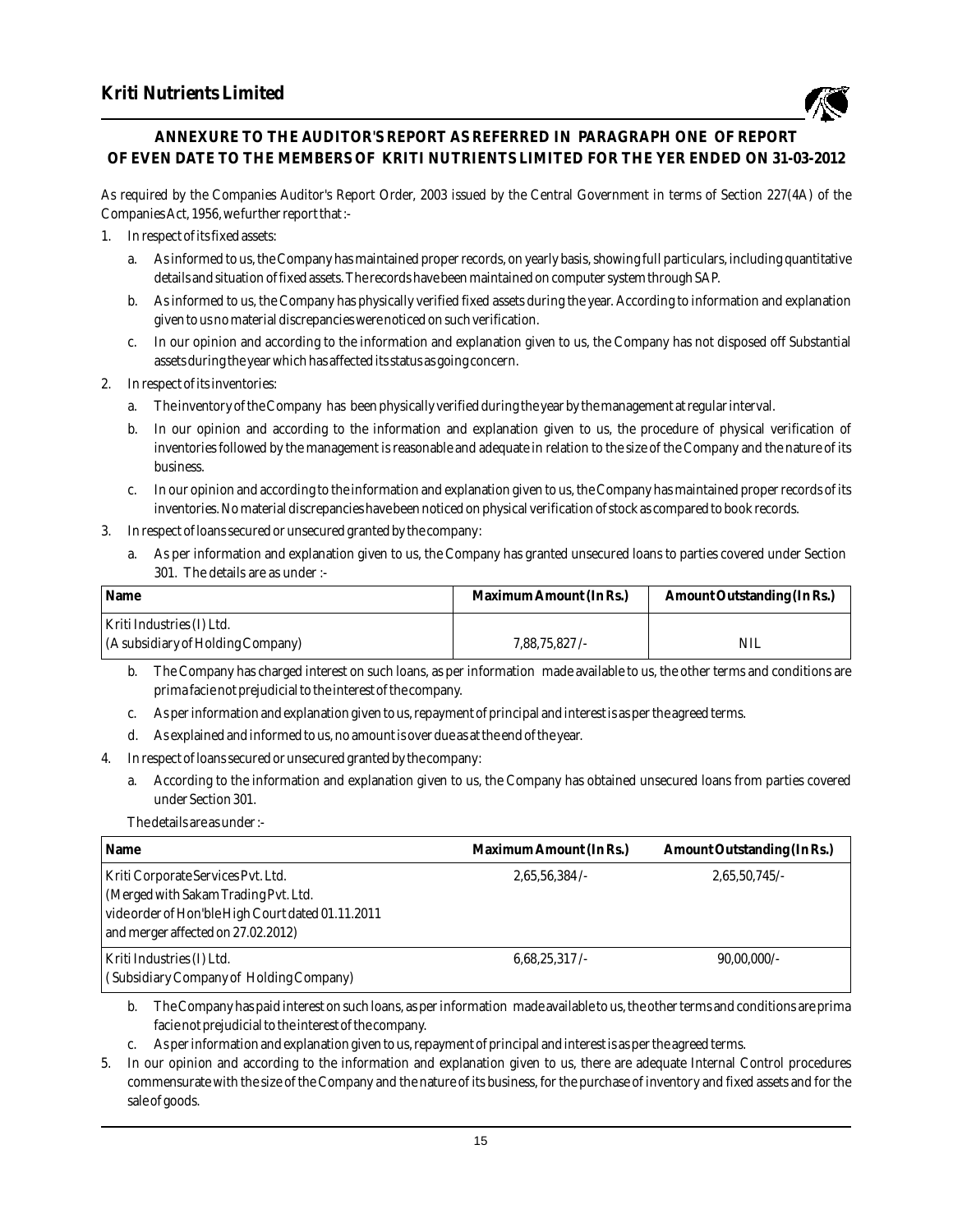

- 6. In respect of the contracts or arrangements referred to in Section 301 of the Companies Act, 1956:
	- a. As explained & informed to us Company has entered all transactions, which are required to be entered in the register maintained in pursuant of the Section 301 of the Companies Act, 1956.
	- b. As per information and explanation given to us, the transactions have been entered at reasonable prices having regard to the prevailing market price at the relevant time.
- 7. In our opinion and according to the information and explanations given to us, the Company neither accepted nor invited any deposits from public within the provision of Section 58A, 58AA of Companies Act, 1956 and rules made there under .
- 8. As explained and informed to us, the Company has its own system for Internal Audit, which seems to be reasonable looking the size and nature of its business.
- 9. We have broadly reviewed the books of account maintained by the company pursuant to the rules made by the Central Government for the maintenance of the cost records under section 209(1) (d) of the Companies Act, 1956 in respect of the refining activities of the company to which said rules are made applicable and are of the opinion that prima facie, the prescribed accounts and records have been made and maintained. We have, however, not made detailed examinations of the records with a view to determined whether they are accurate or complete.
- 10. In respect of statutory dues:
	- a. According to information and explanations given to us, there are no undisputed statutory dues payable in respect of Provident Fund, Employee's State Insurance, Income Tax, Wealth Tax, Custom Duty, Excise Duty & Cess Investor Education and Protection Fund, which are outstanding for a period of more than 6 months as at the last date of financial year from the date they became payable.
	- b. According to the information & explanations given to us, there are no dues of Sales Tax, Income Tax, Customs Duty, Wealth Tax, Excise Duty & cess which have not been deposited on account of any dispute, except the following -

| S. No. | Name of the Statue       | Forum where Dispute is pending | Period to | Amount      |
|--------|--------------------------|--------------------------------|-----------|-------------|
|        |                          |                                | which the | in Rs.      |
|        |                          |                                | amounts   |             |
|        |                          |                                | relates   |             |
| 1.     | M.P. COMMERCIAL TAX      | APPELLATE BOARD, BHOPAL        | 2004-05   | 21,55,460   |
| 2.     | M.P. COMMERCIAL TAX      | APPELLATE BOARD, BHOPAL        | 2005-06   | 81,41,497   |
| 3.     | M.P. COMMERCIAL TAX      | APPELLATE BOARD, BHOPAL        | 2005-06   | 8,95,411    |
| 4.     | VAT                      | APPELLATE BOARD, BHOPAL        | 2006-07   | 8,70,630    |
| 5.     | <b>CENTRAL SALES TAX</b> | M. P. HIGH COURT, JABALPUR     | 2006-07   | 1,14,25,030 |
| 6.     | <b>CENTRAL SALES TAX</b> | APPELLATE BOARD. BHOPAL        | 2005-06   | 32,699      |
| 7.     | <b>ENTRY TAX</b>         | APPELLATE BOARD, BHOPAL        | 2004-05   | 7,99,081    |
| 8.     | <b>ENTRY TAX</b>         | APPELLATE BOARD, BHOPAL        | 2005-06   | 50,31,195   |
| 9.     | <b>ENTRY TAX</b>         | APPELLATE BOARD, BHOPAL        | 2006-07   | 5,13,848    |
| 10.    | <b>ENTRY TAX</b>         | APPELLATE BOARD, BHOPAL        | 2007-08   | 18,22,609   |
| 11.    | <b>ENTRY TAX</b>         | APPELLATE BOARD, BHOPAL        | 2008-09   | 3,90,591    |
| 12.    | <b>ENTRY TAX</b>         | ADDT.COMMISSIONER, INDORE      | 2006-07   | 22,14,904   |
| 13.    | <b>ENTRY TAX</b>         | APPELLATE BOARD, BHOPAL        | 2008-09   | 19,71,548   |

11 As informed and explained to us there is no accumulated cash losses of the Company. Further, the Company has not incurred any cash losses during the period covered by the report and immediately preceding the financial year.

- 12. Based on our audit and on the information and explanations given by the management, we are of the opinion that the Company has not defaulted in repayment of any loan from Financial Institutions or Banks.
- 13. According to the information and explanation given to us, the Company has not given any loans and advances on the basis of security by way of Pledge of Shares, debentures and other securities.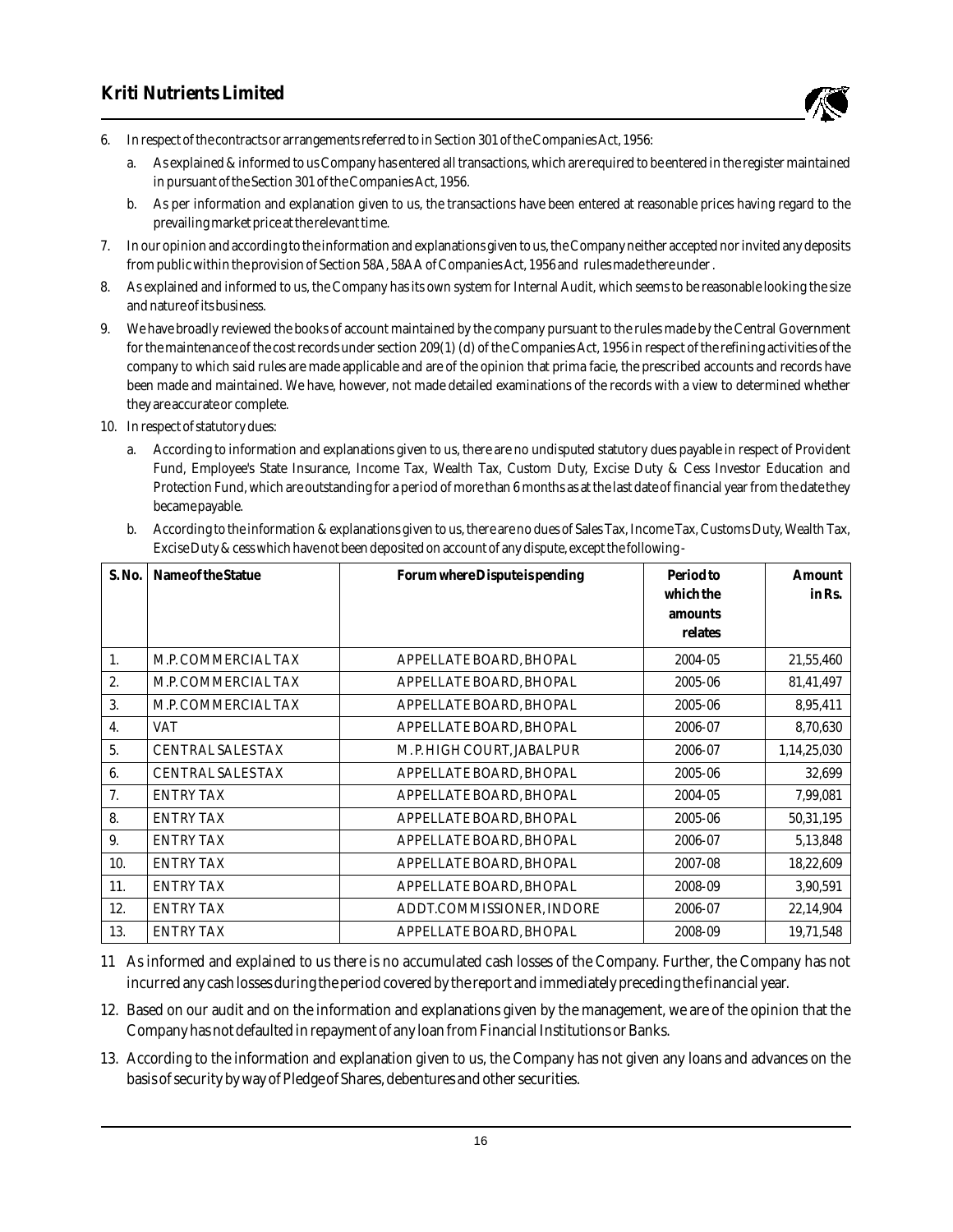

- 14. Provision relating to any special statute applicable to chit fund is not applicable to the Company.
- 15. According to the information and explanations given to us, the Company is not dealing or trading in share, securities, debentures and other investments.
- 16. According to the information and explanation given to us, the Company has not given any guarantee in respect of loan taken by others from any banks or financial institutions.
- 17. According to the information and explanations given to us, and based on documents provided to us, term loan availed by the Company were, prima-facie, applied by the Company for the purposes for which the loans were obtained.
- 18. According to the information and explanations given to us, and based on documents provided to us, we are of the opinion that no short-term fund has been utilized for long term investment.
- 19. We are informed that, the Company has not made any preferential allotment of shares to parties and companies covered in the Register maintained u/s 301 of the Act.
- 20. According to the information and explanations given to us and records examined by us, the Company has not issued debentures and hence regarding creation of securities in respect of debentures issued does not arise.
- 21. The Company has not raised any money by public issue of shares during the period.
- 22. To the best of our knowledge and belief and according to the information and explanations given to us, no fraud on or by the Company was noticed or reported during the period.

FOR: **R. S. BANSAL AND COMPANY** CHARTERED ACCOUNTANTS FRN: 000939C

**(VIJAY BANSAL)** PARTNER M.NO.075344

Place: Indore Date : 26-05-2012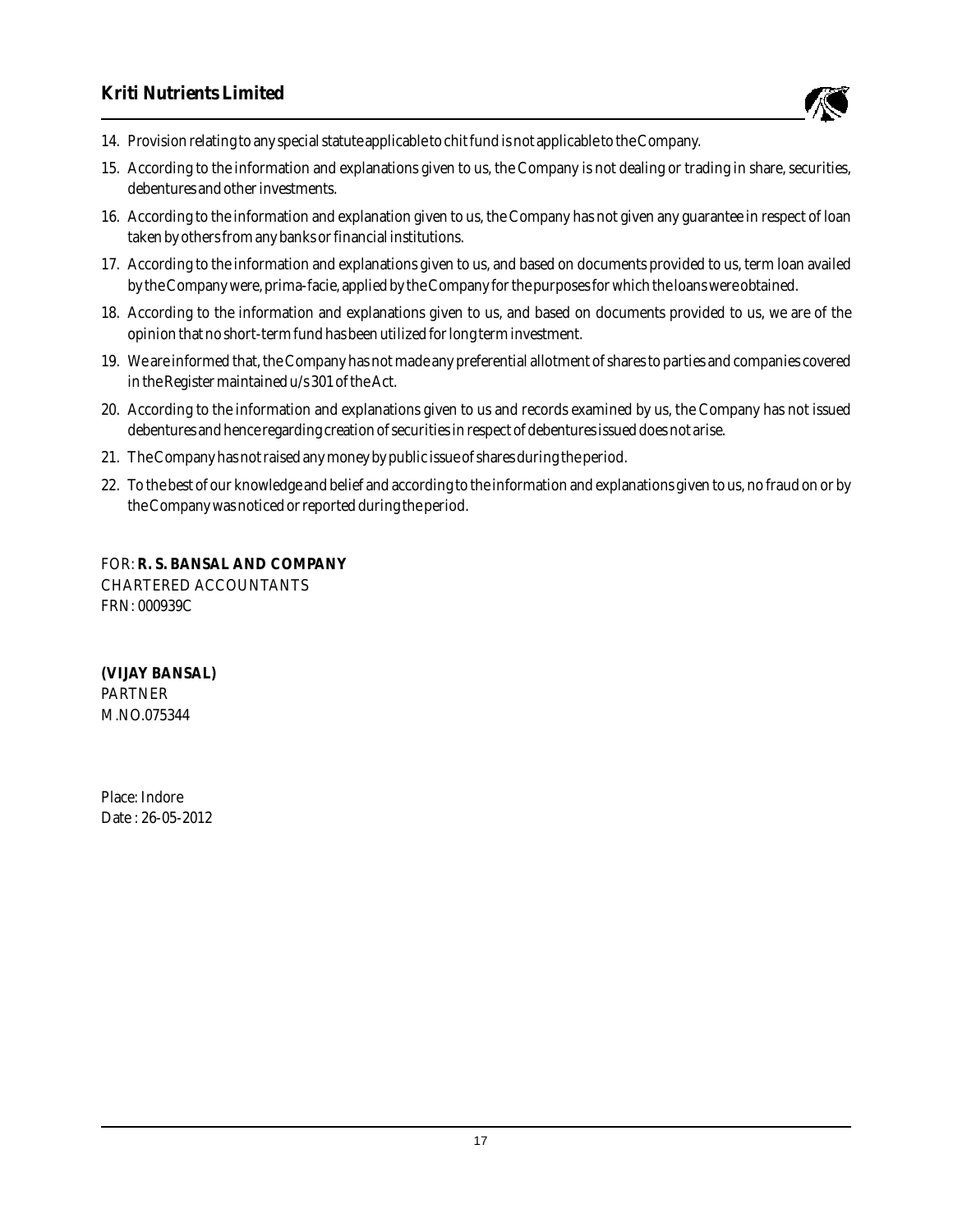

# **BALANCE SHEET AS AT 31.03.2012**

|                                |                  |            | (Rs. in Lacs) |
|--------------------------------|------------------|------------|---------------|
|                                | <b>Note</b>      | As at      | As at         |
| <b>PARTICULARS</b>             | No.              | 31.03.2012 | 31.03.2011    |
| <b>EQUITY AND LIABILITIES</b>  |                  |            |               |
| Shareholder's Funds            |                  |            |               |
| <b>Share Capital</b>           | $\mathbf{1}$     | 501.04     | 501.04        |
| <b>Reserves and Surplus</b>    | $\boldsymbol{2}$ | 1224.34    | 956.05        |
| <b>Non-Current Liabilities</b> |                  |            |               |
| Long-term borrowings           | 3                | 687.96     | 747.48        |
| Deferred tax liabilities (Net) |                  | 381.19     | 359.52        |
| Other Long term liabilities    | 4                | 397.42     | 52.07         |
| <b>Current Liabilities</b>     |                  |            |               |
| Short-term borrowings          | 5                | 191.20     | 4390.79       |
| Trade payables                 | $6\phantom{1}6$  | 1648.93    | 2137.01       |
| Other current liabilities      | 7                | 451.06     | 541.40        |
| Short-term provisions          | 8                | 264.09     | 491.74        |
|                                | Total            | 5747.23    | 10177.10      |
| <b>ASSETS</b>                  |                  |            |               |
| Non-current assets             |                  |            |               |
| <b>Fixed assets</b>            |                  |            |               |
| Tangible assets                | 9                | 3168.36    | 2687.16       |
| Intangible assets              | 10               | 66.88      | 0.00          |
| Capital work-in-progress       |                  | 1.60       | 134.38        |
| Non-current investments        | 11               | 8.41       | 7.41          |
| Long term loans and advances   | 12               | 58.39      | 41.10         |
| <b>Current assets</b>          |                  |            |               |
| Inventories                    | 13               | 974.65     | 4355.78       |
| Trade receivables              | 14               | 328.36     | 1495.96       |
| Cash and bank balances         | 15               | 344.59     | 202.83        |
| Short-term loans and advances  | 16               | 360.63     | 277.15        |
| Other current assets           | 17               | 435.36     | 975.33        |
|                                | Total            | 5747.23    | 10177.10      |

**Siginificant accounting policies & other notes to the accounts 23**

| As per our Report of even dated attached<br>For R.S.Bansal & Company<br><b>Chartered Accountants</b> |                     | For and on behalf of the Board of Directors |                            |
|------------------------------------------------------------------------------------------------------|---------------------|---------------------------------------------|----------------------------|
| FRN:000939C                                                                                          |                     |                                             |                            |
| Vijay Bansal                                                                                         | Shiv Singh Mehta    | Purnima Mehta                               | <b>Sumit Jaitely</b>       |
| (Partner)                                                                                            | (Managing Director) | (Director)                                  | <i>(Company Secretary)</i> |
| M.No. 075344                                                                                         |                     |                                             |                            |
| Place: Indore                                                                                        |                     |                                             |                            |
| Date:- 26.05.2012                                                                                    |                     |                                             |                            |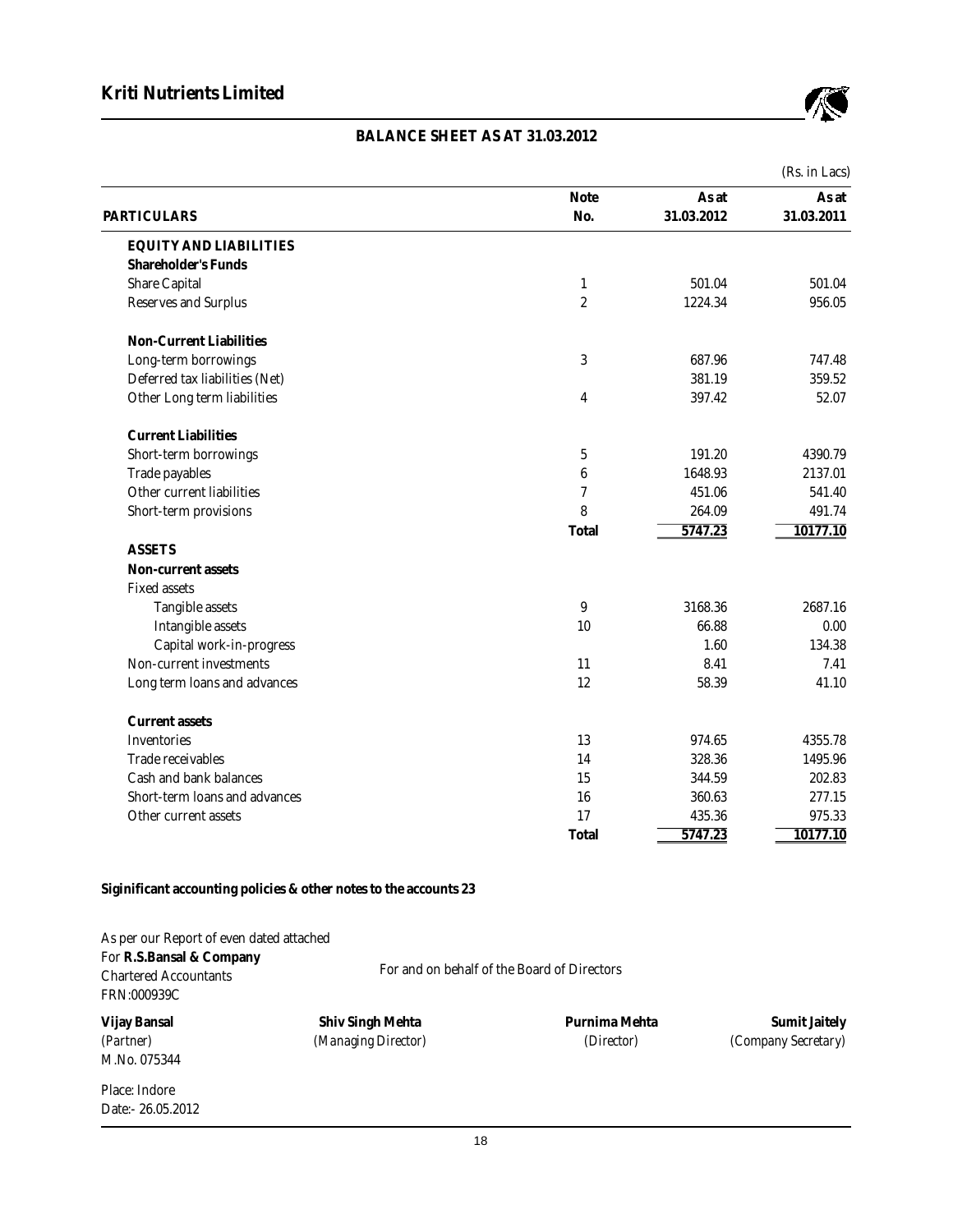

# **STATEMENT OF PROFIT & LOSS FOR THE YEAR ENDED 31ST MARCH 2012**

|                                                                |                       |          | (Rs. in Lacs) |
|----------------------------------------------------------------|-----------------------|----------|---------------|
|                                                                | Note                  | 2011-12  | 2010-11       |
| <b>PARTICULARS</b>                                             | No.                   |          | $(15$ months) |
| Revenue:                                                       |                       |          |               |
| Revenue from operations                                        | 18                    | 45728.28 | 45056.47      |
| Less: Excise Duty                                              |                       | (37.03)  | (8.59)        |
|                                                                |                       | 45691.25 | 45047.88      |
| Other Income                                                   | 19                    | 56.37    | 66.19         |
|                                                                | <b>Total Revenue</b>  | 45747.62 | 45114.07      |
| <b>Expenses:</b>                                               |                       |          |               |
| Cost of materials consumed                                     |                       | 38213.47 | 37917.09      |
| Increase/(decrease) in inventories of finished goods, work-in- |                       |          |               |
| progress and stock-in-Trade                                    |                       | 704.87   | (437.07)      |
| Employee benefit expense                                       | 20                    | 414.88   | 441.33        |
| <b>Financial costs</b>                                         | 21                    | 952.04   | 1053.37       |
| Depreciation and amortization expense                          | $9 - 10$              | 230.32   | 270.65        |
| Other expenses                                                 | 22                    | 4653.78  | 4713.44       |
|                                                                | <b>Total Expenses</b> | 45169.36 | 43958.81      |
| Profit before tax                                              |                       | 578.26   | 1155.26       |
| Tax expense:                                                   |                       |          |               |
| <b>Current tax</b>                                             |                       | (160.00) | (389.00)      |
| Deferred tax                                                   |                       | (21.68)  | (16.84)       |
| Profit(Loss) for the period                                    |                       | 396.58   | 749.42        |
| Profit/(Loss) for the period                                   |                       | 396.58   | 749.42        |
| Earning per equity share:                                      |                       |          |               |
| (1) Basic                                                      |                       | 0.79     | 1.50          |
| (2)<br>Diluted                                                 |                       | 0.79     | 1.50          |

**Siginificant accounting policies & other notes to the accounts 23**

| As per our Report of even dated attached |                     |                                             |                            |  |  |  |
|------------------------------------------|---------------------|---------------------------------------------|----------------------------|--|--|--|
| For R.S.Bansal & Company                 |                     |                                             |                            |  |  |  |
| <b>Chartered Accountants</b>             |                     | For and on behalf of the Board of Directors |                            |  |  |  |
| FRN:000939C                              |                     |                                             |                            |  |  |  |
| Vijay Bansal                             | Shiv Singh Mehta    | Purnima Mehta                               | <b>Sumit Jaitely</b>       |  |  |  |
| (Partner)                                | (Managing Director) | (Director)                                  | <i>(Company Secretary)</i> |  |  |  |
| M.No. 075344                             |                     |                                             |                            |  |  |  |
| Place: Indore                            |                     |                                             |                            |  |  |  |
| Date:-26.05.2012                         |                     |                                             |                            |  |  |  |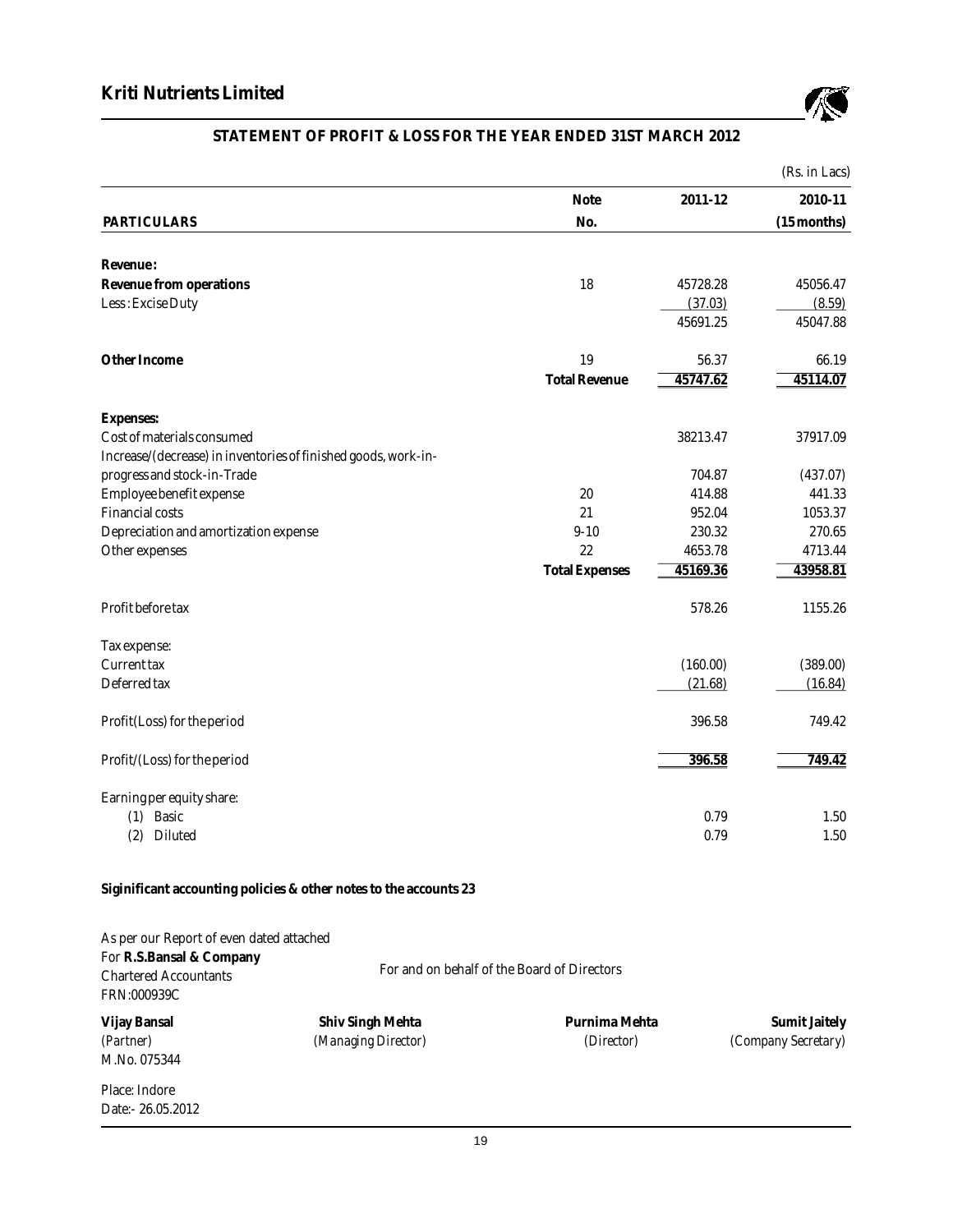

|             |                                                               |                                                                                                                                                                                                                                                                                                                                                                                                                                                                                             |                     | (Rs. in Lacs)       |
|-------------|---------------------------------------------------------------|---------------------------------------------------------------------------------------------------------------------------------------------------------------------------------------------------------------------------------------------------------------------------------------------------------------------------------------------------------------------------------------------------------------------------------------------------------------------------------------------|---------------------|---------------------|
| <b>NOTE</b> |                                                               |                                                                                                                                                                                                                                                                                                                                                                                                                                                                                             | As at<br>31.03.2012 | As at<br>31.03.2011 |
|             |                                                               | NOTE NO-1 SHARE CAPITAL                                                                                                                                                                                                                                                                                                                                                                                                                                                                     |                     |                     |
|             |                                                               | 1.1 AUTHORIZED                                                                                                                                                                                                                                                                                                                                                                                                                                                                              |                     |                     |
|             | 1.1.1                                                         | 100000000 Equity Shares of Rs. 1/- each                                                                                                                                                                                                                                                                                                                                                                                                                                                     | 1000.00             | 1000.00             |
|             | 1.2.1<br>1.2.2                                                | 1.2 ISSUED, SUBSCRIBED AND PAID UP<br>50103520 equity shares of Rs 1/- each fully paid up. Out of which 49603520 shares<br>issued on 27.01.2010 as fully paid up on account of scheme of arrangement as<br>approved by The Hon'ble High Court of M.P. Indore Bench<br>(Each equity share has one voting right)<br>Reconciliation of shares                                                                                                                                                  |                     |                     |
|             | 1.2.2.1                                                       | Opening Balance of 50103520 shares of Rs. 1/- each                                                                                                                                                                                                                                                                                                                                                                                                                                          | 501.04              | 501.04              |
|             |                                                               | 1.2.2.2 Issued during the year<br>1.2.2.3 Closing Balance 50103520 shares of Rs. 1/- each                                                                                                                                                                                                                                                                                                                                                                                                   | 0.00<br>501.04      | 0.00<br>501.04      |
|             |                                                               | 1.3 SHAREHOLDER HOLDING MORE THAN 5 % OF SHARES OF THE<br><b>COMPANY AND ITS PERCENTAGE</b>                                                                                                                                                                                                                                                                                                                                                                                                 |                     |                     |
|             | 1.3.1                                                         | SAKAM TRADING PRIVATE LIMITED (HOLDING COMPANY)                                                                                                                                                                                                                                                                                                                                                                                                                                             |                     |                     |
|             | Current year:<br>% of Shares: 52.09%                          | No. of Shares: 26099473                                                                                                                                                                                                                                                                                                                                                                                                                                                                     |                     |                     |
|             | Previous year :<br>% of Shares: 10.87%                        | No. of Shares: 5444173                                                                                                                                                                                                                                                                                                                                                                                                                                                                      |                     |                     |
|             |                                                               | Pursuant to the Hon'ble High Court of M.P. order dated 1.11.2011 approving the scheme<br>of amalgamation of promoter group companies viz Kriti Corporate Service Pvt.Ltd.,<br>Kriti Auto Accessories Private Ltd., Kasta Pipes Pvt.Ltd.and Shipra Pipes Pvt Ltd. with S<br>akam Trading Pvt. Ltd., the Shareholding of the above transferor companies are vested in<br>Sakam Trading Pvt.Ltd. Thus Sakam Trading Pvt.Ltd. becomes holding company<br>w.e.f. 27.02.12 of Kriti Nutrints Ltd. |                     |                     |
|             | <b>Current Year:</b><br>% of Shares: 9.20%                    | 1.3.2 CHETAK BUILDERS PRIVATE LIMITED (ASSOCIATE COMPANY)<br>No. of Shares: 4608158                                                                                                                                                                                                                                                                                                                                                                                                         |                     |                     |
|             | Previous year:<br>% of Shares: 8.92%                          | No. of Shares: 4469258                                                                                                                                                                                                                                                                                                                                                                                                                                                                      |                     |                     |
|             | <b>Current Year:</b><br>No. of Shares: Nil<br>% of Shares:Nil | 1.3.3 KRITI CORPPORATE SERVICES PVT. LTD                                                                                                                                                                                                                                                                                                                                                                                                                                                    |                     |                     |
|             | Previous year:<br>% of Shares: 39.95%                         | No. of Shares: 20017600                                                                                                                                                                                                                                                                                                                                                                                                                                                                     |                     |                     |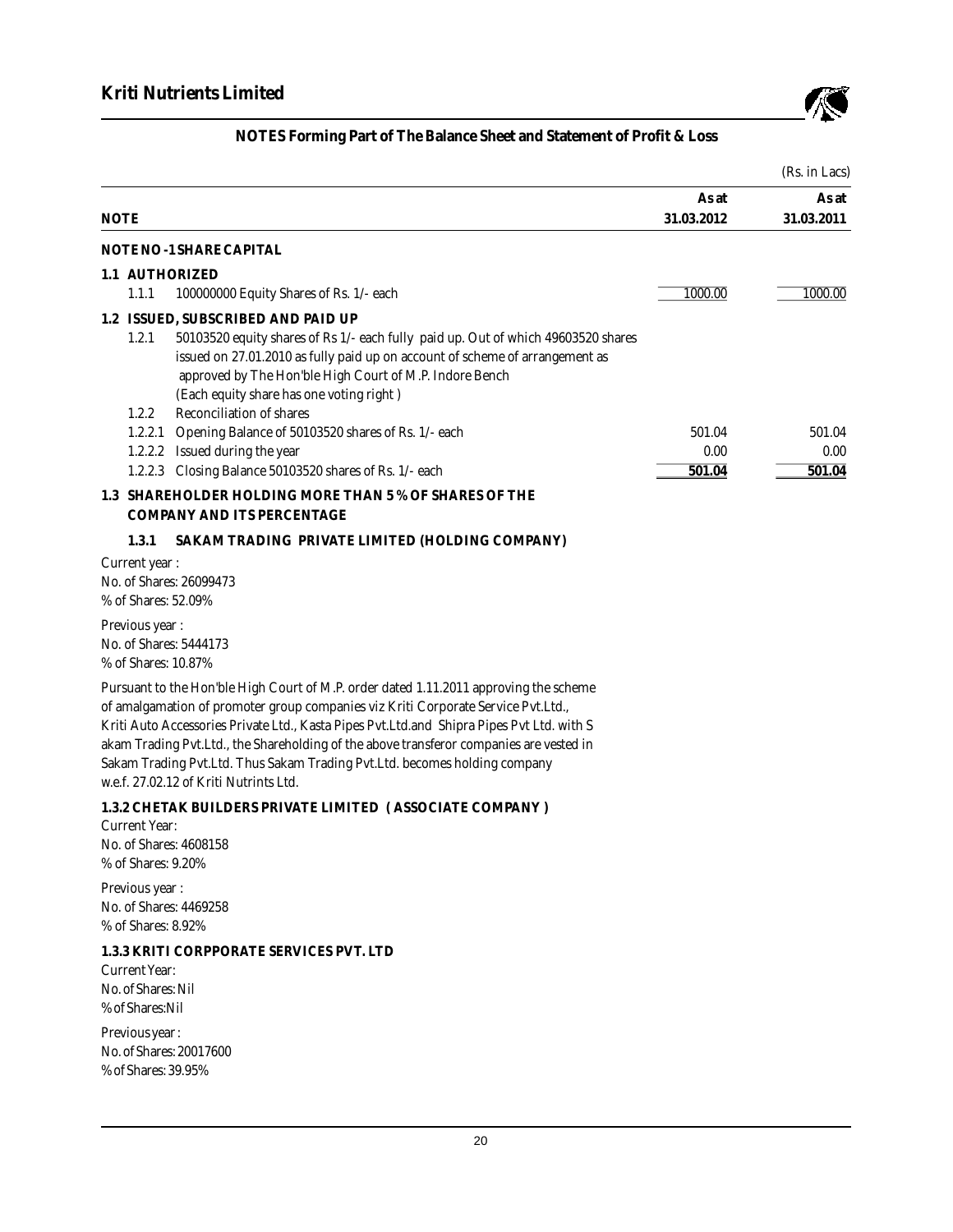

|       |               |                                                                  |       |            | (Rs. in Lacs) |
|-------|---------------|------------------------------------------------------------------|-------|------------|---------------|
|       |               |                                                                  |       | As at      | As at         |
|       | <b>NOTE</b>   |                                                                  |       | 31.03.2012 | 31.03.2011    |
|       |               | NOTE NO-2 RESERVES & SURPLUS                                     |       |            |               |
|       | 2.1 RESERVES  |                                                                  |       |            |               |
|       | 2.1.1         | <b>General Reserve</b>                                           |       | 200.00     | 0.00          |
|       | 2.1.2         | Add: Transfer from P&L                                           |       | 200.00     | 200.00        |
|       | 2.1.3         | <b>Closing Balance</b>                                           |       | 400.00     | 200.00        |
|       |               | 2.2 CAPITAL RESERVE                                              |       | 295.56     | 295.56        |
|       |               | (Arosen due to scheme of arrangement)                            |       |            |               |
|       |               | 2.3 CONTINGENCY RESERVE (Free Reserve)                           |       |            |               |
|       | 2.3.1         | <b>Opening Balance</b>                                           |       | 25.00      | 0.00          |
|       | 2.3.2         | Add: Transfer from P&L                                           |       | 0.00       | 25.00         |
|       | 2.3.3         | <b>Closing Balance</b>                                           |       | 25.00      | 25.00         |
|       |               | 2.4 Exchange Fluctuation Reserve                                 |       | (40.94)    | 0.00          |
|       |               | (Refer point no 1.9 (d) of Note No. 23)                          |       |            |               |
|       | 2.5 SURPLUS   |                                                                  |       |            |               |
|       | 2.5.1         | Statement of Profit & Loss                                       |       |            |               |
|       | 2.5.1.1       | <b>Opening Balance</b>                                           |       | 435.49     | $-1.58$       |
|       |               | 2.5.1.2 Add Profit & Loss during the period                      |       | 396.58     | 749.42        |
| Less: |               |                                                                  |       | 832.07     | 747.84        |
|       | 2.5.2         | Proposed Dividend @ Rs.0.15 per share                            |       | 75.16      | 75.16         |
|       | 2.5.3         | Corporate Dividend Tax                                           |       | 12.19      | 12.19         |
|       | 2.5.4         | <b>Transferred to General Reserve</b>                            |       | 200.00     | 200.00        |
|       | 2.5.5         | Transferred to Contingency Reserve                               |       | 0.00       | 25.00         |
|       |               | <b>Balance in Surplus</b>                                        |       | 544.72     | 435.49        |
|       |               |                                                                  | Total | 1224.34    | 956.05        |
|       |               | NOTE NO -3 LONG TERM BORROWINGS                                  |       |            |               |
|       | 3.1 TERM LOAN |                                                                  |       |            |               |
|       |               | (Installment due with in 12 months shown in Current Liabilities) |       |            |               |
|       | 3.1.1         | <b>SECURED</b>                                                   |       |            |               |
|       |               | 3.1.1.1 From Banks                                               |       |            |               |
|       |               | a) IDBI Bank Ltd.                                                |       | 80.00      | 196.51        |
|       |               | (i) (Repayable in 9 Qrtly installments of Rs.16 lacs each,       |       |            |               |
|       |               | Last installment due on 1st April 2014                           |       |            |               |
|       |               | Rate of Interest 15.25% p.a.at year end.)                        |       |            |               |
|       |               | (ii) (Repayable in 17 monthly installments of Rs.11 lacs each,   |       |            |               |
|       |               | Last installment due on 1st September, 2013                      |       | 58.00      | 160.06        |
|       |               | Rate of Interest 15.25% p.a.at year end.)                        |       |            |               |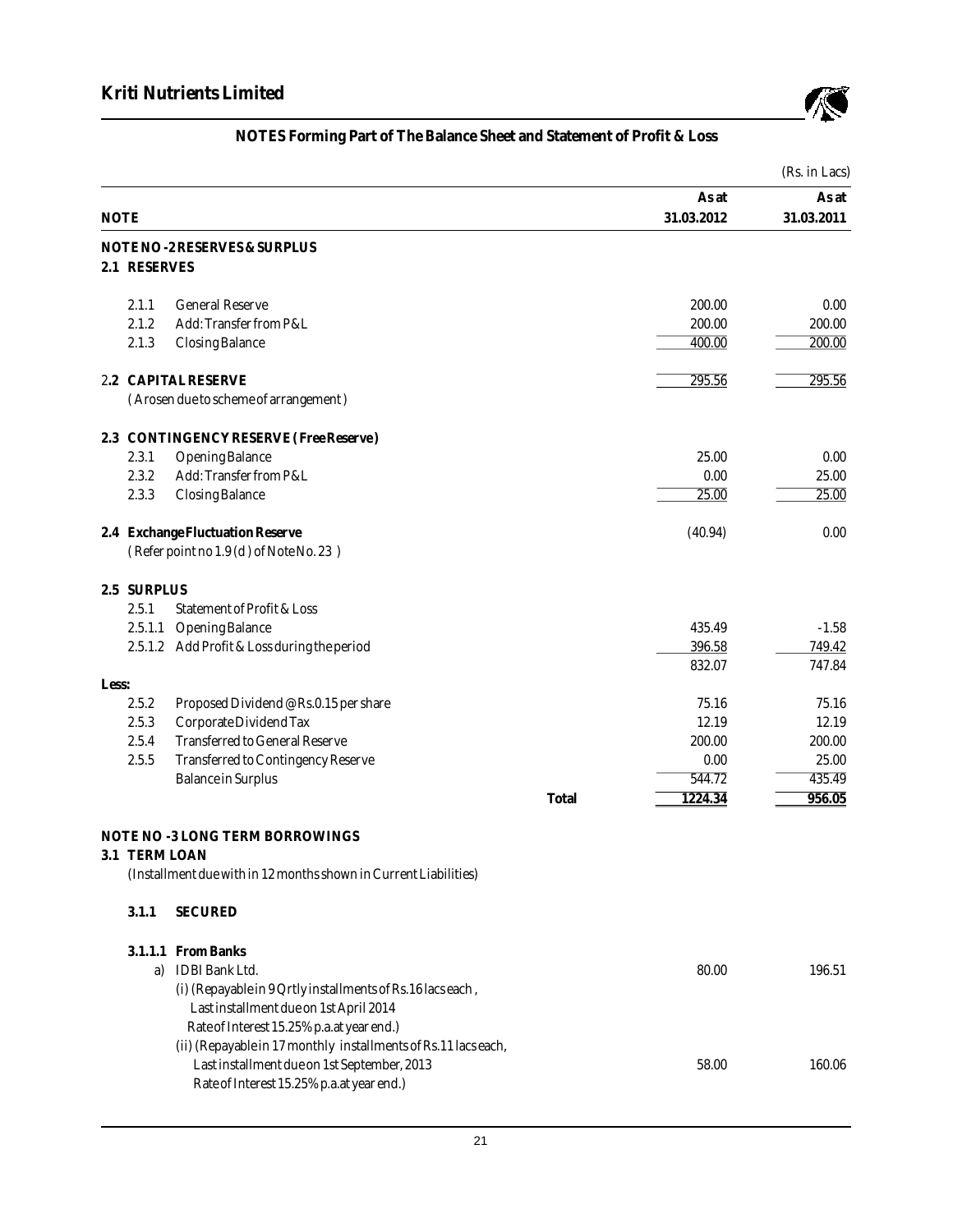

|                                                                                                                                                                                                                                                                                   |                 | (Rs. in Lacs)   |
|-----------------------------------------------------------------------------------------------------------------------------------------------------------------------------------------------------------------------------------------------------------------------------------|-----------------|-----------------|
|                                                                                                                                                                                                                                                                                   | As at           | As at           |
| <b>NOTE</b>                                                                                                                                                                                                                                                                       | 31.03.2012      | 31.03.2011      |
| b)<br>State Bank of Hyderabad                                                                                                                                                                                                                                                     | 259.79          | 390.91          |
| (Repayable in 18 qtrly installments of Rs.36 lacs each, Last installment due on 31st<br>December, 2014 Rate of Interest: 15.75% p. a. at year end)                                                                                                                                |                 |                 |
| <b>COSMOS BANK</b><br>C)<br>(Repayable in 25 monthly installments of Rs.12 lacs each, Last installment due on 31st<br>December, 2014 Rate of Interest: 14.50% p.a.at year end)<br>(Above loans are secured / to be secured by First charge/Mortgage on fixed assets on            | 290.17          | 0.00            |
| pari passu basis of the company and personal guarantee of<br>Managing Director and Executive Director)                                                                                                                                                                            |                 |                 |
| Total                                                                                                                                                                                                                                                                             | 687.96          | 747.48          |
| NOTE No.4 OTHER LONG TERM LIABILITIES<br>Unsecured                                                                                                                                                                                                                                |                 |                 |
| 4.1 Loans and advances from related parties                                                                                                                                                                                                                                       | 355.00          | 0.00            |
| 4.2 Other Long Term Liabilities                                                                                                                                                                                                                                                   | 42.42           | 52.07           |
| (Refer point no.2.9 of note no.23)                                                                                                                                                                                                                                                |                 |                 |
| Total<br>NOTE NO -5 SHORT TERM BORROWINGS                                                                                                                                                                                                                                         | 397.42          | 52.07           |
| 5.1 Loans repayable on Demand<br>5.1.1 SECURED                                                                                                                                                                                                                                    |                 |                 |
| From banks<br>(Secured by hypothecation of finished goods, raw material, stock in process, store and spares,<br>sundry debtors, export bills, receivables and second charge on fixed assets of the<br>company and personal guarantee of Managing director and Executive Director) | 191.20          | 4390.79         |
| Total                                                                                                                                                                                                                                                                             | 191.20          | 4390.79         |
| NOTENO-6TRADEPAYABLES                                                                                                                                                                                                                                                             |                 |                 |
| 6.1 Trade Payable                                                                                                                                                                                                                                                                 | 1648.93         | 2137.01         |
| Total                                                                                                                                                                                                                                                                             | 1648.93         | 2137.01         |
| NOTE NO - 7 OTHER CURRENT LIABILITIES                                                                                                                                                                                                                                             |                 |                 |
| 7.1 Outstanding Expenses                                                                                                                                                                                                                                                          | 65.79           | 149.34          |
| <b>Statutory Liabilities</b><br>7.2                                                                                                                                                                                                                                               | 30.93           | 45.06           |
| Current maturities of Long term debt (Refer point no.2.4 of note no.23)<br>7.3                                                                                                                                                                                                    | 352.03<br>2.31  | 347.00<br>0.00  |
| 7.4 Unpaid dividends<br>Total                                                                                                                                                                                                                                                     | 451.06          | 541.40          |
| NOTENO-8 SHORT TERM PROVISIONS                                                                                                                                                                                                                                                    |                 |                 |
| 8.1 Provision for employees benefits (bonus)                                                                                                                                                                                                                                      | 16.74           | 15.39           |
| 8.2 Provision of Income Tax                                                                                                                                                                                                                                                       | 160.00          | 389.00          |
| 8.3 Proposed dividend                                                                                                                                                                                                                                                             | 75.16           | 75.16           |
| 8.4 Corporate Dividend Tax<br>Total                                                                                                                                                                                                                                               | 12.19<br>264.09 | 12.19<br>491.74 |
|                                                                                                                                                                                                                                                                                   |                 |                 |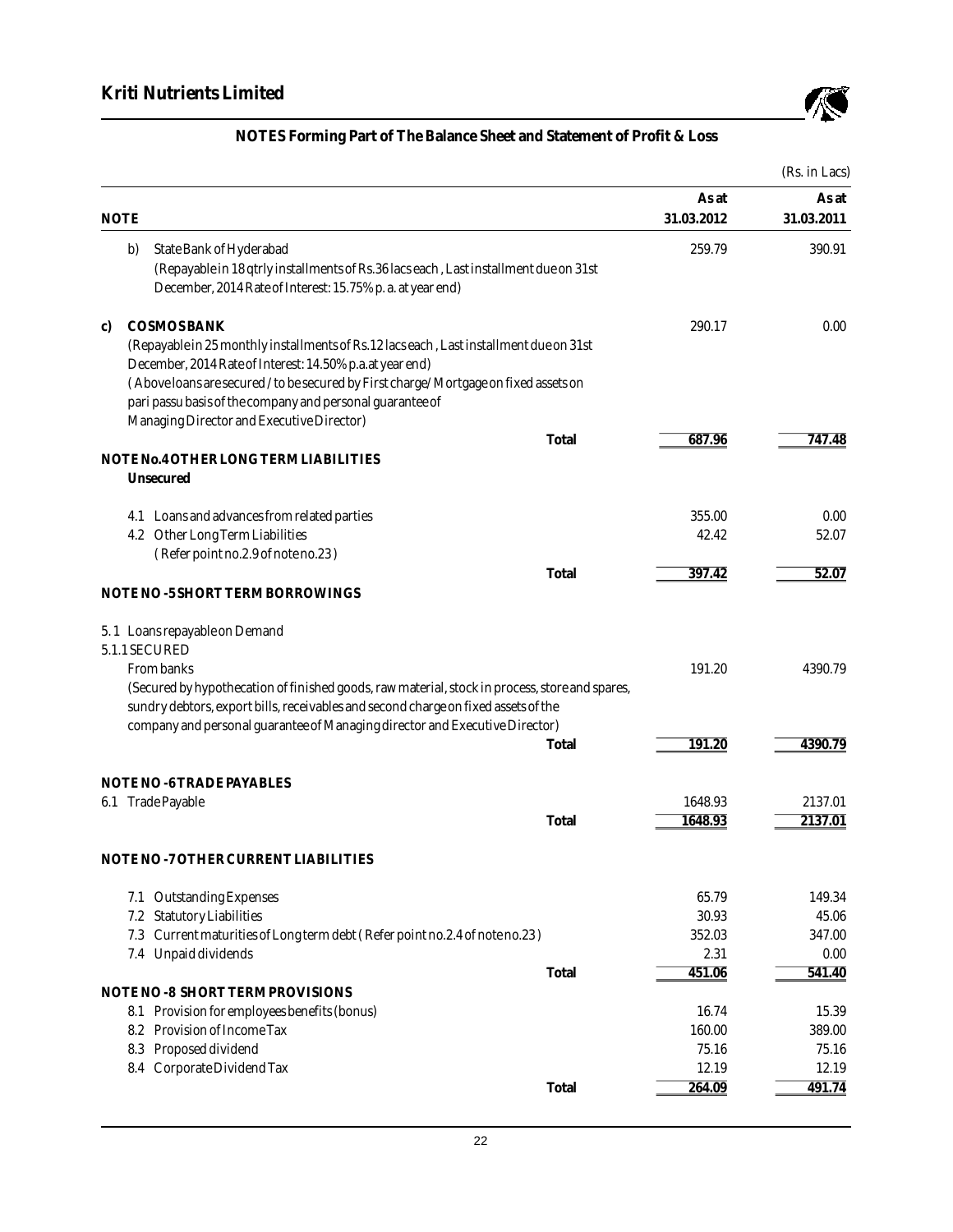

## **NOTE NO. 9 & 10**

|             |                                |            |                    |           |          |          |                     |                     |              |                     | (Rs. in Lacs) |
|-------------|--------------------------------|------------|--------------------|-----------|----------|----------|---------------------|---------------------|--------------|---------------------|---------------|
| <b>NOTE</b> | <b>PARTICULARS</b>             |            | <b>GROSS BLOCK</b> |           |          |          | <b>DEPRECIATION</b> |                     |              | Net Block Net Block |               |
|             |                                |            |                    |           |          | AS ON    |                     |                     |              |                     |               |
|             |                                | 01.04.2011 | <b>Additons</b>    | Deduction | 31.03.12 | 01.04.11 | For Year            | <b>Written</b> back | <b>TOTAL</b> | 31.03.12            | 31.03.11      |
| 9           | <b>TANGIBLE</b>                |            |                    |           |          |          |                     |                     |              |                     |               |
| 9.1         | Land                           | 50.83      | 14.47              | 0.00      | 65.30    | 0.00     | 0.00                | 0.00                | 0.00         | 65.30               | 50.83         |
| 9.2         | <b>Factory Building</b>        | 845.42     | 90.19              | 0.00      | 935.61   | 270.70   | 30.04               | 0.00                | 300.74       | 634.87              | 574.73        |
| 9.3         | Plant & Machinery              | 3520.52    | 558.26             | 0.00      | 4078.78  | 1473.74  | 192.05              | 0.00                | 1665.79      | 2412.99             | 2046.78       |
| 9.4         | Dies & Moulds                  | 17.57      | 4.83               | 0.00      | 22.40    | 11.81    | 1.44                | 0.00                | 13.25        | 9.15                | 5.76          |
| 9.5         | <b>Vehicles</b>                | 2.74       | 40.48              | 0.00      | 43.22    | 2.28     | 4.39                | 0.00                | 6.67         | 36.55               | 0.45          |
| 9.6         | <b>Furniture &amp; Fixture</b> | 34.42      | 0.28               | 0.00      | 34.70    | 26.82    | 1.16                | 0.00                | 27.98        | 6.72                | 7.60          |
| 9.7         | <b>COMPUTER</b>                | 23.39      | 2.10               | 0.00      | 25.49    | 22.38    | 0.32                |                     | 22.70        | 2.78                | 1.01          |
|             | TOTAL(9)                       | 4494.89    | 710.61             | 0.00      | 5205.50  | 1807.73  | 229.40              | 0.00                | 2037.13      | 3168.36             | 2687.16       |
| 10          | <b>INTANGIBLE</b>              |            |                    |           |          |          |                     |                     |              |                     |               |
| 10.1        | Software                       | 0.95       | 0.00               | 0.00      | 0.95     | 0.95     | $\mathbf{0}$        |                     | 0.95         | 0.00                | 0.00          |
| 10.2        | LICENCE(SAP)                   | 0.00       | 67.79              |           | 67.79    | 0.00     | 0.92                |                     | 0.92         | 66.88               | 0.00          |
| 10.3        | Goodwill                       | 7.98       |                    | 0.00      | 7.98     | 7.98     | 0.00                | $\bf{0}$            | 7.98         | 0.00                | 0.00          |
|             | TOTAL(10)                      | 8.93       | 67.79              | 0.00      | 76.72    | 8.93     | 0.92                | 0.00                | 9.85         | 66.88               | 0.00          |
|             | GRANDTOTAL (9+10)              | 4503.82    | 778.40             | 0.00      | 5282.22  | 1816.66  | 230.32              | 0.00                | 2046.98      | 3235.24             | 2687.16       |
|             | <b>Previous Period</b>         | 4467.39    | 39.46              | 3.03      | 4503.82  | 1548.22  | 270.65              | 2.21                | 1816.66      | 2687.16             |               |
|             |                                |            |                    |           |          |          |                     |                     |              |                     | (Rs. in Lacs) |
|             |                                |            |                    |           |          |          |                     |                     | As at        |                     | As at         |
| <b>NOTE</b> |                                |            |                    |           |          |          |                     |                     | 31.03.2012   |                     | 31.03.2011    |

|               | NOTE-11 NON- CURRENT INVESTMENT<br>Trade Investment in equity instruments  |       |        |         |
|---------------|----------------------------------------------------------------------------|-------|--------|---------|
| 11.1 Unquoted |                                                                            |       |        |         |
| 11.1.1        | The Cosmos Co-operative Bank Ltd.                                          |       | 1.00   | 0.00    |
|               | 10000 Equity Shares of Rs. 10/-each (Pre. Yr. Rs. Nil)                     |       |        |         |
|               | Non Trade Investment in equity instruments                                 |       |        |         |
| 11.2 Quoted   |                                                                            |       |        |         |
| 11.2.1        | I.D.B.I (2880 Equity Shares of Rs. 10/-each                                |       | 2.34   | 2.34    |
|               | (Market Price as on 31.03.2012 Rs. 3.02 lacs (Prv. Yr. Rs. 4.10 lacs))     |       |        |         |
| 11.2.2        | Reliance Power Ltd (25 shares of Rs. 10/-each)                             |       | 0.07   | 0.07    |
|               | (Market value as on 31.03.2012 Rs03 lacs (Prv. Yr. Rs. .03 lacs))          |       |        |         |
| 11.2.3        | SBI Mutual Fund 50000 units of Rs. 10 each                                 |       | 5.00   | 5.00    |
|               | (Market price as on 31.03.2012 Rs.5.16 lacs (Prv. Yr. Rs.5.42 lacs))       |       |        |         |
|               | (Refer point no.1.5 of note No.23)                                         |       |        |         |
|               |                                                                            | Total | 8.41   | 7.41    |
|               | NOTE-12 LONG TERM LOANS AND ADVANCES                                       |       |        |         |
|               | <b>12.1 SECURITY DEPOSITS</b>                                              |       | 58.39  | 41.10   |
|               |                                                                            | Total | 58.39  | 41.10   |
|               | <b>NOTE-13 INVENTORIES</b>                                                 |       |        |         |
|               | 13.1 Raw Material                                                          |       | 256.22 | 2962.00 |
|               | 13.2 Finished Goods                                                        |       | 337.56 | 1042.44 |
|               | 13.3 Stores and Spares & others                                            |       | 380.87 | 351.34  |
|               | (Mode of valuation of above stocks are as per point no.1.6 of notes no 23) |       |        |         |
|               |                                                                            | Total | 974.65 | 4355.78 |
|               |                                                                            |       |        |         |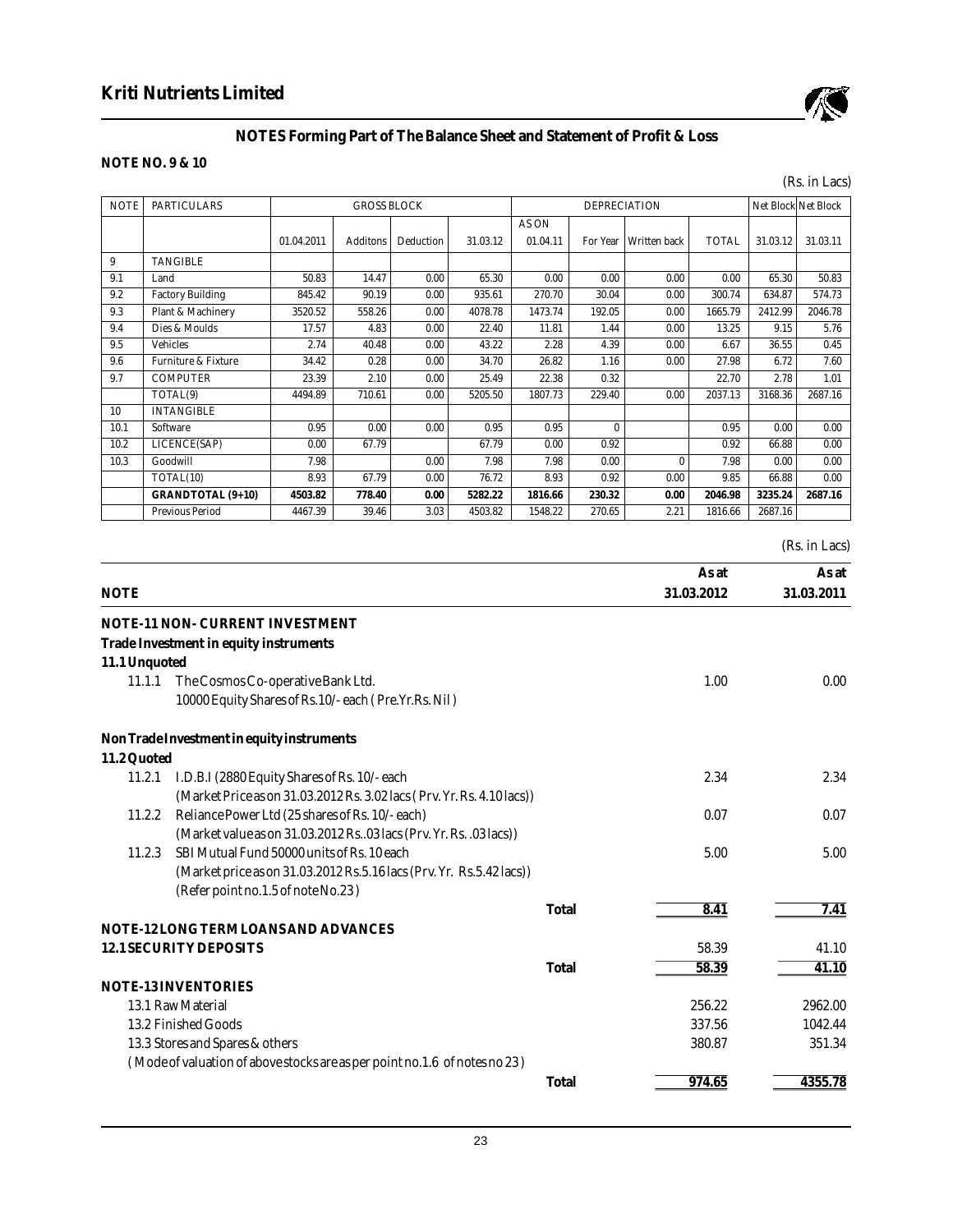

|             |                                                                           |       |            | (Rs. in Lacs) |
|-------------|---------------------------------------------------------------------------|-------|------------|---------------|
|             |                                                                           |       | As at      | As at         |
| <b>NOTE</b> |                                                                           |       | 31.03.2012 | 31.03.2011    |
|             | NOTE-14 TRADE RECEIVABLES                                                 |       |            |               |
|             | 14.1 Trade Receivables (Unsecured Considered good)                        |       |            |               |
| 14.1.1      | Over Six months                                                           |       | 25.85      | 77.15         |
| 14.1.2      | Others                                                                    |       | 302.51     | 1418.81       |
|             |                                                                           | Total | 328.36     | 1495.96       |
|             | NOTE-15 CASH AND BANK BALANCES                                            |       |            |               |
|             | 15.1 Cash & Cash Equivalents                                              |       |            |               |
| 15.1.1      | <b>Balances with Banks</b>                                                |       | 6.82       | 13.15         |
| 15.1.2      | Cash on hand                                                              |       | 2.98       | 5.90          |
|             | 15.2 Other Bank Balances                                                  |       |            |               |
| 15.2.1      | Unpaid dividend                                                           |       | 2.31       |               |
| 15.2.2      | Fixed deposit with banks held as margin money                             |       | 332.48     | 183.78        |
|             | (None of the above fixed deposit has maturity of more than twelve months) |       |            |               |
|             |                                                                           | Total | 344.59     | 202.83        |
|             | NOTE-16 SHORT-TERM LOANS AND ADVANCES                                     |       |            |               |
|             | 16.1 Unsecured, Considered goods                                          |       | 360.63     | 277.15        |
|             | Advances recoverable in cash or kind or for value to be received          |       |            |               |
|             |                                                                           | Total | 360.63     | 277.15        |
|             | NOTE-17 OTHER CURRENT ASSETS                                              |       |            |               |
|             | 17.1 Sundry Deposits                                                      |       | 11.64      | 13.44         |
|             | 17.2 Advance Tax/Tax Deducted at source                                   |       | 82.06      | 347.98        |
| 17.3 CENVAT |                                                                           |       | 9.17       | 3.19          |
|             | 17.4 Accrued Interest/Income                                              |       | 332.49     | 610.72        |
|             |                                                                           | Total | 435.36     | 975.33        |
| <b>NOTE</b> |                                                                           |       | 2011-12    | 2010-11       |
|             |                                                                           |       |            | $(15$ months) |
|             | <b>NOTE-18 REVENUE FROM OPERATIONS</b>                                    |       |            |               |
|             | 18.1 Sale of Products                                                     |       | 45204.10   | 44482.31      |
|             | 18.2 Other operating revenues                                             |       | 524.18     | 574.16        |
|             |                                                                           |       | 45728.28   | 45056.47      |
|             | 18.3 Less: Excise Duty                                                    |       | 37.03      | 8.59          |
|             |                                                                           | Total | 45691.25   | 45047.88      |
|             | NOTE-19 OTHER INCOME                                                      |       |            |               |
|             | 19.1 Interest Income                                                      |       | 22.45      | 29.45         |
|             | 19.2 Dividend Income                                                      |       | 0.05       | 0.00          |
|             | 19.3 Net gain/loss on sale of Investment (Asset)                          |       | 0.00       | 0.37          |
|             | 19.4 Other Non-operating Income                                           |       | 18.00      | 0.40          |
|             | 19.5 Net Gain on foreign currency transactions                            |       | 15.87      | 35.97         |
|             |                                                                           | Total | 56.37      | 66.19         |
|             | NOTE-20 EMPLOYEE BENEFITS EXPENSES                                        |       |            |               |
|             | 20.1 Salaries & Wages                                                     |       | 336.46     | 362.20        |
|             | 20.2 Contribution to provident and other fund                             |       | 27.49      | 31.22         |
|             | 20.3 Staff Welfare Expenses                                               |       | 27.49      | 28.99         |
|             | 20.4 Director Remuneration                                                |       | 22.00      | 17.96         |
|             | 20.5 P.F on Director Remuneration                                         |       | 1.44       | 0.96          |
|             |                                                                           | Total | 414.88     | 441.33        |
|             |                                                                           |       |            |               |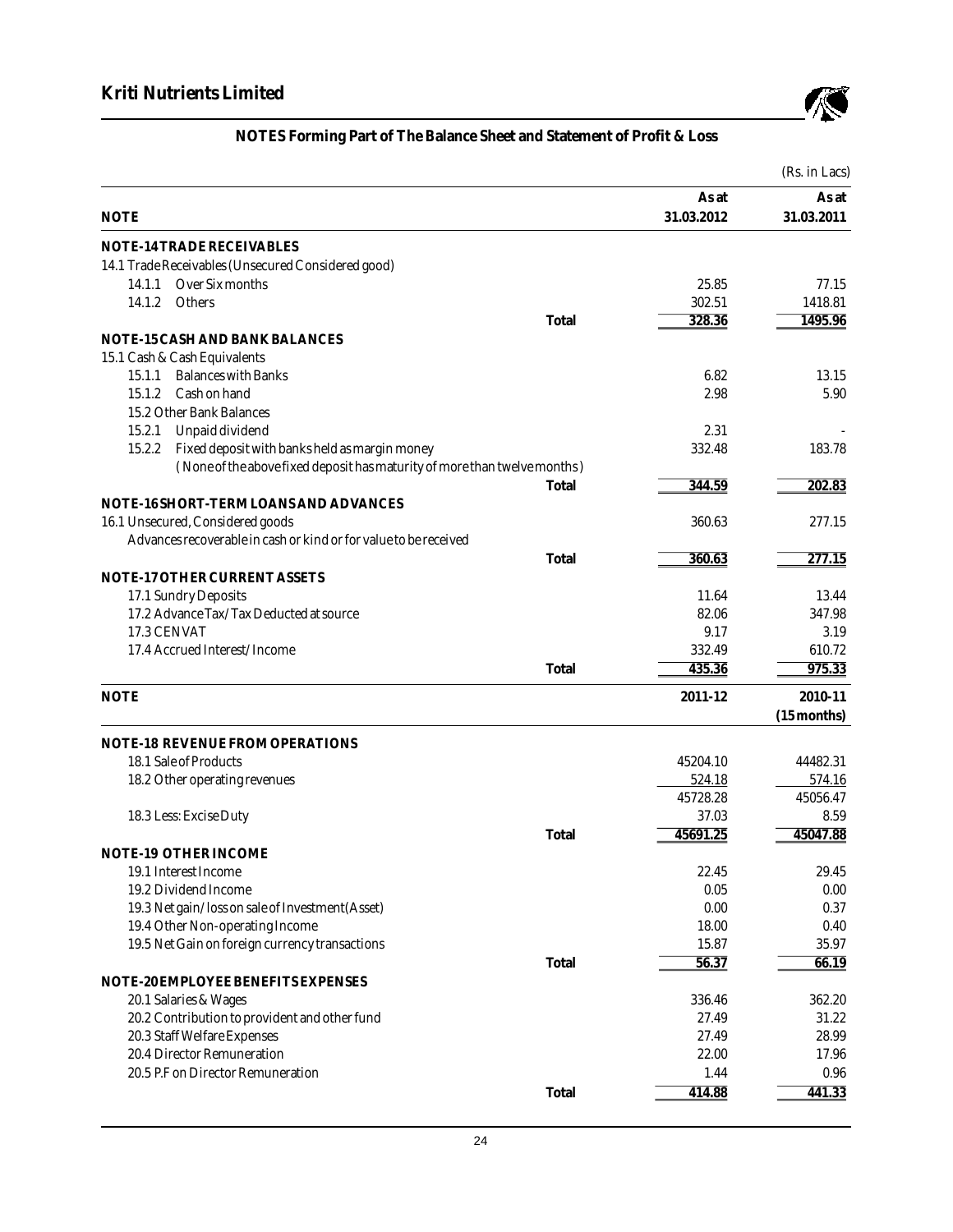

|             |                                       |                  |         | (Rs. in Lacs) |
|-------------|---------------------------------------|------------------|---------|---------------|
|             |                                       |                  | 2011-12 | 2010-11       |
| <b>NOTE</b> |                                       |                  |         | $(15$ months) |
|             | NOTE-21 FINANCIAL COST                |                  |         |               |
|             | 21.1 Interest Expenses                |                  | 764.98  | 873.13        |
|             | 21.2 Other Borrowing Cost             |                  | 187.06  | 180.24        |
|             |                                       | Total            | 952.04  | 1053.37       |
|             | NOTE-22 OTHER EXPENSES                |                  |         |               |
| (I)         | Manufacturing Expenses                |                  |         |               |
|             | 22.1 Stores and Spares Consumed       |                  | 165.37  | 162.96        |
|             | 22.2 Hexane Consumed                  |                  | 228.33  | 195.42        |
|             | 22.3 Chemicals Consumed               |                  | 153.09  | 166.17        |
|             | 22.4 Coal Consumed                    |                  | 781.25  | 632.25        |
|             | 22.5 Power Charges                    |                  | 507.82  | 502.41        |
|             | 22.6 Freight & Cartage                |                  | 246.45  | 228.86        |
|             | 22.7 Repairs & Maintenance            |                  | 19.85   | 15.43         |
|             | 22.8 Insurance Charges                |                  | 31.21   | 21.89         |
|             | 22.9 Water Charges                    |                  | 29.71   | 34.37         |
| 22.10       | Miscellaneous Manufacturing Expenses  |                  | 20.69   | 25.89         |
|             |                                       | Sub Total (I)    | 2183.77 | 1985.65       |
|             | (II) Administrative Expenses          |                  |         |               |
| 22.11       | <b>Stationery &amp; Printing</b>      |                  | 2.56    | 3.08          |
| 22.12       | Rent, Rates and Taxes                 |                  | 22.99   | 17.10         |
| 22.13       | Postage, Telegram and Telephones      |                  | 4.91    | 8.79          |
| 22.14       | <b>Auditor's Remuneration</b>         |                  |         |               |
|             | 22.14.1 Audit Fees                    |                  | 1.12    | 1.10          |
|             | 22.14.2 Travelling                    |                  | 0.02    | 0.00          |
| 22.15       | <b>Conveyance Expenses</b>            |                  | 5.33    | 5.62          |
| 22.16       | Legal & Professional Charges          |                  | 27.05   | 26.09         |
| 22.17       | Miscellaneous Expenses                |                  | 10.03   | 10.61         |
| 22.18       | Director's Meeting Fee                |                  | 0.25    | 0.28          |
|             |                                       | Sub Total (II)   | 74.26   | 72.67         |
|             | (III) Selling & Distribution Expenses |                  |         |               |
| 22.19       | <b>Advertisement &amp; Publicity</b>  |                  | 2.63    | 9.50          |
| 22.20       | <b>Sales Promotion Expenses</b>       |                  | 21.50   | 31.54         |
| 22.21       | <b>Brokerage &amp; Commission</b>     |                  | 2.90    | 3.04          |
| 22.22       | Freight Outward                       |                  | 1121.47 | 1246.85       |
| 22.23       | Sales Tax & Octroi                    |                  | 1.75    | 12.40         |
| 22.24       | <b>Export Expenses</b>                |                  | 1183.59 | 1290.16       |
| 22.25       | Sundry Balances Written off           |                  | 2.12    | 5.83          |
| 22.26       | <b>Traveling Expenses</b>             |                  | 58.81   | 52.55         |
| 22.27       | <b>Bad debts</b>                      |                  | 0.98    | 3.25          |
|             |                                       | Sub Total (III)  | 2395.75 | 2655.12       |
|             |                                       | TOTAL (I+II+III) | 4653.78 | 4713.44       |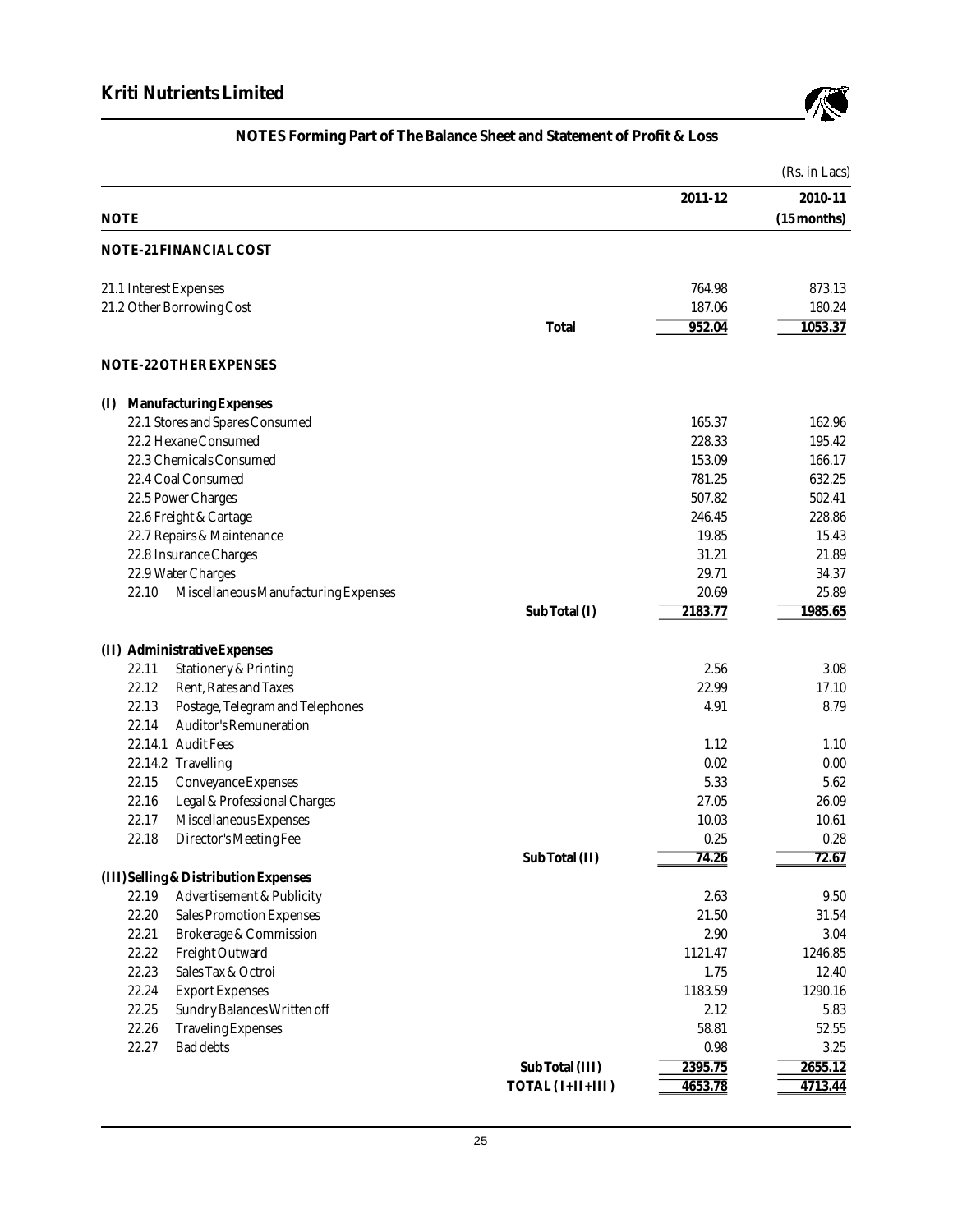

#### **NOTE NO. 23**

#### **SIGNIFICANT ACCOUNTING POLICIES AND NOTES TO THE ACCOUNTS (31.03.2012)**

#### **1. Significant Accounting Policies**

- **1.1 Basis of Preparation of Financial Statements**
	- The financial statements are prepared and presented under the historical cost convention, on the accrual basis of accounting in accordance with the accounting principles generally accepted in India ('Indian GAAP') and comply with the Accounting Standards issued by the Institute of Chartered Accountants of India ('ICAI'), The Companies Accounting Standard Rules, 2006 and relevant provisions of Companies Act, 1956 ("the Act") to the extent applicable.
- **1.2 Use of Estimates**

The preparation of financial statements in conformity with generally accepted accounting principles ("GAAP") requires management to make estimates and assumptions that affect the reported amounts of assets and liabilities and the disclosure of contingent liabilities on the date of the financial statements. Actual results could differ from those estimates. Any revision to accounting estimates is recognized prospectively in current and future periods.

**1.3 Fixed assets and depreciation**

Fixed assets are stated at acquisition cost less accumulated depreciation. The cost of fixed assets comprises its purchase price including import duties and other non-refundable taxes or levies and any directly, attributable cost of bringing the asset to the working condition for its intended use.

Depreciation is provided on the straight-line method ('SLM') as per the depreciation rates prescribed in Schedule XIV of the Act. Capital Work-In-Progress includes the cost of fixed assets that are not ready to use at the balance sheet date and advances paid to acquire capital assets before the balance sheet date.

**Intangible assets**

Intangible assets are stated at acquisition cost less accumulated amortization. Amortization is provided on straight line method (S.L.M) at the rate 16.21% p.a.

**1.4 Impairment of Assets**

The Company assesses at each balance sheet date whether there is any indication that an asset or a group of assets (cash generating unit) may be impaired. If any such indication exists, the Company estimates the recoverable amount of the asset or a group of assets. If such recoverable amount of the asset or the recoverable amount of the cash-generating unit to which the asset belongs is less than its carrying amount, the carrying amount is reduced to its recoverable amount. The reduction is treated as an impairment loss and is recognized in the profit & loss account. If at the balance sheet date there is an indication that a previously assessed impairment loss no longer exits, the recoverable amount is reassessed and the asset is reflected at the recoverable amount subject to a maximum of depreciable historical cost.

**1.5 Investments**

Investments classified as long term investment are carried at cost. Provision for diminution, if any, shall be made to recognize a decline other than temporary, in the value of the investment.

- **1.6 Inventories**
	- **1. Stores and Spares parts, etc:** At Cost, with moving average price on FIFO basis
	- **2. Raw materials:** At cost, with moving average price on FIFO basis.
	- **3. Finished Goods:** At estimated cost or net realizable value (whichever is lower)
	- **4. By Products:**At net realizable value.

Cost comprises all cost of purchase, cost of conversion and other costs incurred in bringing the inventories to their present location and condition.

- **1.7 Revenue recognition**
	- **(a)** Revenue from sale of products is recognized on transfer of all significant risk and rewards of ownership of products to the customers, which is generally on dispatch of goods. Sales are stated exclusive of Value Added Tax.
	- **(b)** Dividend income is recognized when the right to receive the dividend is established.
	- **(c)** Export incentives receivable are accrued for when the right to receive the credit is established and there is no significant uncertainty regarding the ultimate collection of export proceeds.
- **1.8 Employee Benefits**
	- **(a) Short Term Employee Benefits**

All employee benefits payable wholly within twelve months of rendering the service are classified as short-term employee benefits. Benefits such as salaries, wages, and short term compensated absences, etc. are recognized in the period in which the employee renders the related services.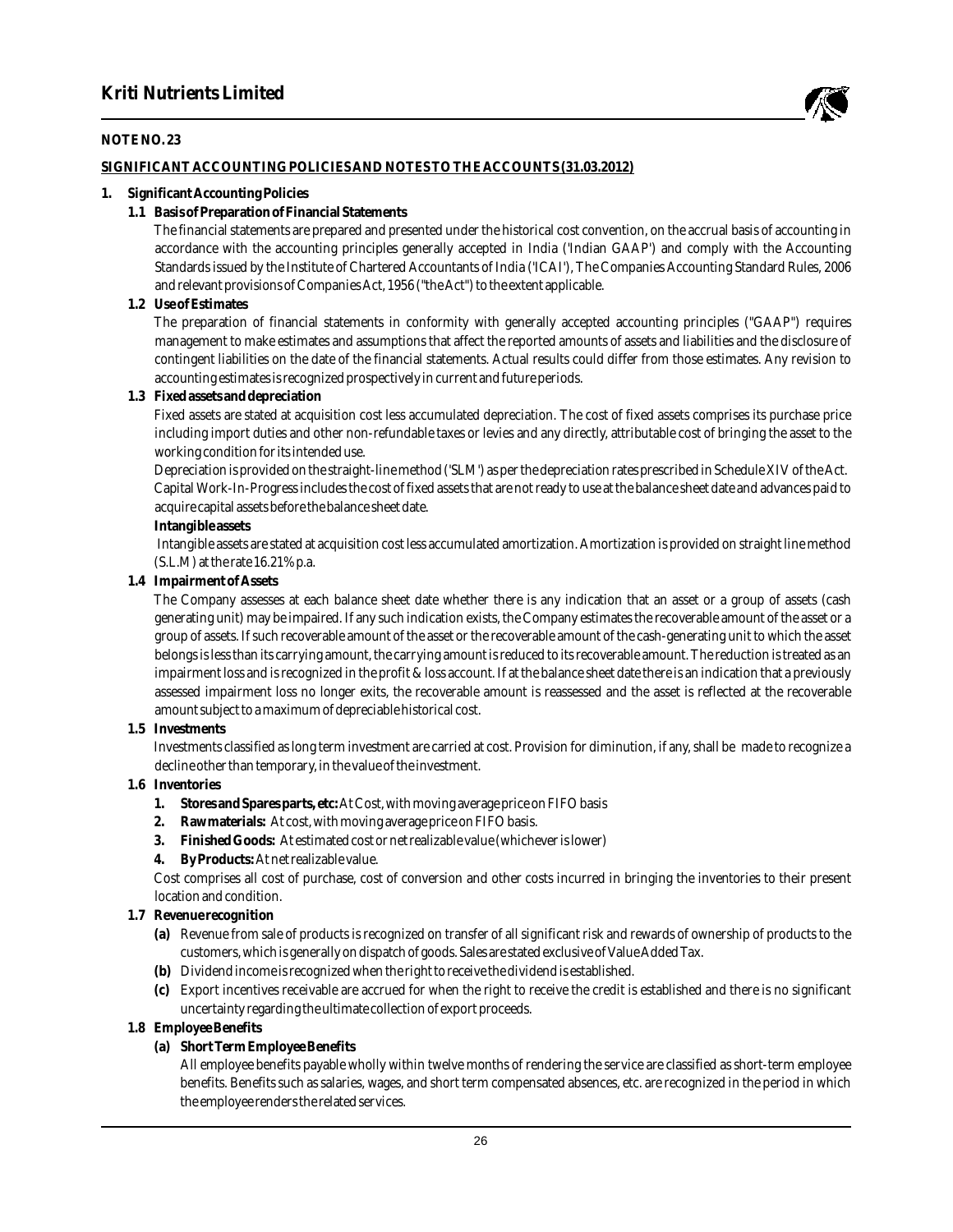

- **(b) Post- Employment Benefits**
	- **(i) Defined Contribution Plans:** The Employee State Insurance Scheme and Contributory Provident Fund administered by Provident Fund Commissioner are defined contribution plans. The Company's contribution paid/payable under the schemes is recognized as expense in the profit and loss account during the period in which the employee renders the related service.
	- **(ii) Defined Benefit Plans:** Company has taken Group Gratuity and Cash Accumulation Policy issued by the Life Insurance Corporation of India (LIC). The present value of the obligation under such defined benefit plans is determined based on actuarial valuation as advised by LIC, using the Projected Unit Credit method, which recognizes each period of service as giving rise to additional unit of employee benefit entitlement and measures each unit separately to build up the final obligation.

The obligation is measured at the present value of the estimated future cash flows. The discount rates used for determining the present value of the obligation under defined benefit plans, are as advised by LIC.

Actuarial gains and losses are recognized immediately in the Profit & Loss Account.

- **1.9 Foreign Currency Transactions**
	- (a) Transactions denominated in foreign currency are recorded at the exchange rate prevailing on the date of transactions. Exchange differences arising on foreign exchange transactions settled during the year are recognized in the profit and loss account of the year.
	- (b) Monetary assets and liabilities in foreign currency, which are outstanding as at the year-end, are translated at the closing exchange rate and the resultant exchange differences are recognized in the profit and loss account.
	- (c) Realized gain or loss on cancellation of forward exchange contract is recognized in the Profit and Loss Account for the year.
	- (d) Loss on exchange difference on pending forward exchange contract which are yet to be executed are measured on the basis of difference between spot rate at year end and with forward contract exchange rate (premium adjusted) of respective date through "Exchange Fluctuation Hedge Reserve" carved out of free reserve in Balance Sheet
- **1.10 Borrowing Costs**

The borrowing costs that are directly attributable to the acquisition, construction or productions of a qualifying asset are capitalized as part of the cost of that asset. The amount of borrowing cost eligible for capitalization is determined in accordance with Accounting Standard (AS) 16- Borrowing Costs issued by the Institute of Chartered Accountants of India (ICAI) and notified under the Companies Accounting Standard Rules, 2006.

**1.11 Taxation**

Tax expenses for the current year comprises of current tax and deferred tax. Current tax is the amount of tax payable on the taxable income for the year as determined in accordance with the provisions of Income Tax Act 1961. Deferred tax is recognized, on timing differences between the taxable income and accounting income that originate in one period and are capable of reversal in one or more subsequent periods.

**1.12 Earning Per Share**

Basic and diluted earnings per share is computed by dividing the net profit attributable to equity shareholders for the year, by the weighted average number of equity shares outstanding during the year.

- **1.13 Provisions for contingencies**
	- **(a)** Provisions comprise liabilities of uncertain timing or amount. Provisions are recognized when the company recognizes it has a present obligation as a result of past events, it is more likely than not that an outflow of resources will be required to settle the obligation and the amount can be reasonably estimated.
	- **(b)** Disclosures for contingent liability is made when there is a possible obligation or a present obligation that may, but probably will not, require an outflow of resources when there is a possible obligation or a present obligation in respect of which the likelihood of outflow of resources is remote, no provision or disclosure is made.
	- **(c)** Loss contingencies arising from claims, litigation, assessment, fines, penalties, etc. are recorded when it is probable that a liability has been incurred and the amount can be reasonably estimated.
- **2. Other Notes to Accounts**
	- **2.1** Previous figures have been reclassified /regrouped wherever necessary however same are not comparable being previous year figure are for period of 15 Months.
	- **2.2** In the opinion of the Board of Directors of the Company, the Current Assets, Loans and Advances have a value realizable in the ordinary course of business at least equal to the amount at which they are stated and provisions for all known liabilities are adequate and not in excess of the amount reasonably necessary.
- **2.3 Contingent liabilities**
	- **2.3.1** Estimated amount of contracts remaining to be executed on Capital Account Rs. 157.63 Lacs net of advance given (Previous Year Rs. 41.62 Lacs).
	- **2.3.2** Bank has given guarantee on behalf of the Company to various parties to the extent of Rs. 25.79 Lacs (Previous YearRs.7.53 Lacs.)
	- **2.3.3** Claims not acknowledge by the company on sale tax matters Rs.248.39Lacs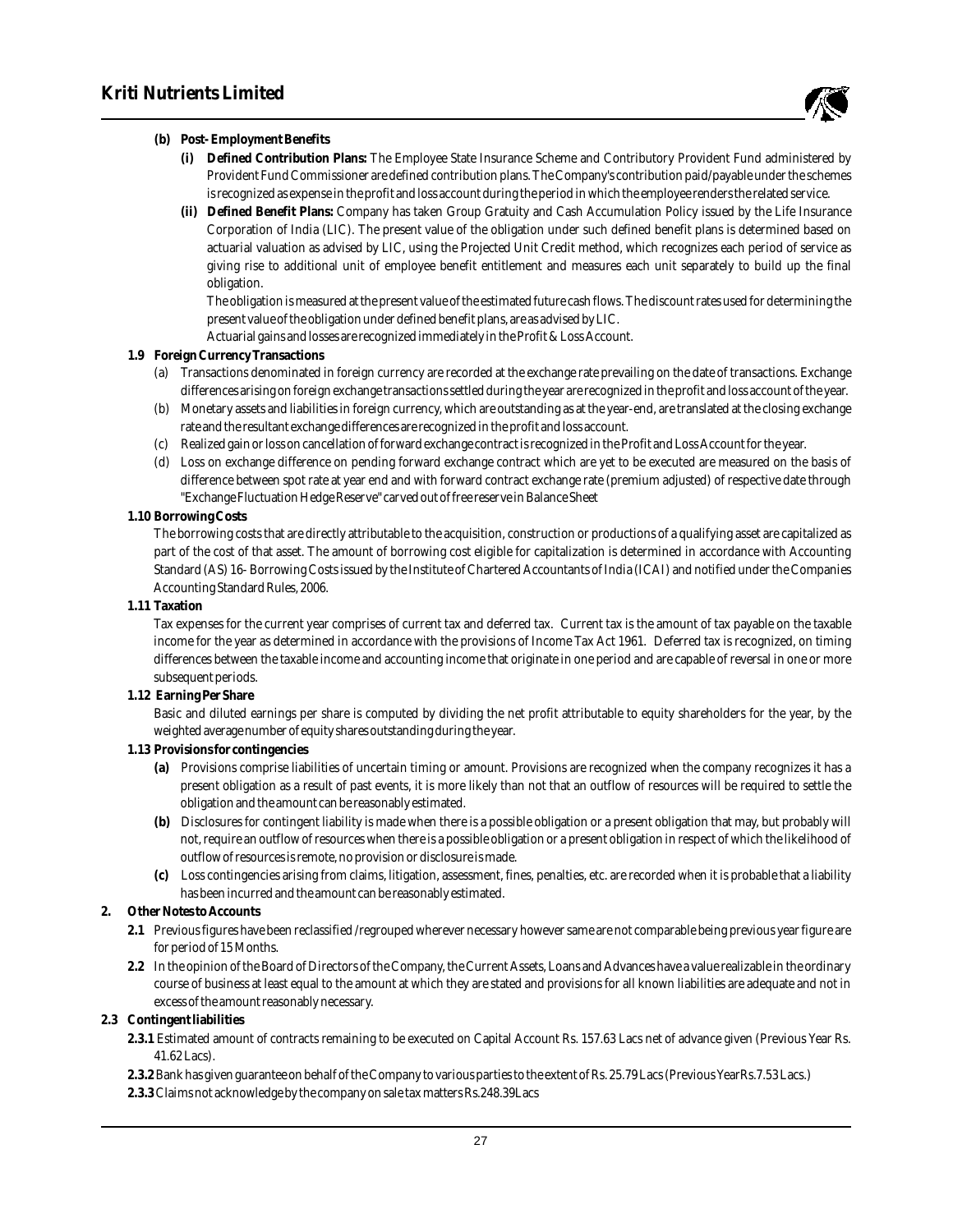# **Kriti Nutrients Limited**



**2.4** Installments of term loans from financial institutions falling due within one year are Rs 352.03 lacs (Previous year Rs. 347.00 Lacs).

**2.5** Company's Income tax assessments have been completed up to Assessment year 2009-2010. In the opinion of Board of Director's provision for income tax made is adequate.

**2.6** Unpaid overdue amount due on March 31, 2012 to Micro Small and Medium Enterprises and/or ancillary industrial suppliers on account of principal together with interest aggregate to Rs. Nil. This disclosure is on the basis of the information available with the company regarding the status of the suppliers as defined under the Micro, Small and Medium Enterprises Development Act, 2006.

- **2.7** The amount of Foreign Exchange Gain included in the profit & loss account is Rs 15.87 lacs (Previous Year Rs. 35.97 Lacs). Above amount is included in Other Income.
- **2.8** In the opinion of the Board, all the current assets shall be realized, in the ordinary course of business, at the value on which they are stated.

**2.9** Other Long term liabilities includes Dealership deposit from Dealers and based on commercial practice these are generally not claimed in short term therefore these are treated as long term liability

**2.10** The disclosure required as per Accounting Standard (AS) 15 "Employees Benefit" issued by the Institute of Chartered Accountants of India (ICAI) and notified under the Companies Accounting Standards Rules, 2006 and based on the report generated by Life Insurance Corporation of India (LIC) is as under

**(a) The company has taken Group Gratuity and Cash Accumulation Policy issued by the LIC, which is a defined benefit plan.**

|     | (b) Table showing changes in present value of obligations as on              | 31/03/2012 | 31/03/2011 |
|-----|------------------------------------------------------------------------------|------------|------------|
|     | Present value of obligations as at beginning of the year                     | 46.83      | 32.49      |
|     | <b>Interest Cost</b>                                                         | 3.75       | 2.6        |
|     | <b>Current Service Cost</b>                                                  | 5.52       | 4.31       |
|     | <b>Benefit Paid</b>                                                          | (2.11)     | (8.35)     |
|     | Actuarial (gain)/loss on obligations                                         | (11.66)    | 15.79      |
|     | Present value of obligations as at end of the year                           | 42.33      | 46.83      |
| (c) | Table showing changes in the fair value of plan assets as on                 | 31/03/2012 | 31/03/2011 |
|     | Fair value of plan assets at beginning of the year                           | 55.42      | 37.43      |
|     | Expected return on plan assets                                               | 4.94       | 3.07       |
|     | Contribution                                                                 | 0          | 23.27      |
|     | <b>Benefit Paid</b>                                                          | (2.11)     | (8.35)     |
|     | Actuarial gain/ (loss) on plan assets                                        | <b>NIL</b> | <b>NIL</b> |
|     | Fair value of the plan assets at the end of the year                         | 58.25      | 55.42      |
| (d) | Table showing fair value of plan assets as on                                | 31/03/2012 | 31/03/2011 |
|     | Fair value of plan assets at beginning of the year                           | 55.42      | 37.43      |
|     | Actual return on plan assets                                                 | 4.94       | 3.07       |
|     | Contribution                                                                 | 0.00       | 23.27      |
|     | <b>Benefit Paid</b>                                                          | (2.11)     | (8.35)     |
|     | Fair value of the plan assets at the end of the year                         | 58.25      | 55.42      |
|     | <b>Funded status</b>                                                         | 15.92      | 8.59       |
|     | Excess of actual over estimated return on plan assets                        | <b>NIL</b> | <b>NIL</b> |
|     | (Actual Rate of return= estimated rate of return as ARD falls on 31/03/2012) |            |            |
| (e) | Actuarial Gain/Loss recognized as on                                         | 31/03/2012 | 31/03/2011 |
|     | Actuarial (Gain)/Loss for the year-obligation                                | 11.66      | (15.79)    |
|     | Actuarial (Gain)/Loss for the year-plan assets                               | <b>NIL</b> | <b>NIL</b> |
|     | Total (Gain)/Loss for the year                                               | (11.66)    | 15.79      |
|     | Actuarial (Gain)/Loss recognized for the year                                | (11.66)    | 15.79      |
| (f) | Expenses recognized in statement of profit and loss                          | 31/03/2012 | 31/03/2011 |
|     | <b>Current Service Cost</b>                                                  | 5.52       | 4.31       |
|     | Interest cost                                                                | 3.74       | 2.60       |
|     | <b>Expected return on Plan Asset</b>                                         | (4.94)     | (3.07)     |
|     | Net Actuarial (Gain)/Loss recognized in the year                             | (11.66)    | 15.79      |
|     | Expenses recognized in the statement of Profit & Loss                        | (7.33)     | 21.91      |
| (g) | Assumption                                                                   |            |            |
|     | Discount rate                                                                | 8%         | 8%         |
|     | <b>Salary Escalation</b>                                                     | 7%         | 7%         |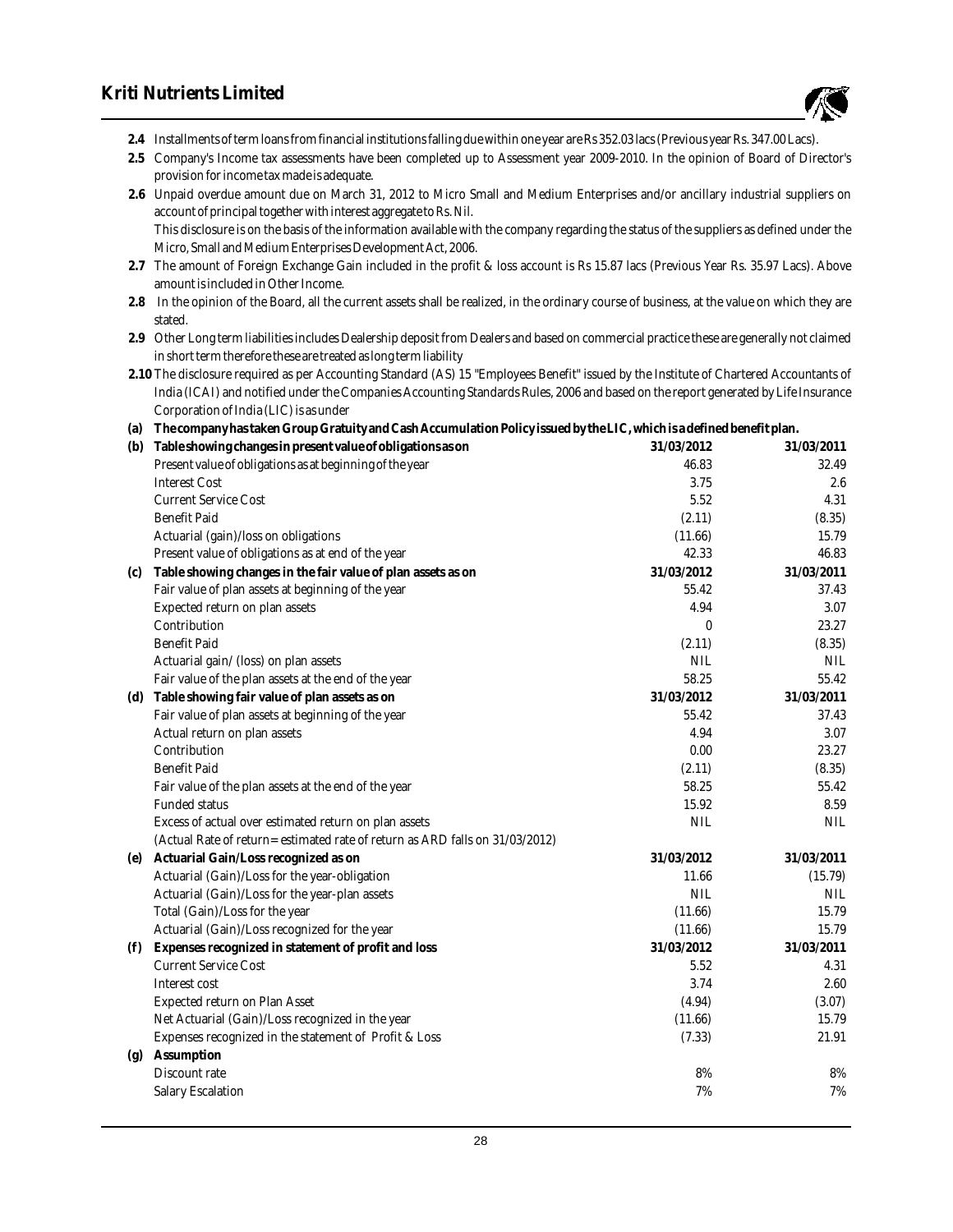

**2.11** The company has only one business segment to be reported namely Soya Seed Extraction, as per Accounting Standard -17 **2.12EARNING PER SHARE**

#### The Company's share capital consists of equity share. The basic and diluted earning per share is calculated as under:

| Sr. No. | Nature of Transaction                                                                                                                              | <b>Current Year</b> | <b>Previous Year</b> |
|---------|----------------------------------------------------------------------------------------------------------------------------------------------------|---------------------|----------------------|
|         | Number of Shares                                                                                                                                   | 50103520            | 50103520             |
| 2.      | Profit contribution for Basic EPS (Rs. in lacs)                                                                                                    | 396.58              | 749.42               |
| 3.      | Extra Ordinary Items (Within the meaning of AS-5, Net Profit or loss for the<br>period, Prior Period items and Changes in the Accounting Policies) |                     |                      |
| 4.      | <b>Basic Earning Per Share</b>                                                                                                                     | 0.79                | 1.50                 |
|         | Nominal Value Per Share                                                                                                                            |                     |                      |

**2.13** In accordance with the Accounting Standard (AS) 18 "Related Party Disclosures" issued by The Institute of Chartered Accountants of India (ICAI) and notified under the Companies Accounting Standards Rules, 2006 the names of the related parties and the relevant disclosure is as under:-

- **(a) Name of the related party and description of relationship:**
	- **i.** Key Management Personnel: Shri Shiv Singh Mehta, Managing Director Smt. Purnima Mehta, Director Shri. Saurabh Singh Mehta, Executive Director
	- **ii. Relatives of Key Management Personnel** Miss Devki Mehta (Daughter of Managing Director) Smt. Nidhi Mehta (Wife of Executive Director)
	- **iii. Companies/Entities under the control of Key Management Personnel**
		- 1) Sakam Trading Pvt. Ltd. (Holding Company)
		- 2) Kriti Industries (I) Ltd. (Subsidiary of Sakam Trading Pvt. Ltd.)
		- 3) Kriti Auto & Engg. Plastics Pvt. Ltd. (Wholly owned subsidiary of Kriti Industries (I) ltd)
		- 4) Chetak Builders Pvt. Ltd. (Subsidiary of Sakam Trading Pvt. Ltd.)

**The following transaction were carried out with the related parties in the ordinary course of business** 

(Rs. In lacs)

|         |                                          |                                      |                                            |                                                | $\frac{1}{2}$                                                             |
|---------|------------------------------------------|--------------------------------------|--------------------------------------------|------------------------------------------------|---------------------------------------------------------------------------|
| Sr. No. | Nature of Transaction                    | Subsidiary                           | Key<br>Management<br>Personnel             | Relatives of<br>Key<br>Management<br>Personnel | Companies/entities<br>under the control of<br>Key Management<br>Personnel |
| 1.      | Remuneration                             | <b>NIL</b><br>(NIL)                  | 23.44.<br>(17.96)                          | <b>NIL</b><br>(NIL)                            | <b>NIL</b><br>(NIL)                                                       |
| 2.      | Sales of export scheme incentive License | <b>NIL</b><br>(NIL)                  | <b>NIL</b><br>(NIL)                        | <b>NIL</b><br>(NIL)                            | 567.41<br>(369.17)                                                        |
| 3.      | <b>Unsecured Loan</b><br>Given<br>Taken  | <b>NIL</b><br>(NIL)<br>(NIL<br>(NIL) | <b>NIL</b><br>(NIL)<br><b>NIL</b><br>(NIL) | <b>NIL</b><br>(NIL)<br><b>NIL</b><br>(NIL)     | 1911.84<br>(1031.34)<br>4033.95<br>(1729.4)                               |
| 4.      | <b>Interest</b>                          | <b>NIL</b><br>(NIL)                  | <b>NIL</b><br>(NIL)                        | NIL.<br>(NIL)                                  | 30.16<br>(55.00)                                                          |
| 5.      | Rent                                     | <b>NIL</b><br>(NIL)                  | <b>NIL</b><br>(NIL)                        | <b>NIL</b><br>(NIL)                            | 8.57<br>(5.22)                                                            |

**\*The figures mentioned in the brackets are previous year figures.**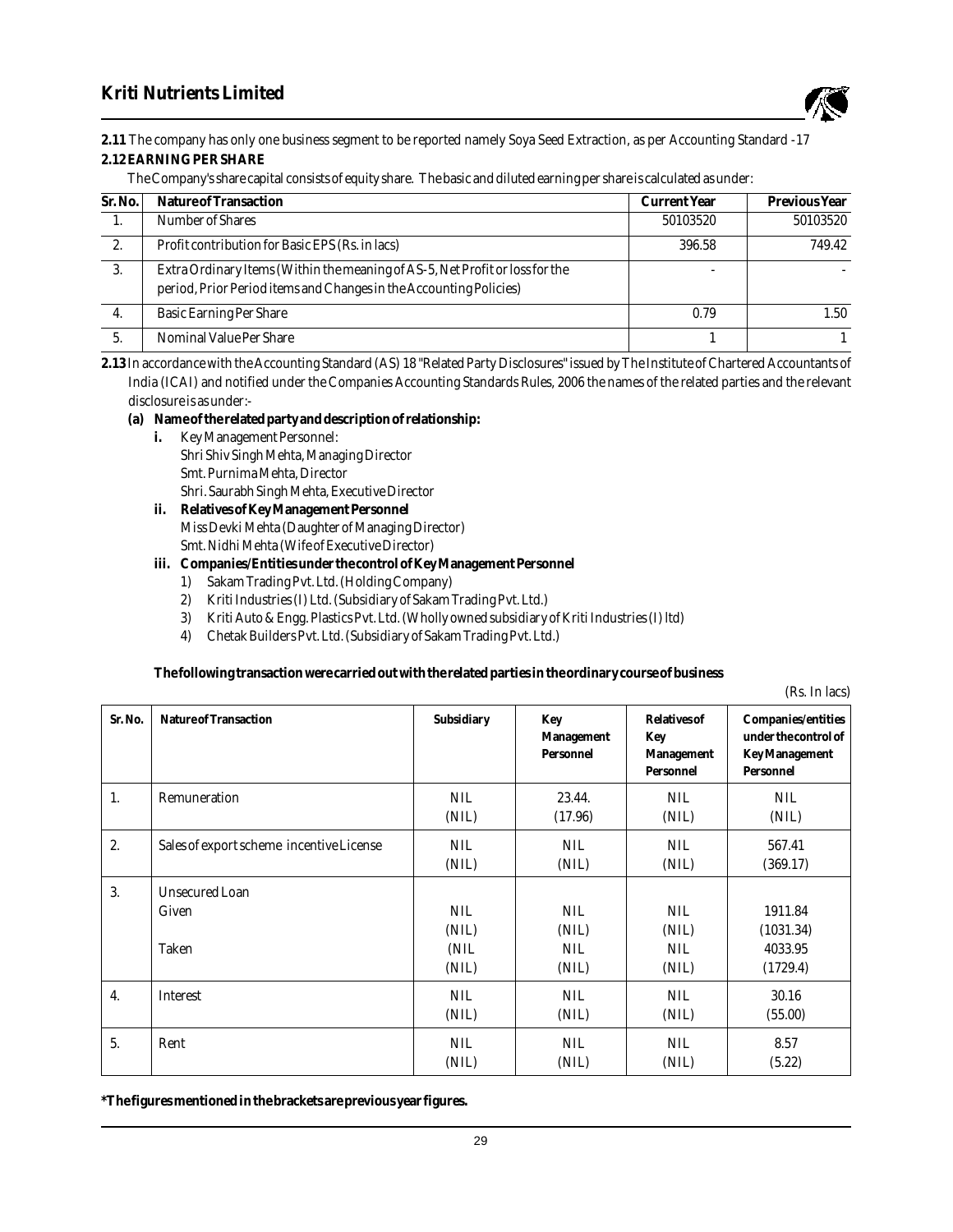

### **2.14. Additional information as required under Part II of Schedule VI to the Companies Act,1956 is as under**

( Rs. in Lacs)

|    | <b>PARTICULAR</b>                     | 31/03/2012 | 31/03/2011 |
|----|---------------------------------------|------------|------------|
| a. | Value of Import on C.I.F. basis       |            |            |
|    | <b>Raw Material</b>                   | Nil        | 108.64     |
|    | <b>Capital Goods</b><br>ii            | 89.25      | Nil        |
| b. | Earning in Foreign Currency           |            |            |
|    | Export of goods on F.O.B. basis<br>i. | 15934.21   | 20133.10   |
| c. | Expenditure in foreign currency       |            |            |
|    | <b>Interest</b>                       | Nil        | 9.58       |
|    | ii.<br>Commission                     | 4.45       | 30.16      |
|    | <b>Others</b><br>iii.                 | 25.62      | 21.76      |

#### 2.15 Auditor's Remuneration

( Rs. in Lacs)

|    | <b>Auditor's Remuneration:</b>                                    | 31.03.2012 | 31.03.2011 |
|----|-------------------------------------------------------------------|------------|------------|
| a. | <b>Statutory Audit Fees</b><br>(INCLUDING SERVICE TAX)            | 0.84       | 1.10       |
|    | <b>Tax Audit Fees1</b><br>(INCLUDING SERVICE TAX)                 | 0.28       |            |
|    | Taxation & Other matters including Legal & Professional Expenses. | -          |            |

#### **2.16 Information related Raw Material and Finished Goods**

|                       | (Rs. in Lacs)          |
|-----------------------|------------------------|
| PARTICULARS           | <b>CONSUMPTION</b>     |
| <b>RAW MATERIAL</b>   |                        |
| <b>SOYABEAN SEED</b>  | 31750.02<br>(30934.20) |
| <b>SOYA CRUDE OIL</b> | 4830.39<br>(4920.19)   |
| <b>OTHERS</b>         | 1633.06<br>(2062.70)   |
| <b>TOTAL</b>          | 38213.47<br>(37917.09) |

|                      | (Rs. in Lacs)          |
|----------------------|------------------------|
| <b>PARTICULARS</b>   | <b>SALES</b>           |
| MANUFACTURED PRODUCT |                        |
| SOYA MEAL            | 22123.56<br>(22290.54) |
| SOYA CRUDE OIL       | 1702.07<br>(876.63)    |
| <b>REFINED OIL</b>   | 18448.28<br>(19095.80) |
| <b>OTHERS</b>        | 3417.34<br>(2784.91)   |
| <b>TOTAL</b>         | 45691.25<br>(45047.88) |

As per our Report of even dated attached.

For **R.S.Bansal & Company** Chartered Accountants FRN:000939C

M.No. 075344

Place: Indore Date:- 26.05.2012 For and on behalf of the Board of Directors

**Vijay Bansal Shiv Singh Mehta Purnima Mehta Sumit Jaitely**

*(Partner) (Managing Director) (Director) (Company Secretary)*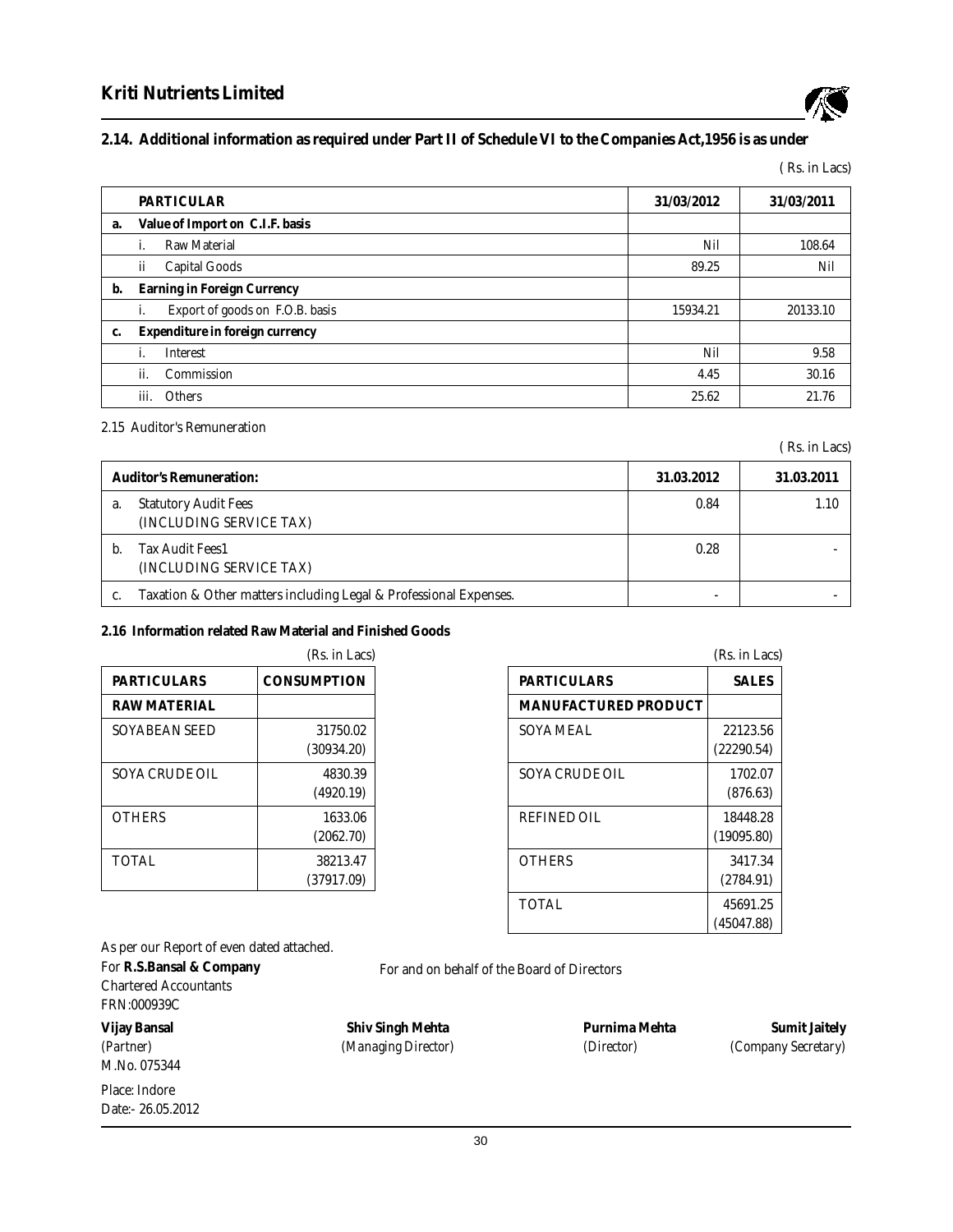

# **CASH FLOW STATEMENT FOR THE YEAR ENDED 31ST MARCH 2012**

|                                                      |            | Rs.in Lacs |
|------------------------------------------------------|------------|------------|
| Particular                                           | 31.03.2012 | 31.03.2011 |
| CASH FLOW FROM OPERATING ACTIVITIES                  |            |            |
| NET PROFIT BEFORE TAX                                | 578.26     | 1155.26    |
| <b>ADJUSTMENT FOR</b>                                |            |            |
| <b>DEPRICIATION</b>                                  | 230.32     | 270.65     |
| MISCELLANEOUS INCOME                                 | (56.37)    | (66.19)    |
| <b>INTEREST PAID</b>                                 | 952.04     | 1053.37    |
| OPERATING PROFIT BEFORE CHANGE OF WORKING CAPITAL    | 1704.25    | 2413.09    |
| <b>INCREASE/(DECREASE) IN TRADE PAYABLES</b>         | (488.08)   | 2136.99    |
| INCREASE/(DECREASE) IN SHOT TERM PROVISIONS          | (387.65)   | (6.39)     |
| INCREASE/(DECREASE) IN OTHER CURRENT LIABILITIES     | (90.35)    | 531.72     |
| (INCREASE)/DECREASE IN INVENTORIES                   | 3381.14    | (4355.78)  |
| (INCREASE)/DECREASE IN TRADE RECIEVABLES             | 1167.60    | (1495.96)  |
| (INCREASE)/DECREASE IN LONG TERM LOANS AND ADVANCES  | (17.29)    | 0.00       |
| (INCREASE)/DECREASE IN SHORT TERM LOANS AND ADVANCES | (83.49)    | (277.15)   |
| (INCREASE)/DECREASE IN OTHER CURRENT ASSETS          | 581.09     | (281.44)   |
| CASH GENERATED FROM OPERATION                        | 4062.96    | (3738.33)  |
| <b>TAXES PAID</b>                                    | (82.06)    | 345.75     |
| NET CASH FLOW FROM OPERATIONS (A)                    | 5685.15    | (1670.99)  |
| CASH FLOW FROM INVESTMENT ACTIVITIES                 |            |            |
| MISCELLANEOUS INCOME                                 | 56.37      | 66.19      |
| SALE PROCEEDS OF FIXED ASSETS (NET)                  | 0.00       | 0.37       |
| PURCHASE OF FIXED ASSETS                             | (645.62)   | (2821.10)  |
| (INCREASE)/DECREASE IN INVESTMENTS                   | (1.00)     | (7.34)     |
| NET CASH FLOW FROM INVESTING ACTIVITIES(B)           | (590.25)   | (2761.87)  |
| CASH FLOW FROM FINANCING ACTIVITIES                  |            |            |
| INCREASE/ (DECREASE) IN SHARE CAPITAL                | 0.00       | 496.04     |
| INCREASE/(DECREASE) IN OTHER LONG TERM LIABILITIES   | 345.35     | 9.68       |
| INCREASE/ (DECREASE) IN LONG TERM BORROWINGS         | (59.52)    | 798.24     |
| INCREASE/ (DECREASE) IN SHORT TERM BORROWINGS        | (4199.59)  | 4390.79    |
| <b>INTEREST EXPENSES</b>                             | (952.04)   | (1053.37)  |
| DIVIDEND & CORPORATE DIVIDEND TAX                    | (87.35)    |            |
| NET CASH FLOW FROM FINANCIAL ACTIVITIES (C)          | (4953.15)  | 4631.69    |
|                                                      | 141.76     | 198.83     |
| ADD: OPENING CASH & CASH EQUIVALENTS                 | 202.83     | 4.00       |
| CASH & CASH EQUIVALENT AT THE END OF THE PERIOD      | 344.59     | 202.83     |

Last year figures has been regrouped and reclassified wherever applicable

| As per our Report of even dated attached.<br>For R.S.Bansal & Company<br><b>Chartered Accountants</b><br>FRN:000939C | For and on behalf of the Board of Directors |                             |                                             |
|----------------------------------------------------------------------------------------------------------------------|---------------------------------------------|-----------------------------|---------------------------------------------|
| Vijay Bansal<br>(Partner)<br>M.No. 075344                                                                            | Shiv Singh Mehta<br>(Managing Director)     | Purnima Mehta<br>(Director) | <b>Sumit Jaitely</b><br>(Company Secretary) |
| Place: Indore<br>Date:- 26.05.2012                                                                                   |                                             |                             |                                             |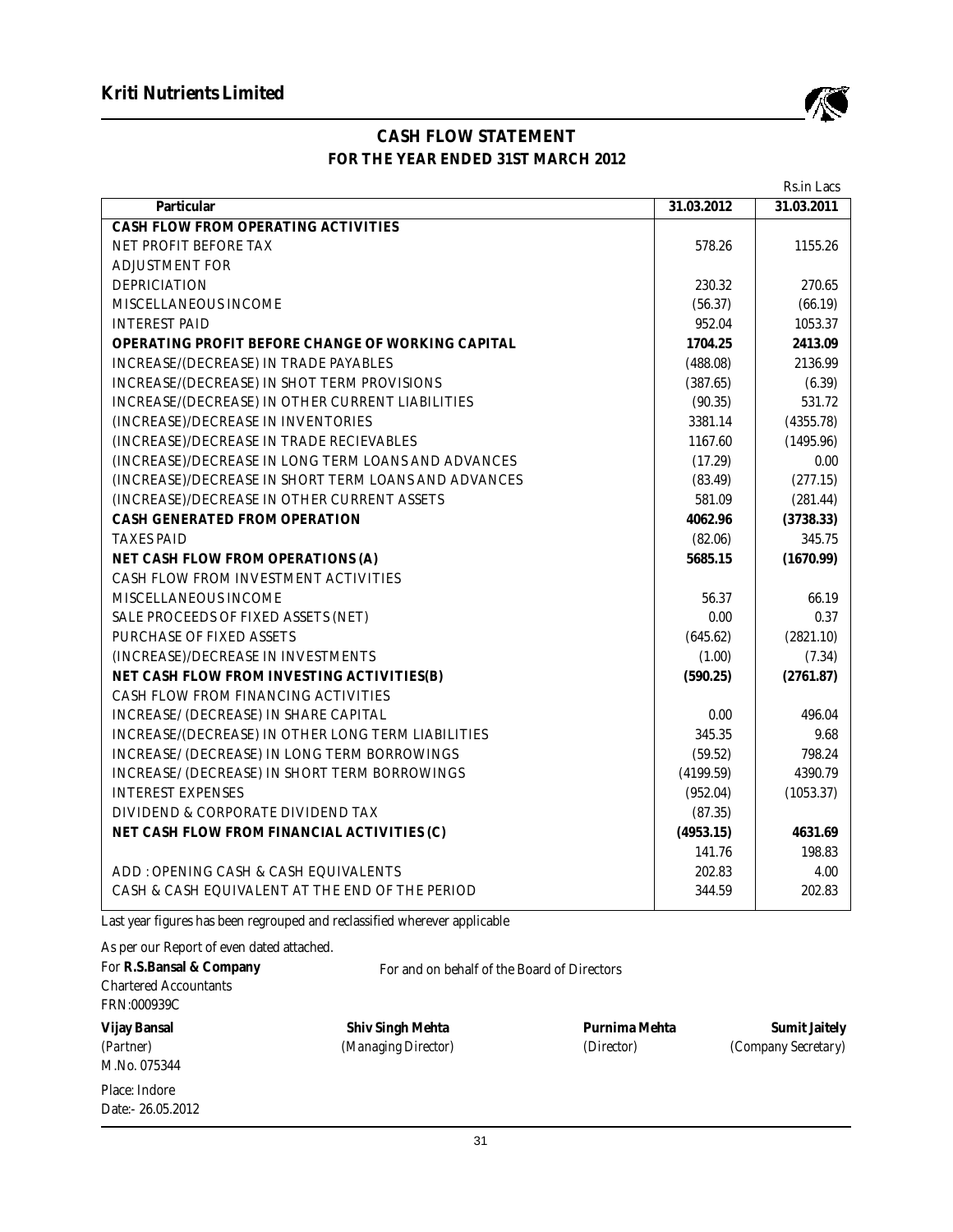

| <b>Notes</b>  |
|---------------|
|               |
|               |
|               |
|               |
|               |
|               |
|               |
|               |
|               |
|               |
|               |
|               |
|               |
|               |
|               |
| .<br>.        |
| $\cdots$<br>. |
|               |
|               |
|               |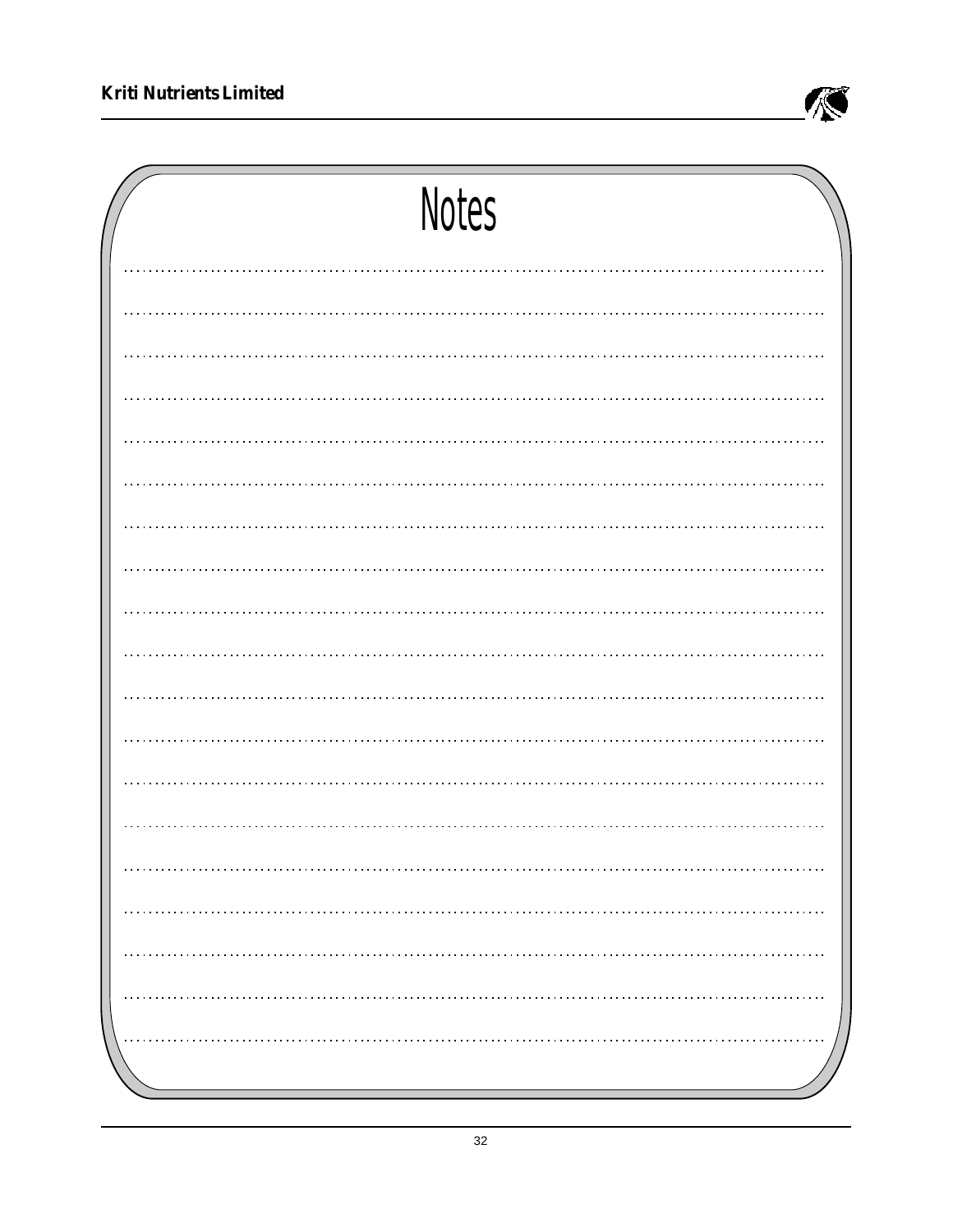

# **KRITI NUTRIENTS LTD.** Regd. Office: "MEHTA CHAMBERS", 34, SIYAGANJ, INDORE - 452 007

### **ECS MANDATE FORM**

**I hereby authorize you to make all payments in respect of my holding in your Company to my bankers for crediting to my account as detailed below:** 

| $1_{-}$ | Shareholder's name                                                        |              |                                                             |
|---------|---------------------------------------------------------------------------|--------------|-------------------------------------------------------------|
|         | (In Block letters)                                                        |              | (First holder)                                              |
| 2.      | Folio Number/DPID                                                         |              |                                                             |
|         | and Client ID No.                                                         |              | (Joint holder, if any)                                      |
| 3.      | No. of Shares held                                                        |              |                                                             |
| 4.      | Name of the Bank                                                          |              |                                                             |
| 5.      | <b>Branch Name and Address</b>                                            |              |                                                             |
|         |                                                                           |              |                                                             |
| 6.      | Account type<br>(Mark 'X' in the appropriate box)                         |              | Current $A/c$<br>SBA/c<br><b>Others</b><br>(Please specify) |
| 7.      | Bank account number                                                       |              |                                                             |
| 8.      | Ledger folio number of the account:<br>(as appearing on cheque Book)      |              |                                                             |
| 9.      | Nine digit code number of the<br>bank and branch appearing on the cheque: | $\mathbf{I}$ |                                                             |
|         | 10. PAN                                                                   |              |                                                             |
|         | 11. E-mail ID                                                             |              |                                                             |

**I/we hereby declare that the particulars given above are correct and complete. If credit is not effected for the reason(s) of incomplete or incorrect information. I /we would not hold the Company responsible.** 

**Dated ...................................................................... Signature of the first holder (as appearing in the Company's records)**

# **Certificate of the Investor's bank**

**Certificate that the particulars of the bank account furnished above are correct as per our records.**

**Bank stamp**

**Dated ......................................................................**

**Signature of the authorized official of the bank**

**Note: Please attach cancelled cheque issued by your bank relating to your above account for verifying the accuracy of the code number.**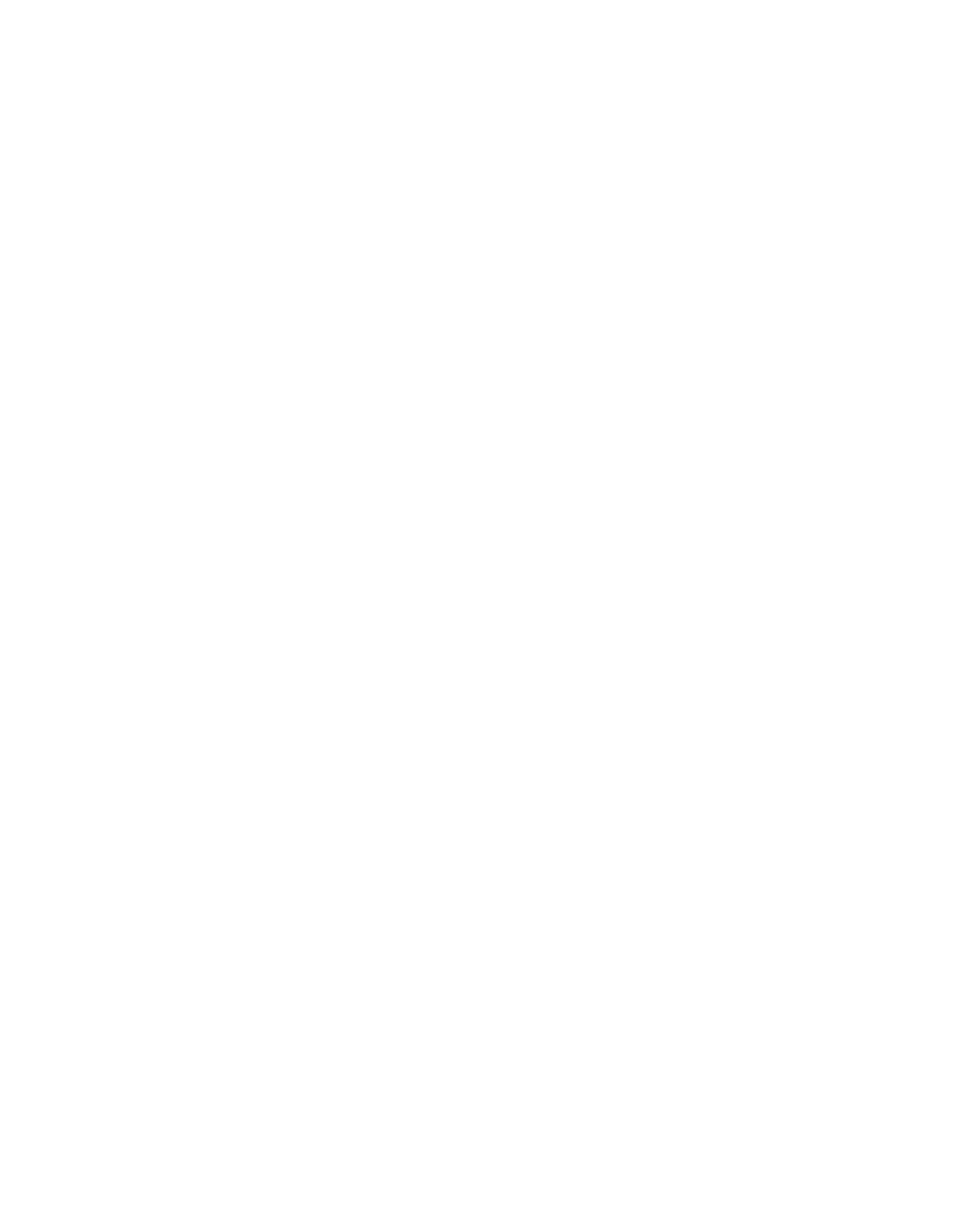

### **KRITI NUTRIENTS LIMITED** Regd. Office: "MEHTA CHAMBERS", 34, SIYAGANJ, INDORE - 452 007

### **A D M I S S I O N - S L I P**

| Folio No.:                                                                                                                          |
|-------------------------------------------------------------------------------------------------------------------------------------|
| Please bring your copy of the Annual Report to the Meeting                                                                          |
| No. of Shares Held:                                                                                                                 |
| I hereby record my presence at the Annual General Meeting of the Company being held at Chetak Chambers, 4th Floor, 14, R.N.T. Marg, |
| Indore - 452 001 (M.P.) on Saturday the 24th September, 2012 at 4.00 P.M.                                                           |
| Name of the Shareholder                                                                                                             |
|                                                                                                                                     |

Signature of the Shareholder/Proxy/Authorised Representative...............................................................................................................................

**Notes :**

- 1. A member/proxy/authorised representative wishing to attend the Meeting must complete this Admission Slip before coming to the Meeting and hand it over at the entrance.
- 2. If you intend to appoint a proxy, please complete, stamp, sign and deposit the Proxy Form given below at the Company's Registered Office at least 48 hours before the Meeting.

#### **KRITI NUTRIENTS LIMITED**

#### Regd. Office: "MEHTA CHAMBERS", 34, SIYAGANJ, INDORE - 452 007

#### **P R O X Y - F O R M**

| I/We                                                                                                                        | Ωt                                 | being a                              |
|-----------------------------------------------------------------------------------------------------------------------------|------------------------------------|--------------------------------------|
| member/members of KRITI NUTRIENTS LIMITED hereby appoint Shri/ Smt. /Km.                                                    |                                    | of                                   |
|                                                                                                                             | or failing him/her Shri /Smt. /Km. | of                                   |
| failing him/her Shri /Smt./Km.                                                                                              |                                    | as my/our proxy in my/our absence to |
| attend and vote for me/us and on my/our behalf at the Annual General Meeting of the Company to be held on Saturday the 24th |                                    |                                      |
| September, 2011 at 4.00 P.M. and at any adjournment thereof.                                                                |                                    |                                      |

Signed this ................................ day of ..............2012

Folio No :

No. of Shares Held :

*Affix One Rupee Revenue Stamp*

Signatures

Note :

The Proxy, in order to be effective, should be duly completed, stamped and signed and must be deposited at the Registered Office of the Company not less than 48 hours before the time fixed for the Meeting.